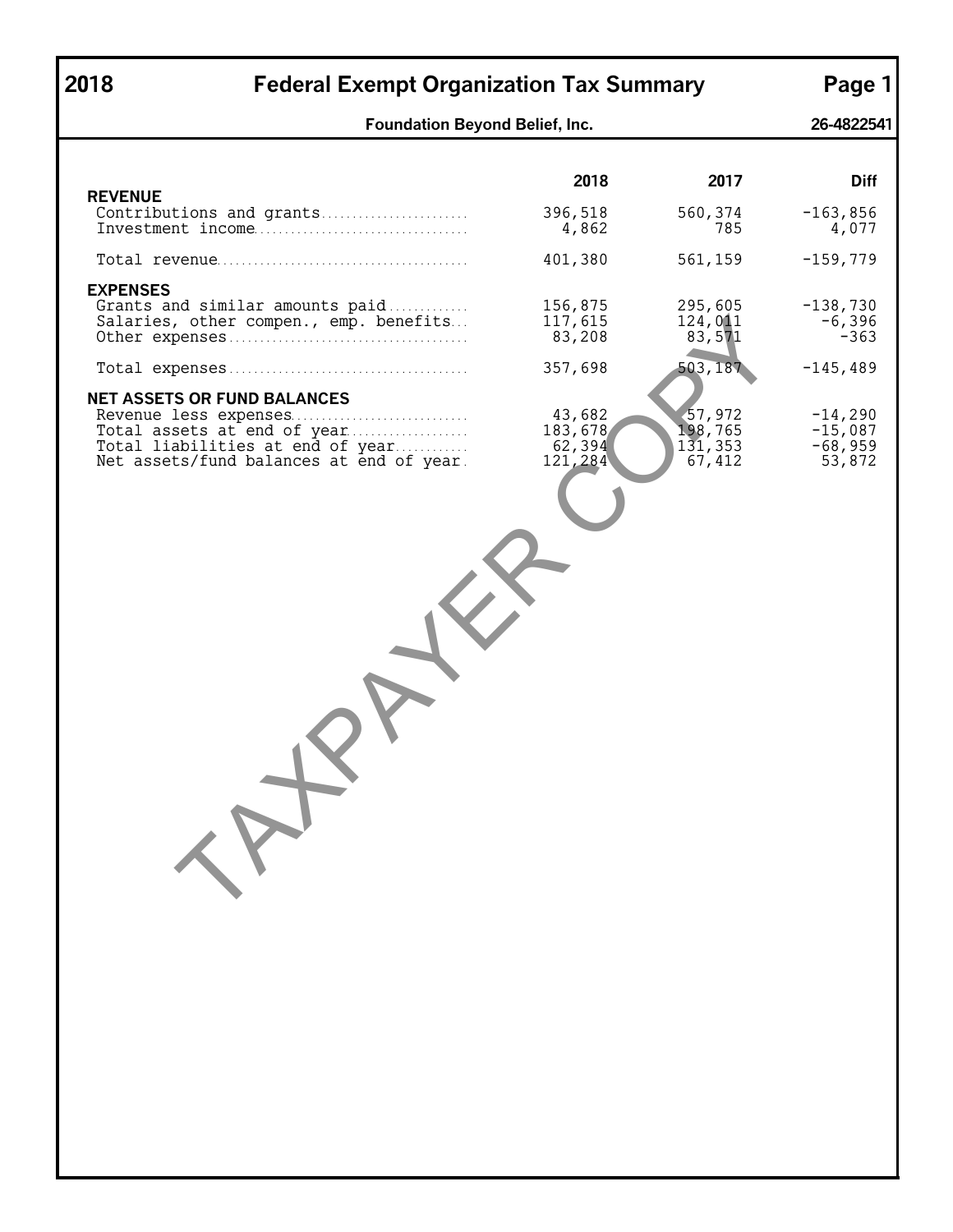2018

## **Federal Worksheets**

Page 1

**Foundation Beyond Belief, Inc.** 

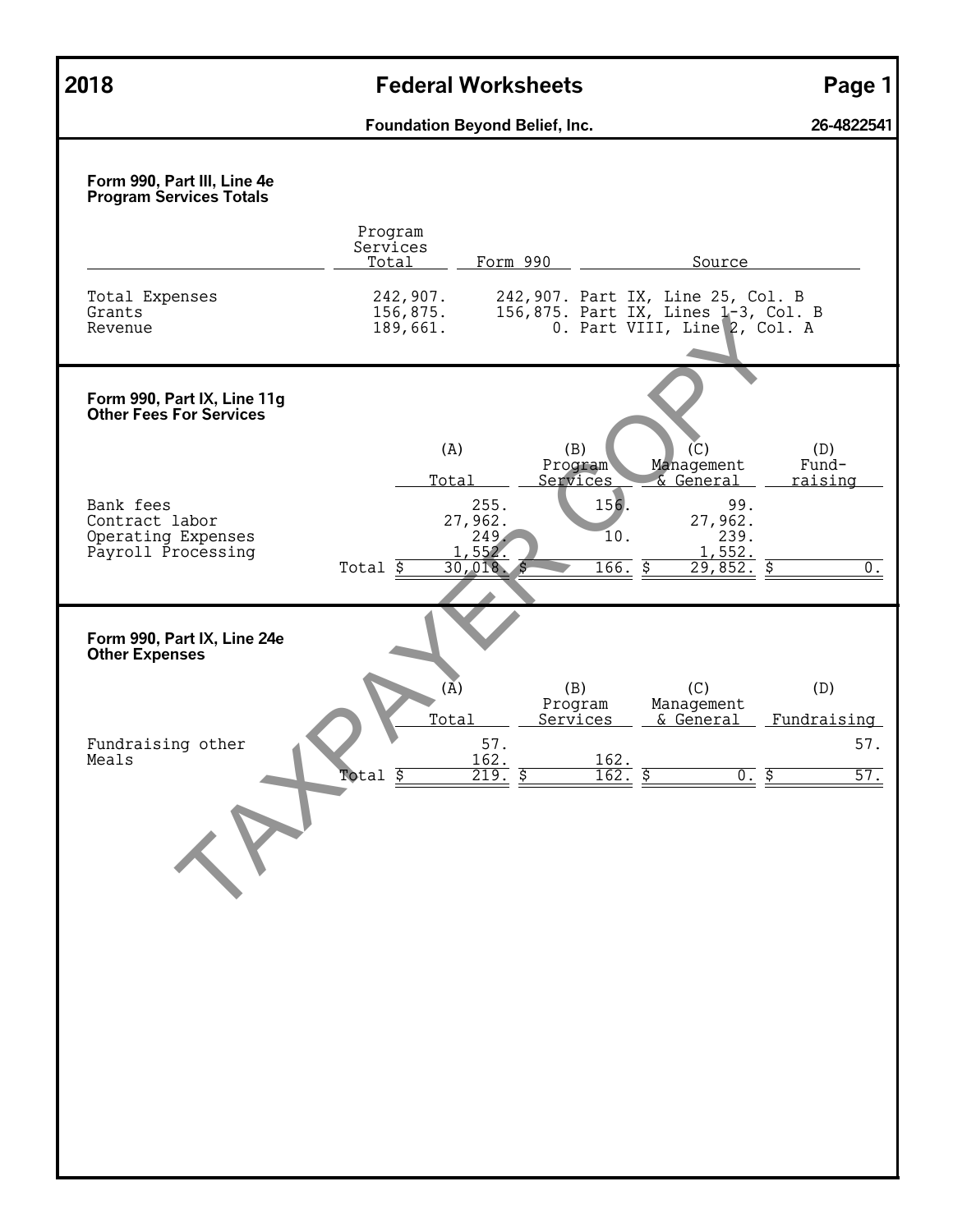

(Rev. January 2019)

Department of the Treasury<br>Internal Revenue Service

#### Application for Automatic Extension of Time To File an **Exempt Organization Return**

OMB No. 1545-1709

File a separate application for each return.

Go to www.irs.gov/Form8868 for the latest information.

Electronic filing (e-file). You can electronically file Form 8868 to request a 6-month automatic extension of time to file any of the forms listed below with the exception of Form 8870, Information Return for Transfers Ass www.irs.gov/e-file-providers/e-file-for-charities-and-non-profits.

#### Automatic 6-Month Extension of Time. Only submit original (no copies needed).

All corporations required to file an income tax return other than Form 990-T (including 1120-C filers), partnerships, REMICs, and trusts must use Form 7004 to request an extension of time to file income tax returns. Enter filer's identifying number see instructions

|                             | Name of exempt organization or other filer, see instructions.                                                                                                                                                                                                                                                                                                                                                                                                                        |                |                                   |                 | Lingi mei 5 Iuenurving number, see msuucuviis<br>Employer identification number (EIN) or |
|-----------------------------|--------------------------------------------------------------------------------------------------------------------------------------------------------------------------------------------------------------------------------------------------------------------------------------------------------------------------------------------------------------------------------------------------------------------------------------------------------------------------------------|----------------|-----------------------------------|-----------------|------------------------------------------------------------------------------------------|
| Type or                     |                                                                                                                                                                                                                                                                                                                                                                                                                                                                                      |                |                                   |                 |                                                                                          |
| print                       | Foundation Beyond Belief, Inc.                                                                                                                                                                                                                                                                                                                                                                                                                                                       |                | 26-4822541                        |                 |                                                                                          |
| File by the                 | Number, street, and room or suite number. If a P.O. box, see instructions.                                                                                                                                                                                                                                                                                                                                                                                                           |                |                                   |                 | Social security number (SSN)                                                             |
| due date for<br>filing your | 211 Baker Road #531                                                                                                                                                                                                                                                                                                                                                                                                                                                                  |                |                                   |                 |                                                                                          |
| return. See                 | City, town or post office, state, and ZIP code. For a foreign address, see instructions.                                                                                                                                                                                                                                                                                                                                                                                             |                |                                   |                 |                                                                                          |
| instructions.               | Barker, TX 77413                                                                                                                                                                                                                                                                                                                                                                                                                                                                     |                |                                   |                 |                                                                                          |
|                             | Enter the Return Code for the return that this application is for (file a separate application for each return).                                                                                                                                                                                                                                                                                                                                                                     |                |                                   |                 | 01                                                                                       |
| Application<br>ls For       |                                                                                                                                                                                                                                                                                                                                                                                                                                                                                      | Return<br>Code | Application<br><b>Is For</b>      |                 | Return<br>Code                                                                           |
|                             | Form 990 or Form 990-EZ                                                                                                                                                                                                                                                                                                                                                                                                                                                              | 01             | Form 990-T (corporation)          |                 | 07                                                                                       |
| Form 990-BL                 |                                                                                                                                                                                                                                                                                                                                                                                                                                                                                      | 02             | Form 1041-A                       |                 | 08                                                                                       |
| Form 4720 (individual)      |                                                                                                                                                                                                                                                                                                                                                                                                                                                                                      | 03             | Form 4720 (other than individual) |                 | 09                                                                                       |
| Form 990-PF                 |                                                                                                                                                                                                                                                                                                                                                                                                                                                                                      | 04             | Form 5227                         |                 | 10                                                                                       |
|                             | Form 990-T (section 401(a) or 408(a) trust)                                                                                                                                                                                                                                                                                                                                                                                                                                          | 05             | Form 6069                         |                 | 11                                                                                       |
|                             | Form 990-T (trust other than above)                                                                                                                                                                                                                                                                                                                                                                                                                                                  | 06             | Form 8870                         |                 | 12                                                                                       |
|                             | If this is for a Group Return, enter the organization's four digit Group Exemption Number (GEN) [f this is for the whole group,<br>check this box $\blacktriangleright \blacksquare$ . If it is for part of the group, check this box $\blacktriangleright \blacksquare$ and attach a list with the names and EINs of all members<br>the extension is for.<br>1 I request an automatic 6-month extension of time until $8/15$ - - - . 20 20 - to file the exempt organization return |                |                                   |                 |                                                                                          |
|                             | for the organization named above. The extension is for the organization's return for:<br>calendar year 20<br><b>or</b>                                                                                                                                                                                                                                                                                                                                                               |                |                                   |                 |                                                                                          |
|                             | tax year beginning $10/01$ , 20 $18$ , and ending $9/30$ , 30 $19$ .                                                                                                                                                                                                                                                                                                                                                                                                                 |                |                                   |                 |                                                                                          |
| $\mathbf{2}$                | If the tax year entered in line $\gamma$ is for less than 12 months, check reason: $\Box$ Initial return<br>Change in accounting period                                                                                                                                                                                                                                                                                                                                              |                |                                   | Final return    |                                                                                          |
|                             | 3a If this application is for Forms 990-BL, 990-PF, 990-T, 4720, or 6069, enter the tentative tax, less any                                                                                                                                                                                                                                                                                                                                                                          |                |                                   | $3a$ $\ddot{s}$ | $0$ .                                                                                    |
|                             | b If this application is for Forms 990-PF, 990-T, 4720, or 6069, enter any refundable credits and estimated<br>tax payments made. Include any prior year overpayment allowed as a credit                                                                                                                                                                                                                                                                                             |                |                                   | $3b$ $\zeta$    | 0.                                                                                       |
|                             | c Balance due. Subtract line 3b from line 3a. Include your payment with this form, if required, by using                                                                                                                                                                                                                                                                                                                                                                             |                |                                   | 3cS             | 0.                                                                                       |
| payment instructions.       | Caution: If you are going to make an electronic funds withdrawal (direct debit) with this Form 8868, see Form 8453-EO and Form 8879-EO for                                                                                                                                                                                                                                                                                                                                           |                |                                   |                 |                                                                                          |
|                             | BAA For Privacy Act and Paperwork Reduction Act Notice, see instructions.                                                                                                                                                                                                                                                                                                                                                                                                            |                |                                   |                 | Form 8868 (Rev. 1-2019)                                                                  |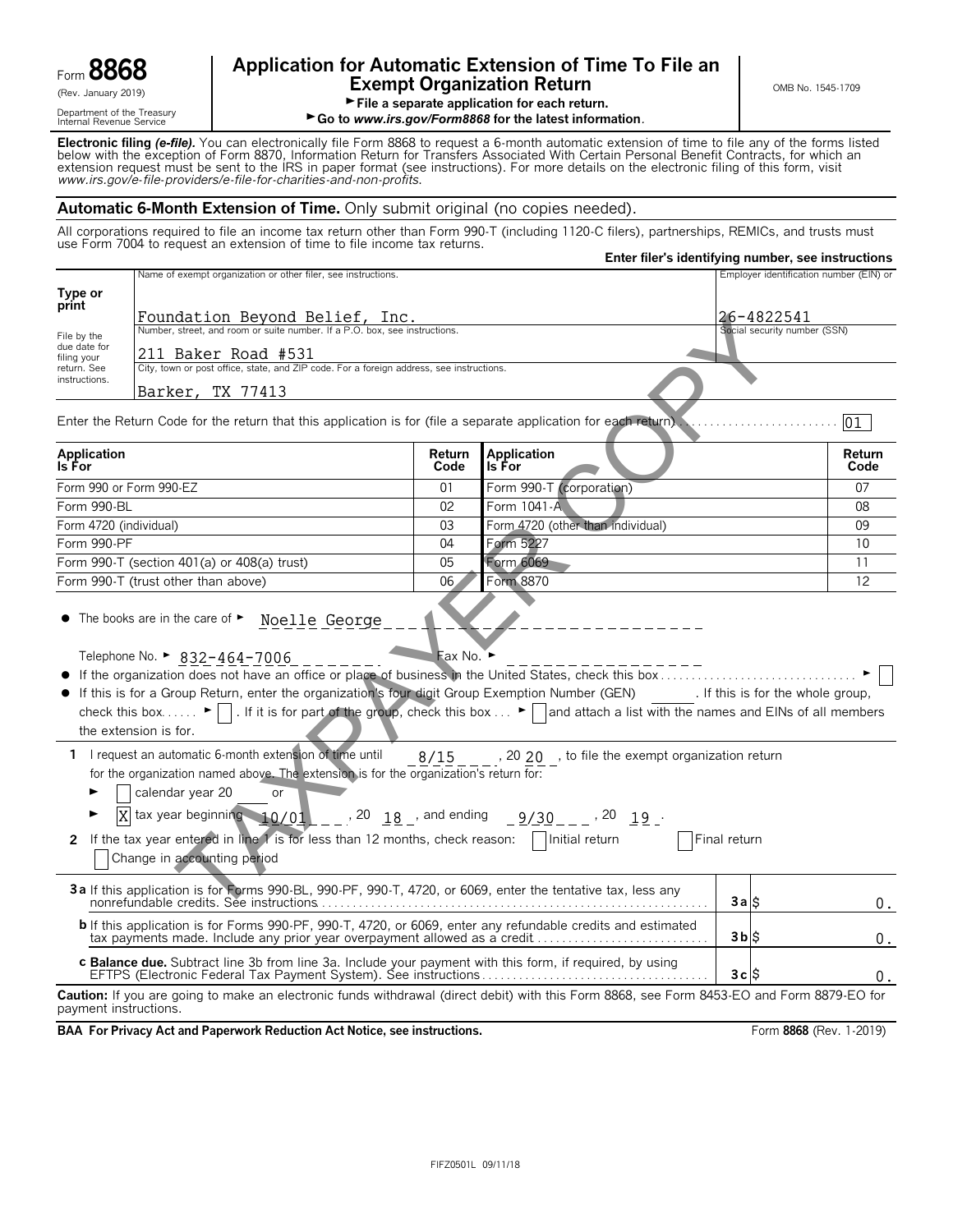|                                    |         | Form $990$                                             |                                                                                                                                                                                                                                                                                                                          |                                                                                          |                 | OMB No. 1545-0047                   |
|------------------------------------|---------|--------------------------------------------------------|--------------------------------------------------------------------------------------------------------------------------------------------------------------------------------------------------------------------------------------------------------------------------------------------------------------------------|------------------------------------------------------------------------------------------|-----------------|-------------------------------------|
|                                    |         |                                                        | <b>Return of Organization Exempt From Income Tax</b><br>Under section 501(c), 527, or 4947(a)(1) of the Internal Revenue Code (except private foundations)                                                                                                                                                               |                                                                                          |                 | 2018                                |
|                                    |         | Department of the Treasury<br>Internal Revenue Service | Do not enter social security numbers on this form as it may be made public.<br>Go to www.irs.gov/Form990 for instructions and the latest information.                                                                                                                                                                    |                                                                                          |                 | <b>Open to Public</b><br>Inspection |
| A                                  |         |                                                        | For the 2018 calendar year, or tax year beginning $10/01$<br>, 2018, and ending                                                                                                                                                                                                                                          | 9/30                                                                                     |                 | 2019                                |
| В                                  |         | C<br>Check if applicable:                              |                                                                                                                                                                                                                                                                                                                          |                                                                                          |                 | D Employer identification number    |
|                                    |         | Address change                                         | Foundation Beyond Belief, Inc.                                                                                                                                                                                                                                                                                           |                                                                                          | 26-4822541      |                                     |
|                                    |         | Name change                                            | 211 Baker Road #531                                                                                                                                                                                                                                                                                                      | E Telephone number                                                                       |                 |                                     |
|                                    |         | Initial return                                         | Barker, TX 77413                                                                                                                                                                                                                                                                                                         |                                                                                          |                 | 832-464-7006                        |
|                                    |         | Final return/terminated                                |                                                                                                                                                                                                                                                                                                                          |                                                                                          |                 |                                     |
|                                    |         | Amended return                                         |                                                                                                                                                                                                                                                                                                                          | G Gross receipts $\varsigma$                                                             |                 | 401,380.                            |
|                                    |         | Application pending                                    | F Name and address of principal officer:                                                                                                                                                                                                                                                                                 | H(a) Is this a group return for subordinates?                                            |                 | X<br>Yes<br><b>No</b>               |
|                                    |         |                                                        | Same As C Above                                                                                                                                                                                                                                                                                                          | <b>H(b)</b> Are all subordinates included?<br>If "No," attach a list. (see instructions) |                 | Yes<br>No                           |
|                                    |         | Tax-exempt status:                                     | $X$ 501(c)(3)<br>527<br>$501(c)$ (<br>$\rightarrow$<br>$4947(a)(1)$ or<br>(insert no.)                                                                                                                                                                                                                                   |                                                                                          |                 |                                     |
| J                                  |         | Website: ►                                             | https://foundationbeyondbelief.org                                                                                                                                                                                                                                                                                       | $H(c)$ Group exemption number $\blacktriangleright$                                      |                 |                                     |
| ĸ                                  |         | Form of organization:                                  | X Corporation<br>Other $\blacktriangleright$<br>Trust<br>Association<br>L Year of formation:                                                                                                                                                                                                                             | 2009                                                                                     |                 | M State of legal domicile: GA       |
|                                    | Part I  | <b>Summary</b>                                         |                                                                                                                                                                                                                                                                                                                          |                                                                                          |                 |                                     |
|                                    | 1       |                                                        | Briefly describe the organization's mission or most significant activities: Uniting the humanist community in                                                                                                                                                                                                            |                                                                                          |                 |                                     |
|                                    |         |                                                        | charitable and volunteer efforts, and advocating for compassionate action                                                                                                                                                                                                                                                |                                                                                          |                 |                                     |
|                                    |         | throughout the world                                   |                                                                                                                                                                                                                                                                                                                          |                                                                                          |                 |                                     |
|                                    |         |                                                        |                                                                                                                                                                                                                                                                                                                          |                                                                                          |                 |                                     |
|                                    | 2       | Check this box $\blacktriangleright$ $\blacksquare$    | if the organization discontinued its operations or disposed of more than 25% of its net assets.                                                                                                                                                                                                                          |                                                                                          |                 |                                     |
|                                    | 3       |                                                        |                                                                                                                                                                                                                                                                                                                          |                                                                                          | 3               | 6                                   |
|                                    | 4       |                                                        | Number of independent voting members of the governing body (Part VI, line 1b)                                                                                                                                                                                                                                            |                                                                                          | 4<br>5          | $\overline{6}$                      |
|                                    | 5       |                                                        | Total number of individuals employed in calendar year 2018 (Part V, line 2a)                                                                                                                                                                                                                                             |                                                                                          | 6               | 4<br>$\overline{0}$                 |
| <b>Activities &amp; Governance</b> |         |                                                        |                                                                                                                                                                                                                                                                                                                          |                                                                                          | 7a              | $0$ .                               |
|                                    |         |                                                        | <b>b</b> Net unrelated business taxable income from Form 990-T, line 38.                                                                                                                                                                                                                                                 |                                                                                          | $\overline{7b}$ | $\overline{0}$ .                    |
|                                    |         |                                                        |                                                                                                                                                                                                                                                                                                                          | <b>Prior Year</b>                                                                        |                 | <b>Current Year</b>                 |
|                                    | 8       |                                                        |                                                                                                                                                                                                                                                                                                                          | 560,374                                                                                  |                 | 396,518.                            |
| Revenue                            | 9       |                                                        |                                                                                                                                                                                                                                                                                                                          |                                                                                          |                 |                                     |
|                                    | 10      |                                                        | Investment income (Part VIII, column (A), lines 3, 4, and 7d).                                                                                                                                                                                                                                                           |                                                                                          | 785.            | 4,862.                              |
|                                    | 11      |                                                        | Other revenue (Part VIII, column (A), lines 5, 6d, 8c, 9c, 10c, and 11e)                                                                                                                                                                                                                                                 |                                                                                          |                 |                                     |
|                                    | 12      |                                                        | Total revenue - add lines 8 through 11 (must equal Part VIII, column (A), line 12)                                                                                                                                                                                                                                       | 561,159.                                                                                 |                 | 401,380.                            |
|                                    | 13      |                                                        | Grants and similar amounts paid (Part IX, column (A), lines 1-3)                                                                                                                                                                                                                                                         | 295,605                                                                                  |                 | 156,875.                            |
|                                    | 14      |                                                        |                                                                                                                                                                                                                                                                                                                          |                                                                                          |                 |                                     |
|                                    | 15      |                                                        | Salaries, other compensation, employee benefits (Part IX, column (A), lines 5-10)                                                                                                                                                                                                                                        | 124,011                                                                                  |                 | 117,615.                            |
|                                    |         |                                                        | 16a Professional fundraising fees (Part IX, column (A), line 11e)                                                                                                                                                                                                                                                        |                                                                                          |                 |                                     |
| Expenses                           |         |                                                        | <b>b</b> Total fundraising expenses (Part IX, column (D), line 25) ►<br>20,775.                                                                                                                                                                                                                                          |                                                                                          |                 |                                     |
|                                    | 17      |                                                        | Other expenses (Part IX, column (A), lines 11a-11d, 11f-24e)                                                                                                                                                                                                                                                             | 83,571.                                                                                  |                 | 83,208.                             |
|                                    | 18      |                                                        | Total expenses. Add lines 13-17 (must equal Part IX, column (A), line 25)                                                                                                                                                                                                                                                | 503,187                                                                                  |                 | 357,698.                            |
|                                    | 19      |                                                        | Revenue less expenses. Subtract line 18 from line 12                                                                                                                                                                                                                                                                     | 57,972                                                                                   |                 | 43,682.                             |
|                                    |         |                                                        |                                                                                                                                                                                                                                                                                                                          | <b>Beginning of Current Year</b>                                                         |                 | <b>End of Year</b>                  |
| : Assets or<br><u>d Balances</u>   | 20      |                                                        |                                                                                                                                                                                                                                                                                                                          | 171,828                                                                                  |                 | 183,678.                            |
|                                    | 21      |                                                        |                                                                                                                                                                                                                                                                                                                          | 94,226.                                                                                  |                 | 62, 394.                            |
| <b>Jered</b>                       | 22      |                                                        | Net assets or fund balances. Subtract line 21 from line 20                                                                                                                                                                                                                                                               | 77,602                                                                                   |                 | 121,284.                            |
|                                    | Part II | <b>Signature Block</b>                                 |                                                                                                                                                                                                                                                                                                                          |                                                                                          |                 |                                     |
|                                    |         |                                                        | Under penalties of perjury, I declare that I have examined this return, including accompanying schedules and statements, and to the best of my knowledge and belief, it is true, correct, and<br>complete. Declaration of preparer (other than officer) is based on all information of which preparer has any knowledge. |                                                                                          |                 |                                     |
|                                    |         |                                                        |                                                                                                                                                                                                                                                                                                                          |                                                                                          |                 |                                     |
| Sign                               |         | Signature of officer                                   |                                                                                                                                                                                                                                                                                                                          | Date                                                                                     |                 |                                     |
| Here                               |         |                                                        | Noelle George                                                                                                                                                                                                                                                                                                            | President                                                                                |                 |                                     |
|                                    |         |                                                        | Type or print name and title                                                                                                                                                                                                                                                                                             |                                                                                          |                 |                                     |

May the IRS discuss this return with the preparer shown above? (see instructions)...............................  $\overline{\mathbf{X}}$ Yes BAA For Paperwork Reduction Act Notice, see the separate instructions. TEEA0101L 08/20/18

Paid<br>Preparer<br>Use Only

**No** Form 990 (2018)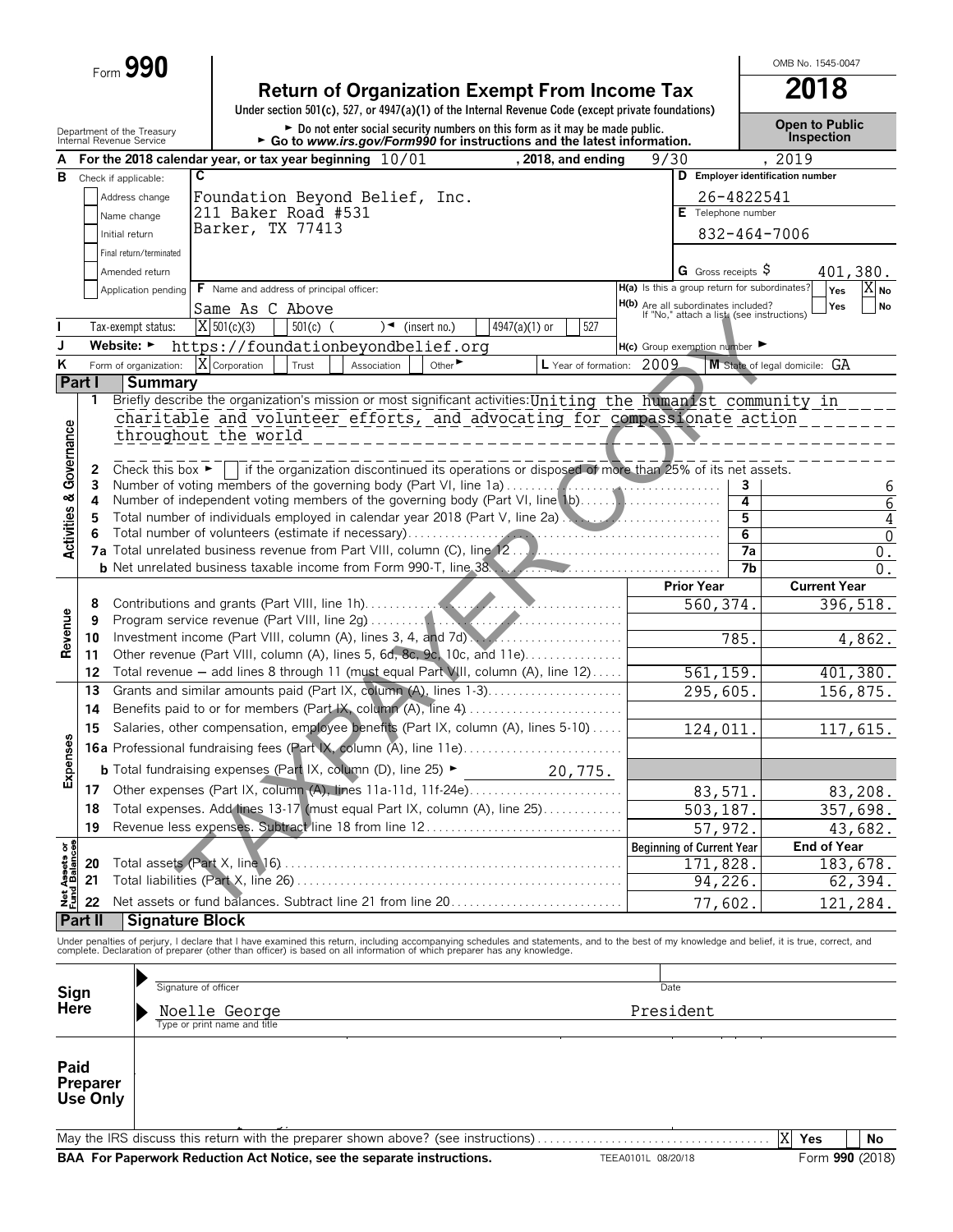|            | Form 990 (2018)<br>Foundation Beyond Belief, Inc.                                                                                                                                                                                                                                                                                                 | 26-4822541    | Page 2          |
|------------|---------------------------------------------------------------------------------------------------------------------------------------------------------------------------------------------------------------------------------------------------------------------------------------------------------------------------------------------------|---------------|-----------------|
|            | <b>Statement of Program Service Accomplishments</b><br><b>Part III</b>                                                                                                                                                                                                                                                                            |               |                 |
|            | Check if Schedule O contains a response or note to any line in this Part III                                                                                                                                                                                                                                                                      |               | X               |
| 1.         | Briefly describe the organization's mission:                                                                                                                                                                                                                                                                                                      |               |                 |
|            | Uniting the humanist community in charitable and volunteer efforts, and advocating                                                                                                                                                                                                                                                                |               |                 |
|            | for compassionate action throughout the world                                                                                                                                                                                                                                                                                                     |               |                 |
|            |                                                                                                                                                                                                                                                                                                                                                   |               |                 |
|            | 2 Did the organization undertake any significant program services during the year which were not listed on the prior                                                                                                                                                                                                                              |               |                 |
|            | Form 990 or 990-EZ?                                                                                                                                                                                                                                                                                                                               |               | ΙX<br>No<br>Yes |
|            | If "Yes," describe these new services on Schedule O.                                                                                                                                                                                                                                                                                              |               |                 |
|            | 3 Did the organization cease conducting, or make significant changes in how it conducts, any program services?                                                                                                                                                                                                                                    |               | Yes<br>No       |
|            | If "Yes," describe these changes on Schedule O.                                                                                                                                                                                                                                                                                                   |               |                 |
|            | 4 Describe the organization's program service accomplishments for each of its three largest program services, as measured by expenses.<br>Section $501(c)(3)$ and $501(c)(4)$ organizations are required to report the amount of grants and allocations to others, the total expenses,<br>and revenue, if any, for each program service reported. |               |                 |
|            | 112, 110 Revenue \$<br>) (Expenses $\frac{124,020}$ , including grants of $\frac{5}{7}$<br>$4a$ (Code:                                                                                                                                                                                                                                            |               | $103,686.$ )    |
|            | Humanist Grants HG - Relief of the poor, distressed or underprivileged advancement of                                                                                                                                                                                                                                                             |               |                 |
|            | education elimination of prejudice and discrimination defending human and civil                                                                                                                                                                                                                                                                   |               |                 |
|            | rights secured by law promoting health.<br>$=$ $ -$                                                                                                                                                                                                                                                                                               |               |                 |
|            |                                                                                                                                                                                                                                                                                                                                                   |               |                 |
|            |                                                                                                                                                                                                                                                                                                                                                   |               |                 |
|            |                                                                                                                                                                                                                                                                                                                                                   |               |                 |
|            |                                                                                                                                                                                                                                                                                                                                                   |               |                 |
|            |                                                                                                                                                                                                                                                                                                                                                   |               |                 |
|            |                                                                                                                                                                                                                                                                                                                                                   |               |                 |
|            |                                                                                                                                                                                                                                                                                                                                                   |               |                 |
|            |                                                                                                                                                                                                                                                                                                                                                   |               |                 |
|            | 58, 390. including grants of \$40, 000. ) (Revenue \$<br>) (Expenses \$<br>$4b$ (Code:                                                                                                                                                                                                                                                            |               | 38,009.         |
|            | Humanist Disaster Recovery HDR- Providing financial support to organizations working                                                                                                                                                                                                                                                              |               |                 |
|            | locally to meet the post-disaster needs of survivors HDR Drive. Providing an avenue                                                                                                                                                                                                                                                               |               |                 |
|            | through which to volunteer when disaster strikes HDR Teams.                                                                                                                                                                                                                                                                                       |               |                 |
|            |                                                                                                                                                                                                                                                                                                                                                   |               |                 |
|            |                                                                                                                                                                                                                                                                                                                                                   |               |                 |
|            |                                                                                                                                                                                                                                                                                                                                                   |               |                 |
|            |                                                                                                                                                                                                                                                                                                                                                   |               |                 |
|            |                                                                                                                                                                                                                                                                                                                                                   |               |                 |
|            |                                                                                                                                                                                                                                                                                                                                                   |               |                 |
|            |                                                                                                                                                                                                                                                                                                                                                   |               |                 |
|            |                                                                                                                                                                                                                                                                                                                                                   |               |                 |
|            | 4c (Code:<br>39,855. including grants of \$<br>$\angle$ (Expenses $\angle$                                                                                                                                                                                                                                                                        | ) (Revenue \$ | 30, 376.        |
|            | Humanist service corps HSC - Relief of the poor, distressed or underprivileged                                                                                                                                                                                                                                                                    |               |                 |
|            | advancement of education elimination of prejudice and discrimination defending human                                                                                                                                                                                                                                                              |               |                 |
|            | and civil rights secured by law promoting health. Capacity-building for grassroots                                                                                                                                                                                                                                                                |               |                 |
|            | women's rights organizations                                                                                                                                                                                                                                                                                                                      |               |                 |
|            |                                                                                                                                                                                                                                                                                                                                                   |               |                 |
|            |                                                                                                                                                                                                                                                                                                                                                   |               |                 |
|            |                                                                                                                                                                                                                                                                                                                                                   |               |                 |
|            |                                                                                                                                                                                                                                                                                                                                                   |               |                 |
|            |                                                                                                                                                                                                                                                                                                                                                   |               |                 |
|            |                                                                                                                                                                                                                                                                                                                                                   |               |                 |
|            |                                                                                                                                                                                                                                                                                                                                                   |               |                 |
|            | 4d Other program services (Describe in Schedule O.)<br>See Schedule O                                                                                                                                                                                                                                                                             |               |                 |
|            | (Expenses<br>S<br>20,642. including grants of<br>Ş<br>$4,765.$ ) (Revenue \$                                                                                                                                                                                                                                                                      | 17,590.       |                 |
| <b>BAA</b> | 4 e Total program service expenses ><br>242,907.<br>TEEA0102L 08/03/18                                                                                                                                                                                                                                                                            |               | Form 990 (2018) |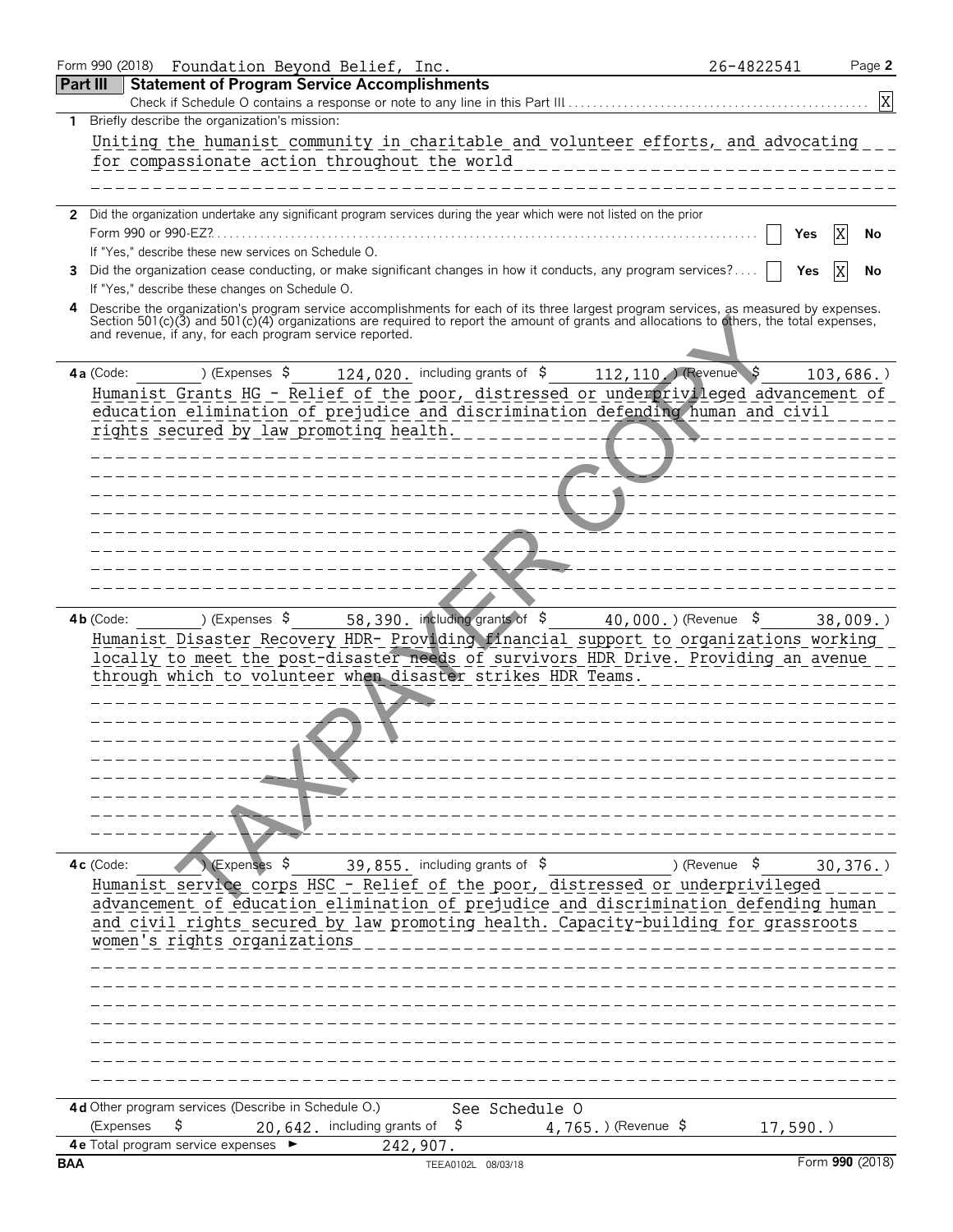Form 990 (2018) Foundation Beyond Belief, Inc.<br>Part IV Checklist of Required Schedules

| 26-4822541 | Page 3 |
|------------|--------|
|            |        |

|     |                                                                                                                                                                                                                                                              |                 | Yes | No     |
|-----|--------------------------------------------------------------------------------------------------------------------------------------------------------------------------------------------------------------------------------------------------------------|-----------------|-----|--------|
|     | 1 Is the organization described in section 501(c)(3) or $4947(a)(1)$ (other than a private foundation)? If 'Yes,' complete<br>$S$ chedule $A$                                                                                                                | 1               | Χ   |        |
| 2   | Is the organization required to complete Schedule B, Schedule of Contributors (see instructions)?                                                                                                                                                            | $\overline{2}$  | X   |        |
| 3   | Did the organization engage in direct or indirect political campaign activities on behalf of or in opposition to candidates                                                                                                                                  | 3               |     | X      |
| 4   | Section 501(c)(3) organizations. Did the organization engage in lobbying activities, or have a section 501(h) election in effect during the tax year? If 'Yes,' complete Schedule C, Part II                                                                 | 4               |     | Χ      |
| 5   | Is the organization a section $501(c)(4)$ , $501(c)(5)$ , or $501(c)(6)$ organization that receives membership dues,<br>assessments, or similar amounts as defined in Revenue Procedure 98-19? If 'Yes,' complete Schedule C, Part III.                      | 5               |     | X      |
| 6   | Did the organization maintain any donor advised funds or any similar funds or accounts for which donors have the right<br>to provide advice on the distribution or investment of amounts in such funds or accounts? If 'Yes,' complete Schedule D,<br>Part 1 | 6               |     | X      |
| 7   | Did the organization receive or hold a conservation easement, including easements to preserve open space, the<br>environment, historic land areas, or historic structures? If 'Yes,' complete Schedule D, Part II                                            | $\overline{7}$  |     | X      |
| 8   | Did the organization maintain collections of works of art, historical treasures, or other similar assets? If 'Yes,'                                                                                                                                          | 8               |     | Χ      |
| 9   | Did the organization report an amount in Part X, line 21, for escrow or custodial account liability, serve as a custodian<br>for amounts not listed in Part X; or provide credit counseling, debt management, credit repair, or debt negotiation             | 9               |     | X      |
| 10  | Did the organization, directly or through a related organization, hold assets in temporarily restricted endowments,<br>permanent endowments, or quasi-endowments? If 'Yes,' complete Schedule D. Part V.                                                     | 10              |     | X      |
| 11  | If the organization's answer to any of the following questions is 'Yes', then complete Schedule D. Parts VI. VII, VIII, IX.<br>or X as applicable.                                                                                                           |                 |     |        |
|     | a Did the organization report an amount for land, buildings, and equipment in Part X, line 10? If 'Yes,' complete Schedule                                                                                                                                   | 11 a            |     | Χ      |
|     | <b>b</b> Did the organization report an amount for investments – other securities in Part X, line 12 that is 5% or more of its total<br>assets reported in Part X, line 16? If 'Yes,' complete Schedule D, Part VII.                                         | 11 <sub>b</sub> |     | Χ      |
|     | c Did the organization report an amount for investments – program related in Part X, line 13 that is 5% or more of its total                                                                                                                                 | 11 c            |     | Χ      |
|     | d Did the organization report an amount for other assets in Part X, line 15 that is 5% or more of its total assets reported<br>in Part X, line 16? If 'Yes,' complete Schedule D, Part IX.                                                                   | 11d             |     | Χ      |
|     | e Did the organization report an amount for other liabilities in Part X, line 25? If 'Yes,' complete Schedule D, Part X                                                                                                                                      | 11e             | Χ   |        |
|     | f Did the organization's separate or consolidated financial statements for the tax year include a footnote that addresses<br>the organization's liability for uncertain tax positions under FIN 48 (ASC 740)? If 'Yes,' complete Schedule D, Part X          | 11 f            |     | X      |
|     | 12a Did the organization obtain separate, independent audited financial statements for the tax year? If 'Yes,' complete                                                                                                                                      | 12a             |     | X      |
|     | <b>b</b> Was the organization included in consolidated, independent audited financial statements for the tax year? If 'Yes,' and<br>if the organization answered 'No' to line 12a, then completing Schedule D, Parts XI and XII is optional                  | 12 <sub>b</sub> |     | X      |
|     | 13 Is the organization a school described in section 170(b)(1)(A)(ii)? If 'Yes,' complete Schedule E                                                                                                                                                         | 13              |     | X      |
|     |                                                                                                                                                                                                                                                              | 14a             | Χ   |        |
|     | <b>b</b> Did the organization have aggregate revenues or expenses of more than \$10,000 from grantmaking, fundraising,<br>business, investment, and program service activities outside the United States, or aggregate foreign investments valued            | 14b             | X   |        |
| 15  | Did the organization report on Part IX, column (A), line 3, more than \$5,000 of grants or other assistance to or for any                                                                                                                                    | 15              | X   |        |
| 16  | Did the organization report on Part IX, column (A), line 3, more than \$5,000 of aggregate grants or other assistance to or for foreign individuals? If 'Yes,' complete Schedule F, Parts III and IV                                                         | 16              |     | X      |
| 17. | Did the organization report a total of more than \$15,000 of expenses for professional fundraising services on Part IX,                                                                                                                                      | 17              |     | X      |
|     | 18 Did the organization report more than \$15,000 total of fundraising event gross income and contributions on Part VIII,                                                                                                                                    | 18              |     | Χ      |
|     | 19 Did the organization report more than \$15,000 of gross income from gaming activities on Part VIII, line 9a? If 'Yes,'                                                                                                                                    |                 |     |        |
|     |                                                                                                                                                                                                                                                              | 19<br>20a       |     | X<br>Χ |
|     |                                                                                                                                                                                                                                                              |                 |     |        |
|     |                                                                                                                                                                                                                                                              | 20 <sub>b</sub> |     |        |
|     | 21 Did the organization report more than \$5,000 of grants or other assistance to any domestic organization or<br>domestic government on Part IX, column (A), line 1? If 'Yes,' complete Schedule I, Parts I and II.                                         | 21              | X   |        |

**BAA** 

TEEA0103L 08/03/18

Form 990 (2018)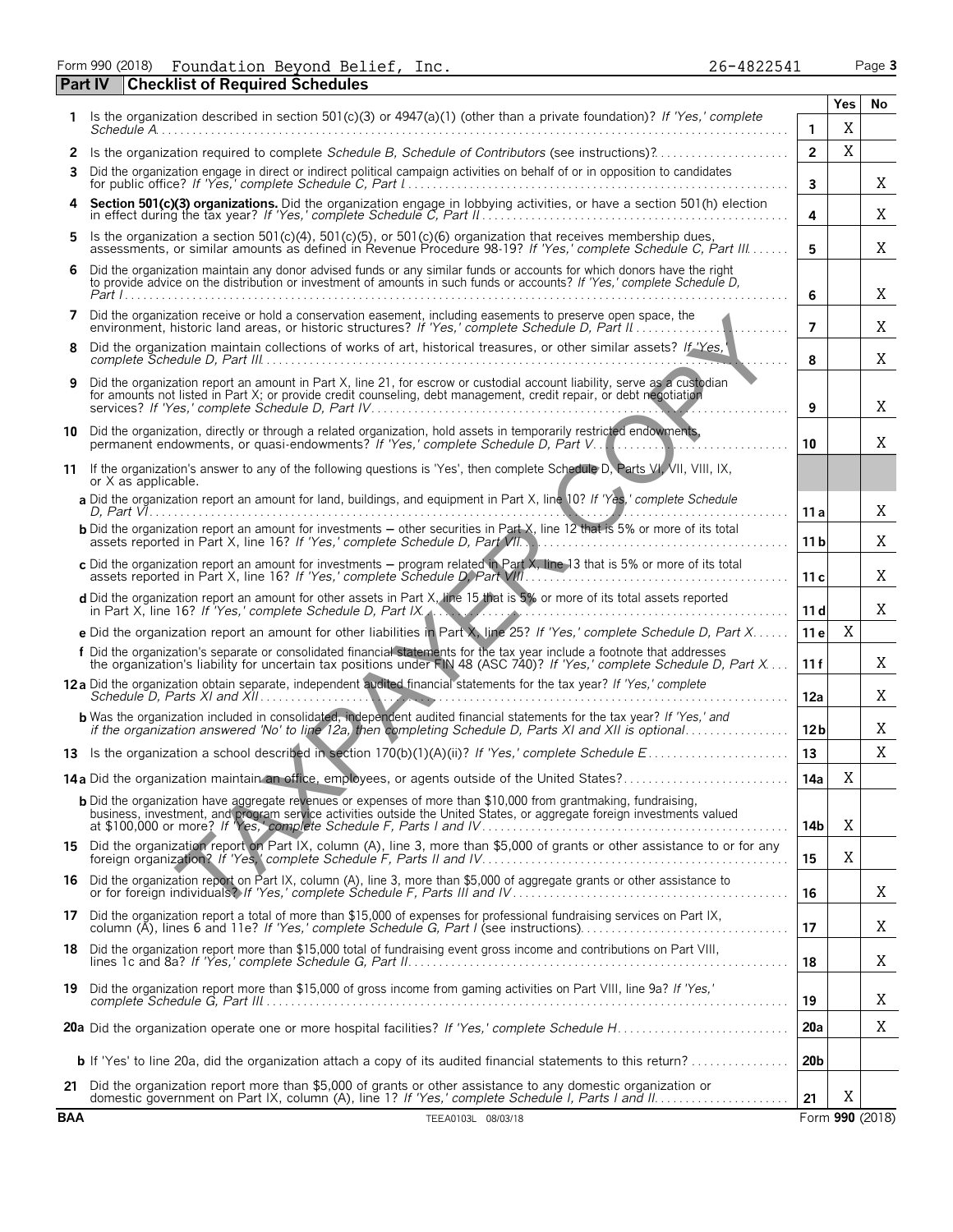Form 990 (2018) Foundation Beyond Belief, Inc.<br>**Part IV Checklist of Required Schedules** (continued)

|            | Γαιιν<br>Critechist of Regulied Scrituates (continued)                                                                                                                                                                                      |                        |                 |                         |
|------------|---------------------------------------------------------------------------------------------------------------------------------------------------------------------------------------------------------------------------------------------|------------------------|-----------------|-------------------------|
|            | 22 Did the organization report more than \$5,000 of grants or other assistance to or for domestic individuals on Part IX,                                                                                                                   |                        | Yes             | No                      |
| 23         | Did the organization answer 'Yes' to Part VII, Section A, line 3, 4, or 5 about compensation of the organization's current                                                                                                                  | 22                     |                 | X                       |
|            | and former officers, directors, trustees, key employees, and highest compensated employees? If 'Yes,' complete                                                                                                                              | 23                     |                 | X                       |
|            | 24 a Did the organization have a tax-exempt bond issue with an outstanding principal amount of more than \$100,000 as of<br>the last day of the year, that was issued after December 31, 2002? If 'Yes,' answer lines 24b through 24d and   |                        |                 |                         |
|            | <b>b</b> Did the organization invest any proceeds of tax-exempt bonds beyond a temporary period exception?                                                                                                                                  | 24a<br>24 <sub>b</sub> |                 | X                       |
|            | c Did the organization maintain an escrow account other than a refunding escrow at any time during the year to defease                                                                                                                      |                        |                 |                         |
|            | d Did the organization act as an 'on behalf of' issuer for bonds outstanding at any time during the year?                                                                                                                                   | 24c<br>24d             |                 |                         |
|            | 25 a Section 501(c)(3), 501(c)(4), and 501(c)(29) organizations. Did the organization engage in an excess benefit                                                                                                                           |                        |                 | X                       |
|            | transaction with a disqualified person during the year? If 'Yes,' complete Schedule L, Part I<br><b>b</b> Is the organization aware that it engaged in an excess benefit transaction with a disgualified person in a prior year, and        | 25a                    |                 |                         |
|            | that the transaction has not been reported on any of the organization's prior Forms 990 or 990-EZ? If 'Yes,' complete                                                                                                                       | 25 <sub>b</sub>        |                 | X                       |
| 26         | Did the organization report any amount on Part X, line 5, 6, or 22 for receivables from or payables to any current or<br>former officers, directors, trustees, key employees, highest compensated employees, or disqualified persons?       | 26                     |                 | X                       |
| 27         | Did the organization provide a grant or other assistance to an officer, director, trustee, key employee, substantial<br>contributor or employee thereof, a grant selection committee member, or to a 35% controlled entity or family member |                        |                 |                         |
|            |                                                                                                                                                                                                                                             | 27                     |                 | X                       |
| 28         | Was the organization a party to a business transaction with one of the following parties (see Schedule L, Part IV<br>instructions for applicable filing thresholds, conditions, and exceptions):                                            |                        |                 |                         |
|            | a A current or former officer, director, trustee, or key employee? If 'Yes,' complete Schedule L, Part IV                                                                                                                                   | 28a                    |                 | X                       |
|            | <b>b</b> A family member of a current or former officer, director, trustee, or key employee? If 'Yes,' complete                                                                                                                             | 28 <sub>b</sub>        |                 | Χ                       |
|            | c An entity of which a current or former officer, director, trustee, or key employee (or a family member thereof) was an                                                                                                                    | 28c                    |                 | Χ                       |
| 29         | Did the organization receive more than \$25,000 in non-cash contributions? If 'Yes,' complete Schedule M                                                                                                                                    | 29                     |                 | $\overline{X}$          |
| 30         | Did the organization receive contributions of art, historical treasures, or other similar assets, or qualified conservation                                                                                                                 | 30                     |                 | Χ                       |
| 31         | Did the organization liquidate, terminate, or dissolve and cease operations? If 'Yes,' complete Schedule N, Part I                                                                                                                          | 31                     |                 | $\overline{\mathrm{X}}$ |
|            | 32 Did the organization sell, exchange, dispose of, or transfer more than 25% of its net assets? If 'Yes,' complete                                                                                                                         | 32                     |                 | Χ                       |
| 33         | Did the organization own 100% of an entity disregarded as separate from the organization under Regulations sections                                                                                                                         | 33                     |                 | Χ                       |
| 34         | Was the organization related to any tax-exempt or taxable entity? If 'Yes,' complete Schedule R, Part II, III, or IV,                                                                                                                       | 34                     |                 | X                       |
|            |                                                                                                                                                                                                                                             | 35a                    |                 | $\overline{X}$          |
|            | b If 'Yes' to line 35a, did the organization receive any payment from or engage in any transaction with a controlled<br>entity within the meaning of section 512(b)(13)? If 'Yes,' complete Schedule R, Part V, line 2                      | 35 <sub>b</sub>        |                 |                         |
|            | 36 Section 501(c)(3) organizations. Did the organization make any transfers to an exempt non-charitable related                                                                                                                             | 36                     |                 | Χ                       |
| 37         | Did the organization conduct more than 5% of its activities through an entity that is not a related organization and that is<br>treated as a partnership for federal income tax purposes? If 'Yes,' complete Schedule R, Part VI            | 37                     |                 | Χ                       |
| 38         | Did the organization complete Schedule O and provide explanations in Schedule O for Part VI, lines 11b and 19?                                                                                                                              | 38                     | Χ               |                         |
|            | <b>Statements Regarding Other IRS Filings and Tax Compliance</b><br>Part V                                                                                                                                                                  |                        |                 |                         |
|            |                                                                                                                                                                                                                                             |                        |                 |                         |
|            |                                                                                                                                                                                                                                             |                        | Yes l           | No                      |
|            | <b>1a</b> Enter the number reported in Box 3 of Form 1096. Enter -0- if not applicable<br>1a<br>0<br><b>b</b> Enter the number of Forms W-2G included in line 1a. Enter -0- if not applicable<br>1 b<br>$\overline{0}$                      |                        |                 |                         |
|            | c Did the organization comply with backup withholding rules for reportable payments to vendors and reportable gaming                                                                                                                        |                        |                 |                         |
| <b>RAA</b> | TEEA0104L 08/03/18                                                                                                                                                                                                                          | 1 с                    | Form 990 (2018) |                         |

Page  $4$ 26-4822541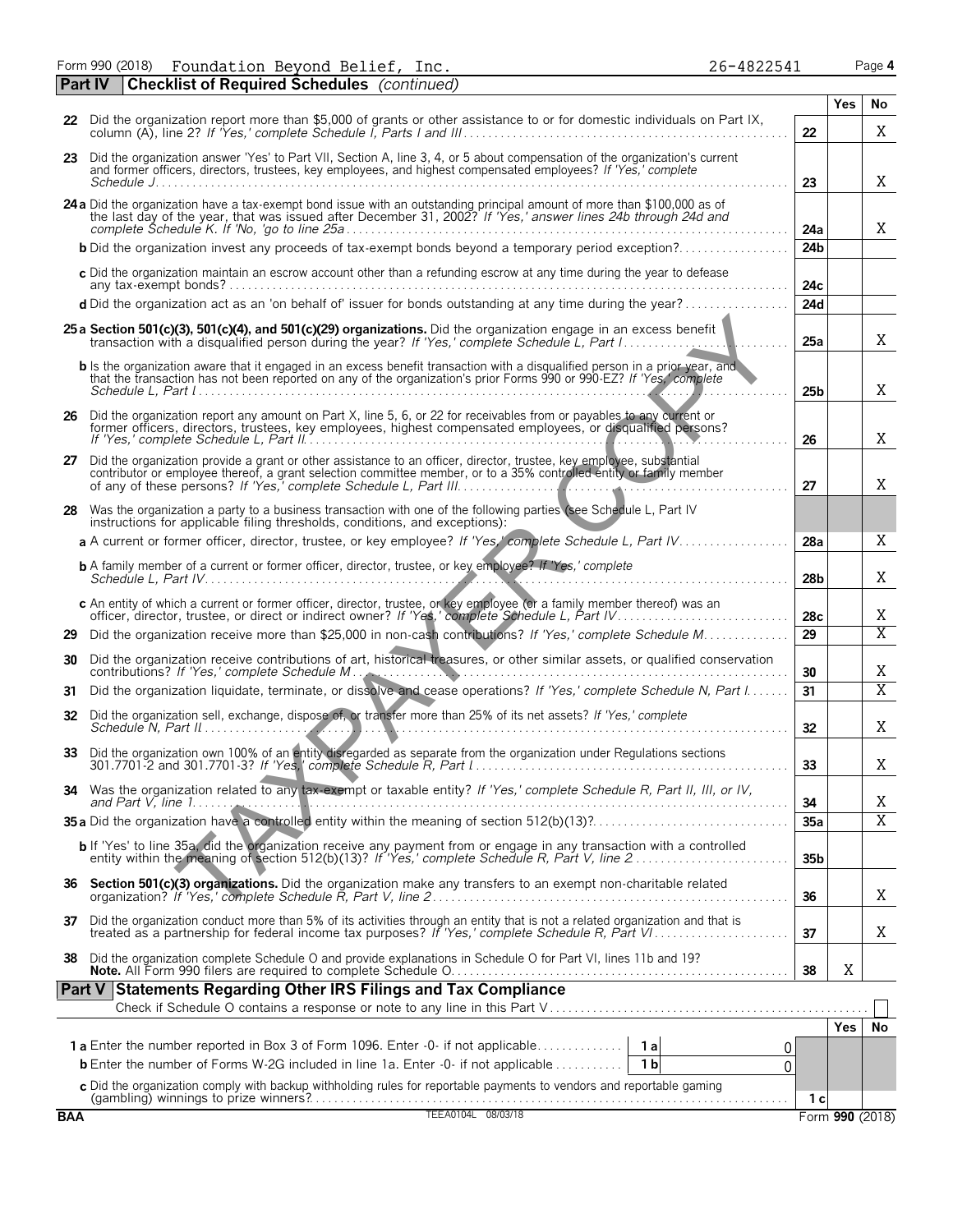| Form 990 (2018) Foundation Beyond Belief, Inc.<br>26-4822541                                                                                                                                                                                     |                |      | Page 5 |
|--------------------------------------------------------------------------------------------------------------------------------------------------------------------------------------------------------------------------------------------------|----------------|------|--------|
| Statements Regarding Other IRS Filings and Tax Compliance (continued)<br>Part V                                                                                                                                                                  |                |      |        |
|                                                                                                                                                                                                                                                  |                | Yes. | No     |
|                                                                                                                                                                                                                                                  |                |      |        |
| 2a Enter the number of employees reported on Form W-3, Transmittal of Wage and Tax Statements, filed for the calendar year ending with or within the year covered by this return<br>2a                                                           |                |      |        |
| $\mathbf b$ If at least one is reported on line 2a, did the organization file all required federal employment tax returns?                                                                                                                       | 2 <sub>b</sub> |      | Χ      |
| Note. If the sum of lines 1a and 2a is greater than 250, you may be required to e-file (see instructions)                                                                                                                                        |                |      |        |
| 3a Did the organization have unrelated business gross income of \$1,000 or more during the year?                                                                                                                                                 | Зa             |      | Χ      |
|                                                                                                                                                                                                                                                  | 3 <sub>b</sub> |      |        |
| 4a At any time during the calendar year, did the organization have an interest in, or a signature or other authority over, a<br>financial account in a foreign country (such as a bank account, securities account, or other financial account)? | 4 a            | Χ    |        |
| b If 'Yes,' enter the name of the foreign country: ►<br>Ghana                                                                                                                                                                                    |                |      |        |
| See instructions for filing requirements for FinCEN Form 114, Report of Foreign Bank and Financial Accounts (FBAR).                                                                                                                              |                |      |        |
| <b>5a</b> Was the organization a party to a prohibited tax shelter transaction at any time during the tax year?                                                                                                                                  | 5а             |      | X      |
| <b>b</b> Did any taxable party notify the organization that it was or is a party to a prohibited tax shelter transaction?.                                                                                                                       | 5 <sub>b</sub> |      | Χ      |
|                                                                                                                                                                                                                                                  | 5с             |      |        |
| 6 a Does the organization have annual gross receipts that are normally greater than \$100,000, and did the organization<br>solicit any contributions that were not tax deductible as charitable contributions?                                   | 6а             |      | X      |
| b If 'Yes,' did the organization include with every solicitation an express statement that such contributions or gifts were                                                                                                                      | 6b             |      |        |
| 7 Organizations that may receive deductible contributions under section 170(c).                                                                                                                                                                  |                |      |        |
| a Did the organization receive a payment in excess of \$75 made partly as a contribution and partly for goods and                                                                                                                                | 7а             |      | Χ      |
|                                                                                                                                                                                                                                                  | 7 <sub>b</sub> |      |        |
| c Did the organization sell, exchange, or otherwise dispose of tangible personal property for which it was required to file                                                                                                                      |                |      |        |
|                                                                                                                                                                                                                                                  | 7 с            |      | Χ      |
| 7 d                                                                                                                                                                                                                                              |                |      |        |
| e Did the organization receive any funds, directly or indirectly, to pay premiums on a personal benefit contract?                                                                                                                                | 7e             |      | Χ<br>Χ |
| f Did the organization, during the year, pay premiums, directly or indirectly, on a personal benefit contract?                                                                                                                                   | 7f             |      |        |
| g If the organization received a contribution of qualified intellectual property, did the organization file Form 8899                                                                                                                            | 7 g            |      |        |
| h If the organization received a contribution of cars, boats, airplanes, or other vehicles, did the organization file a                                                                                                                          | 7 h            |      |        |
| 8 Sponsoring organizations maintaining donor advised funds. Did a donor advised fund maintained by the sponsoring                                                                                                                                |                |      |        |
|                                                                                                                                                                                                                                                  | 8              |      |        |
| 9 Sponsoring organizations maintaining donor advised funds.                                                                                                                                                                                      |                |      |        |
|                                                                                                                                                                                                                                                  | 9а             |      |        |
| <b>b</b> Did the sponsoring organization make a distribution to a donor, donor advisor, or related person?                                                                                                                                       | 9 <sub>b</sub> |      |        |
| 10 Section 501(c)(7) organizations. Enter:                                                                                                                                                                                                       |                |      |        |
| a Initiation fees and capital contributions included on Part VIII, line 12<br>10a                                                                                                                                                                |                |      |        |
| <b>b</b> Gross receipts, included on Form 990, Part VIII, line 12, for public use of club facilities<br>10 <sub>b</sub>                                                                                                                          |                |      |        |
| 11 Section 501(c)(12) organizations. Enter:                                                                                                                                                                                                      |                |      |        |
| 11a                                                                                                                                                                                                                                              |                |      |        |
| 11 <sub>b</sub>                                                                                                                                                                                                                                  |                |      |        |
| 12a Section 4947(a)(1) non-exempt charitable trusts. Is the organization filing Form 990 in lieu of Form 1041?                                                                                                                                   | 12a            |      |        |
| <b>b</b> If 'Yes,' enter the amount of tax-exempt interest received or accrued during the year<br>12 <sub>b</sub>                                                                                                                                |                |      |        |
| 13 Section 501(c)(29) qualified nonprofit health insurance issuers.                                                                                                                                                                              |                |      |        |
|                                                                                                                                                                                                                                                  | 13a            |      |        |
| Note. See the instructions for additional information the organization must report on Schedule O.                                                                                                                                                |                |      |        |
| 13 <sub>b</sub>                                                                                                                                                                                                                                  |                |      |        |
| 13c                                                                                                                                                                                                                                              |                |      |        |
| 14a Did the organization receive any payments for indoor tanning services during the tax year?                                                                                                                                                   | 14 a           |      | X      |
|                                                                                                                                                                                                                                                  | 14 b           |      |        |
| 15 Is the organization subject to the section 4960 tax on payment(s) of more than \$1,000,000 in remuneration or                                                                                                                                 |                |      |        |
|                                                                                                                                                                                                                                                  | 15             |      | X      |
| If 'Yes,' see instructions and file Form 4720, Schedule N.                                                                                                                                                                                       |                |      |        |
| 16 Is the organization an educational institution subject to the section 4968 excise tax on net investment income?<br>If 'Yes,' complete Form 4720, Schedule O.                                                                                  | 16             |      | Χ      |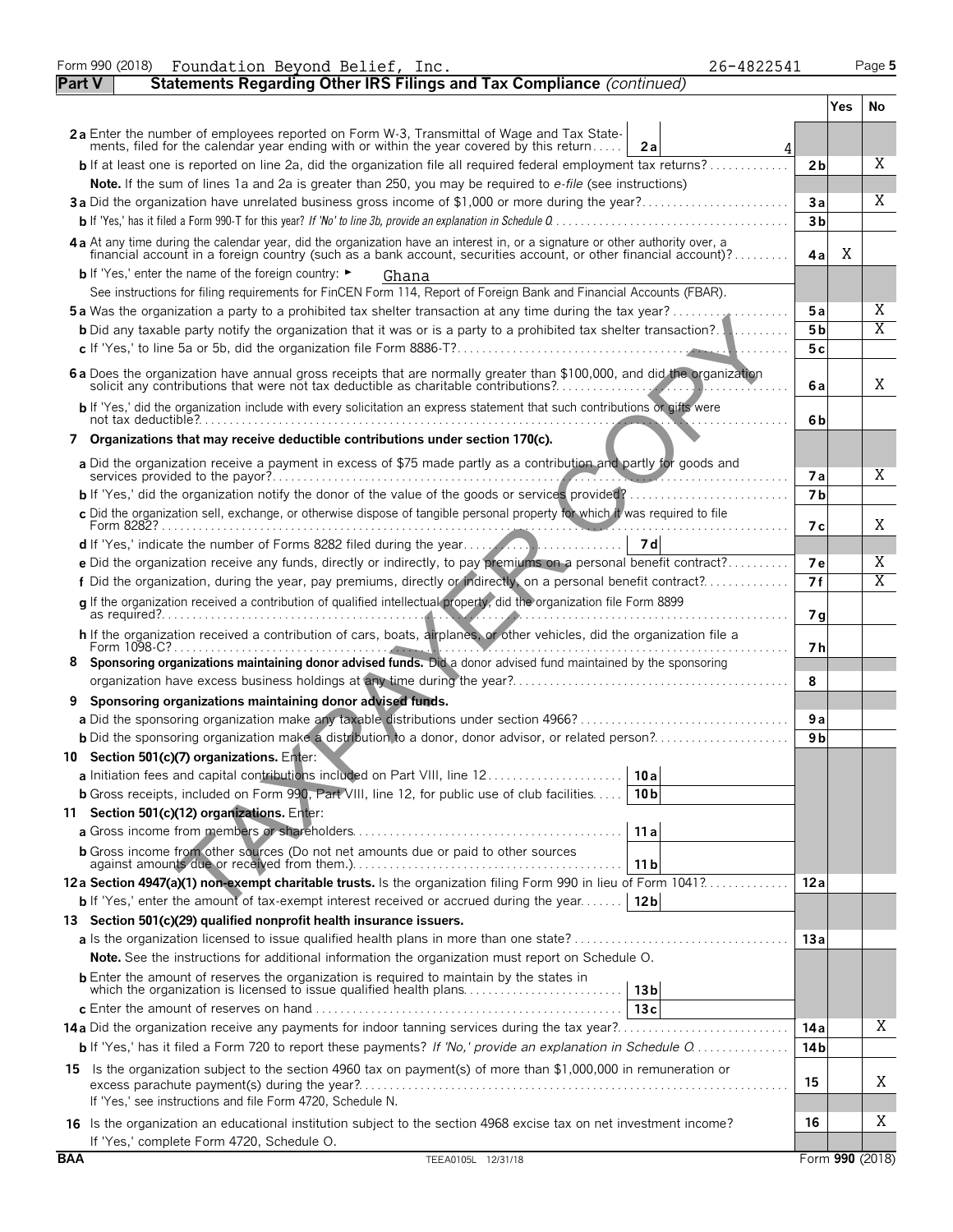|        | <b>Part VI</b><br>Governance, Management, and Disclosure For each 'Yes' response to lines 2 through 7b below, and for<br>a 'No' response to line 8a, 8b, or 10b below, describe the circumstances, processes, or changes in                                                                                                              |                 |                |                     |
|--------|------------------------------------------------------------------------------------------------------------------------------------------------------------------------------------------------------------------------------------------------------------------------------------------------------------------------------------------|-----------------|----------------|---------------------|
|        | Schedule O. See instructions.                                                                                                                                                                                                                                                                                                            |                 |                | X                   |
|        | Section A. Governing Body and Management                                                                                                                                                                                                                                                                                                 |                 |                |                     |
|        |                                                                                                                                                                                                                                                                                                                                          |                 | <b>Yes</b>     | No                  |
|        | <b>1a</b> Enter the number of voting members of the governing body at the end of the tax year<br><b>1a</b><br>If there are material differences in voting rights among members<br>of the governing body, or if the governing body delegated broad authority to an executive committee or similar committee, explain in Schedule O.       | 6               |                |                     |
|        | <b>b</b> Enter the number of voting members included in line 1a, above, who are independent    1b                                                                                                                                                                                                                                        | 6               |                |                     |
|        | 2 Did any officer, director, trustee, or key employee have a family relationship or a business relationship with any other                                                                                                                                                                                                               | 2               |                | Χ                   |
| 3      | Did the organization delegate control over management duties customarily performed by or under the direct supervision                                                                                                                                                                                                                    | 3               |                | X                   |
|        | Did the organization make any significant changes to its governing documents                                                                                                                                                                                                                                                             |                 |                |                     |
|        |                                                                                                                                                                                                                                                                                                                                          | 4               |                | Χ<br>$\overline{X}$ |
| 5<br>6 |                                                                                                                                                                                                                                                                                                                                          | 5<br>6          |                | $\overline{X}$      |
|        | 7 a Did the organization have members, stockholders, or other persons who had the power to elect or appoint one or more                                                                                                                                                                                                                  |                 |                |                     |
|        | <b>b</b> Are any governance decisions of the organization reserved to (or subject to approval by) members,                                                                                                                                                                                                                               | 7а              |                | X                   |
|        |                                                                                                                                                                                                                                                                                                                                          | 7 b             |                | X                   |
| 8      | Did the organization contemporaneously document the meetings held or written actions undertaken during the year by<br>the following:                                                                                                                                                                                                     |                 |                |                     |
|        |                                                                                                                                                                                                                                                                                                                                          | 8 a             | Χ              |                     |
|        | <b>b</b> Each committee with authority to act on behalf of the governing body?                                                                                                                                                                                                                                                           | 8 <sub>b</sub>  | $\overline{X}$ |                     |
|        | 9 Is there any officer, director, trustee, or key employee listed in Part VII, Section A, who cannot be reached at the                                                                                                                                                                                                                   | 9               |                | X                   |
|        | Section B. Policies (This Section B requests information about policies not required by the Internal Revenue Code.)                                                                                                                                                                                                                      |                 |                |                     |
|        |                                                                                                                                                                                                                                                                                                                                          |                 | Yes            | No                  |
|        |                                                                                                                                                                                                                                                                                                                                          | 10a             |                | $\overline{X}$      |
|        | b If 'Yes,' did the organization have written policies and procedures governing the activities of such chapters, affiliates, and branches to ensure their<br>operations are consistent with the organization's exempt purposes?                                                                                                          | 10 <sub>b</sub> |                |                     |
|        |                                                                                                                                                                                                                                                                                                                                          | 11a             | Χ              |                     |
|        | <b>b</b> Describe in Schedule O the process, if any, used by the organization to review this Form 990. See Schedule O                                                                                                                                                                                                                    |                 |                |                     |
|        |                                                                                                                                                                                                                                                                                                                                          | 12a             | X              |                     |
|        | <b>b</b> Were officers, directors, or trustees, and key employees required to disclose annually interests that could give rise                                                                                                                                                                                                           | 12 <sub>b</sub> | Χ              |                     |
|        | c Did the organization regularly and consistently monitor and enforce compliance with the policy? If 'Yes,' describe in                                                                                                                                                                                                                  | 12 c            | Χ              |                     |
| 13     |                                                                                                                                                                                                                                                                                                                                          | 13              | X              |                     |
| 14     |                                                                                                                                                                                                                                                                                                                                          | 14              |                | X                   |
| 15.    | Did the process for determining compensation of the following persons include a review and approval by independent<br>persons, comparability data, and contemporaneous substantiation of the deliberation and decision?                                                                                                                  |                 |                |                     |
|        |                                                                                                                                                                                                                                                                                                                                          | 15 a            | Χ              |                     |
|        |                                                                                                                                                                                                                                                                                                                                          | 15 <sub>b</sub> |                | X                   |
|        | If 'Yes' to line 15a or 15b, describe the process in Schedule O (see instructions).                                                                                                                                                                                                                                                      |                 |                |                     |
|        | <b>16a</b> Did the organization invest in, contribute assets to, or participate in a joint venture or similar arrangement with a                                                                                                                                                                                                         | 16 a            |                | Χ                   |
|        | b If 'Yes,' did the organization follow a written policy or procedure requiring the organization to evaluate its<br>participation in joint venture arrangements under applicable federal tax law, and take steps to safeguard the                                                                                                        | 16 b            |                |                     |
|        | <b>Section C. Disclosure</b>                                                                                                                                                                                                                                                                                                             |                 |                |                     |
| 17     | List the states with which a copy of this Form 990 is required to be filed ►<br>None                                                                                                                                                                                                                                                     |                 |                |                     |
|        | 18 Section 6104 requires an organization to make its Forms 1023 (1024 or 1024-A if applicable), 990, and 990-T (Section 501(c)(3)s only)<br>available for public inspection. Indicate how you made these available. Check all that apply.<br>X<br>Another's website<br>X<br>Own website<br>Upon request<br>Other (explain in Schedule O) |                 |                |                     |
|        | 19 Describe in Schedule O whether (and if so, how) the organization made its governing documents, conflict of interest policy, and financial statements available to<br>the public during the tax year.<br>See Schedule O                                                                                                                |                 |                |                     |
|        | 20 State the name, address, and telephone number of the person who possesses the organization's books and records                                                                                                                                                                                                                        |                 |                |                     |

| $\Box$ $\Box$ which individual decision is not completely the first policy. This possesses the organization shooties and records |  |  |
|----------------------------------------------------------------------------------------------------------------------------------|--|--|
| Noelle George 211 Baker Road #531 Barker TX 77413 832-464-7006                                                                   |  |  |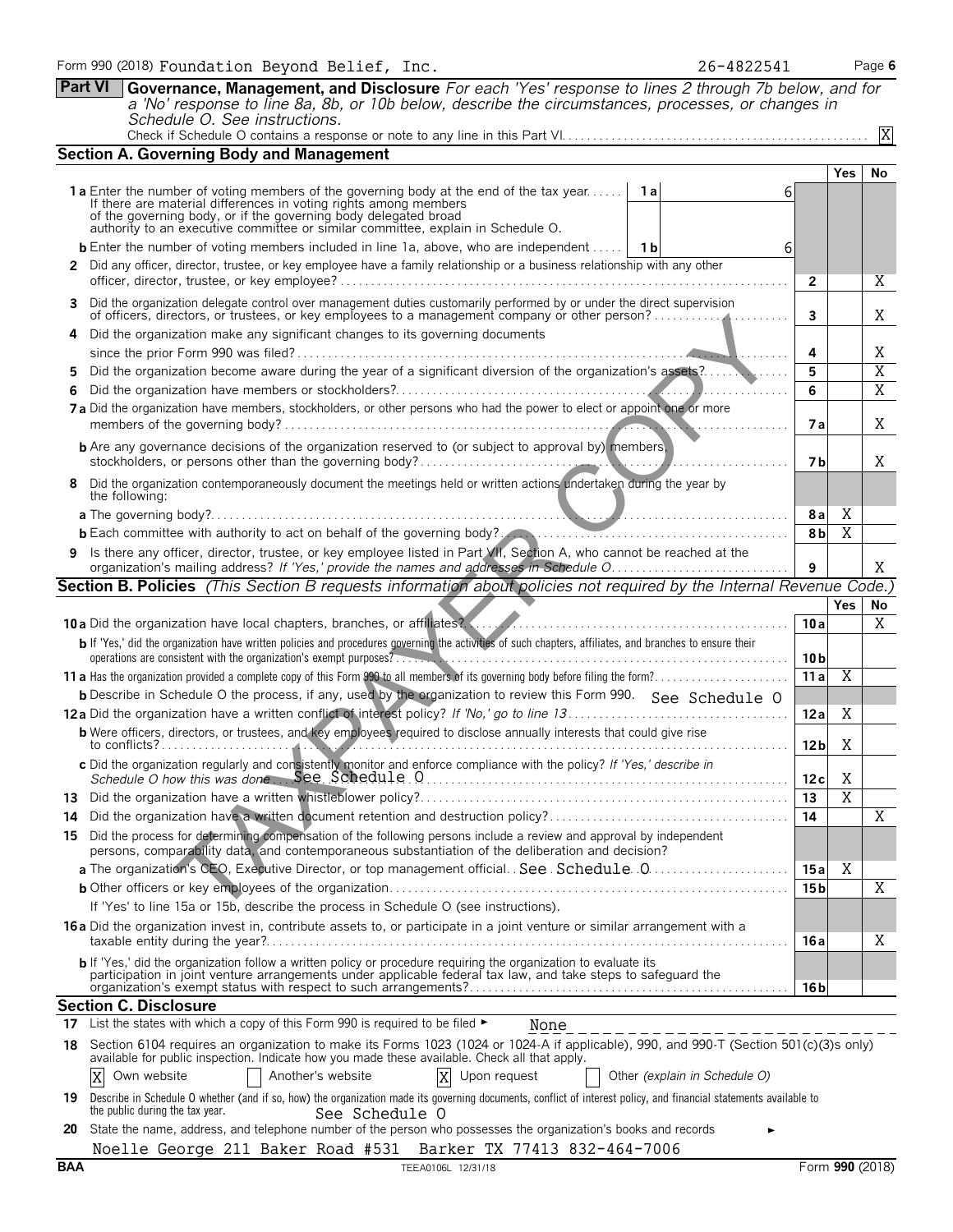|                                                           | $\Gamma$ art VIII                                               | Statement of Revenue                                                              |                |                |                                                     |                      |                                                    |                                         |                                                                  |
|-----------------------------------------------------------|-----------------------------------------------------------------|-----------------------------------------------------------------------------------|----------------|----------------|-----------------------------------------------------|----------------------|----------------------------------------------------|-----------------------------------------|------------------------------------------------------------------|
|                                                           |                                                                 |                                                                                   |                |                |                                                     | (A)<br>Total revenue | (B)<br>Related or<br>exempt<br>function<br>revenue | (C)<br>Unrelated<br>business<br>revenue | (D)<br>Revenue<br>excluded from tax<br>under sections<br>512-514 |
|                                                           | 1a Federated campaigns                                          |                                                                                   |                | 1a             |                                                     |                      |                                                    |                                         |                                                                  |
|                                                           | <b>b</b> Membership dues                                        |                                                                                   |                | 1 <sub>b</sub> |                                                     |                      |                                                    |                                         |                                                                  |
|                                                           | c Fundraising events                                            |                                                                                   |                | 1 <sub>c</sub> |                                                     |                      |                                                    |                                         |                                                                  |
|                                                           | d Related organizations                                         |                                                                                   |                | 1 <sub>d</sub> |                                                     |                      |                                                    |                                         |                                                                  |
|                                                           | e Government grants (contributions)                             |                                                                                   |                | 1 <sub>e</sub> |                                                     |                      |                                                    |                                         |                                                                  |
| Contributions, Gifts, Grants<br>and Other Similar Amounts |                                                                 | All other contributions, gifts, grants, and<br>similar amounts not included above |                | 1f             | 396,518.                                            |                      |                                                    |                                         |                                                                  |
|                                                           | g Noncash contributions included in lines 1a-1f: \$             |                                                                                   |                |                |                                                     |                      |                                                    |                                         |                                                                  |
|                                                           |                                                                 |                                                                                   |                |                | $\blacktriangleright$                               | 396,518.             |                                                    |                                         |                                                                  |
| Program Service Revenue                                   |                                                                 |                                                                                   |                |                | <b>Business Code</b>                                |                      |                                                    |                                         |                                                                  |
|                                                           | 2a                                                              |                                                                                   |                |                |                                                     |                      |                                                    |                                         |                                                                  |
|                                                           | b                                                               |                                                                                   |                |                |                                                     |                      |                                                    |                                         |                                                                  |
|                                                           |                                                                 |                                                                                   |                |                |                                                     |                      |                                                    |                                         |                                                                  |
|                                                           |                                                                 |                                                                                   |                |                |                                                     |                      |                                                    |                                         |                                                                  |
|                                                           |                                                                 |                                                                                   |                |                |                                                     |                      |                                                    |                                         |                                                                  |
|                                                           | f All other program service revenue                             |                                                                                   |                |                | $\blacktriangleright$                               |                      |                                                    |                                         |                                                                  |
|                                                           |                                                                 |                                                                                   |                |                |                                                     |                      |                                                    |                                         |                                                                  |
|                                                           | 3                                                               | Investment income (including dividends, interest and                              |                |                |                                                     | 4,862.               | 4,862                                              |                                         |                                                                  |
|                                                           | 4                                                               |                                                                                   |                |                | Income from investment of tax-exempt bond proceeds▶ |                      |                                                    |                                         |                                                                  |
|                                                           | 5                                                               |                                                                                   |                |                |                                                     |                      |                                                    |                                         |                                                                  |
|                                                           |                                                                 |                                                                                   | (i) Real       |                | (ii) Personal                                       |                      |                                                    |                                         |                                                                  |
|                                                           | <b>6a</b> Gross rents                                           |                                                                                   |                |                |                                                     |                      |                                                    |                                         |                                                                  |
|                                                           | <b>b</b> Less: rental expenses                                  |                                                                                   |                |                |                                                     |                      |                                                    |                                         |                                                                  |
|                                                           | <b>c</b> Rental income or (loss) $\ldots$                       |                                                                                   |                |                |                                                     |                      |                                                    |                                         |                                                                  |
|                                                           |                                                                 |                                                                                   |                |                |                                                     |                      |                                                    |                                         |                                                                  |
|                                                           | <b>7 a</b> Gross amount from sales of                           |                                                                                   | (i) Securities |                | (ii) Other                                          |                      |                                                    |                                         |                                                                  |
|                                                           | assets other than inventory                                     |                                                                                   |                |                |                                                     |                      |                                                    |                                         |                                                                  |
|                                                           | <b>b</b> Less: cost or other basis                              |                                                                                   |                |                |                                                     |                      |                                                    |                                         |                                                                  |
|                                                           | and sales expenses                                              |                                                                                   |                |                |                                                     |                      |                                                    |                                         |                                                                  |
|                                                           | c Gain or $(\text{loss})$                                       |                                                                                   |                |                |                                                     |                      |                                                    |                                         |                                                                  |
|                                                           |                                                                 |                                                                                   |                |                |                                                     |                      |                                                    |                                         |                                                                  |
|                                                           | 8 a Gross income from fundraising events                        |                                                                                   |                |                |                                                     |                      |                                                    |                                         |                                                                  |
|                                                           | (not including $\sharp$                                         | of contributions reported on line 1c).                                            |                |                |                                                     |                      |                                                    |                                         |                                                                  |
|                                                           |                                                                 | See Part IV, line 18.                                                             |                |                |                                                     |                      |                                                    |                                         |                                                                  |
|                                                           | b Less: direct expenses                                         |                                                                                   |                | b              |                                                     |                      |                                                    |                                         |                                                                  |
| <b>Other Revenue</b>                                      |                                                                 |                                                                                   |                |                | c Net income or (loss) from fundraising events      |                      |                                                    |                                         |                                                                  |
|                                                           | 9a Gross income from gaming activities.                         |                                                                                   |                |                |                                                     |                      |                                                    |                                         |                                                                  |
|                                                           | <b>b</b> Less: direct expenses <b>b</b>                         |                                                                                   |                |                |                                                     |                      |                                                    |                                         |                                                                  |
|                                                           |                                                                 |                                                                                   |                |                | c Net income or (loss) from gaming activities ►     |                      |                                                    |                                         |                                                                  |
|                                                           | 10a Gross sales of inventory, less returns                      |                                                                                   |                |                |                                                     |                      |                                                    |                                         |                                                                  |
|                                                           |                                                                 |                                                                                   |                |                |                                                     |                      |                                                    |                                         |                                                                  |
|                                                           | <b>b</b> Less: cost of goods sold                               |                                                                                   |                | b              |                                                     |                      |                                                    |                                         |                                                                  |
|                                                           |                                                                 |                                                                                   |                |                | c Net income or (loss) from sales of inventory      |                      |                                                    |                                         |                                                                  |
|                                                           |                                                                 | Miscellaneous Revenue                                                             |                |                | <b>Business Code</b>                                |                      |                                                    |                                         |                                                                  |
|                                                           | 11 a                                                            |                                                                                   |                |                |                                                     |                      |                                                    |                                         |                                                                  |
|                                                           | b                                                               |                                                                                   |                |                |                                                     |                      |                                                    |                                         |                                                                  |
|                                                           | С                                                               | _ _ _ _ _ _ _ _ _ _ _ _ _ _                                                       |                |                |                                                     |                      |                                                    |                                         |                                                                  |
|                                                           | <b>d</b> All other revenue $\ldots \ldots \ldots \ldots \ldots$ |                                                                                   |                |                |                                                     |                      |                                                    |                                         |                                                                  |
|                                                           |                                                                 |                                                                                   |                |                | $\blacktriangleright$                               |                      |                                                    |                                         |                                                                  |
|                                                           | 12                                                              |                                                                                   |                |                | Total revenue. See instructions                     | 401,380.             | 4,862.                                             | 0.                                      | $0$ .                                                            |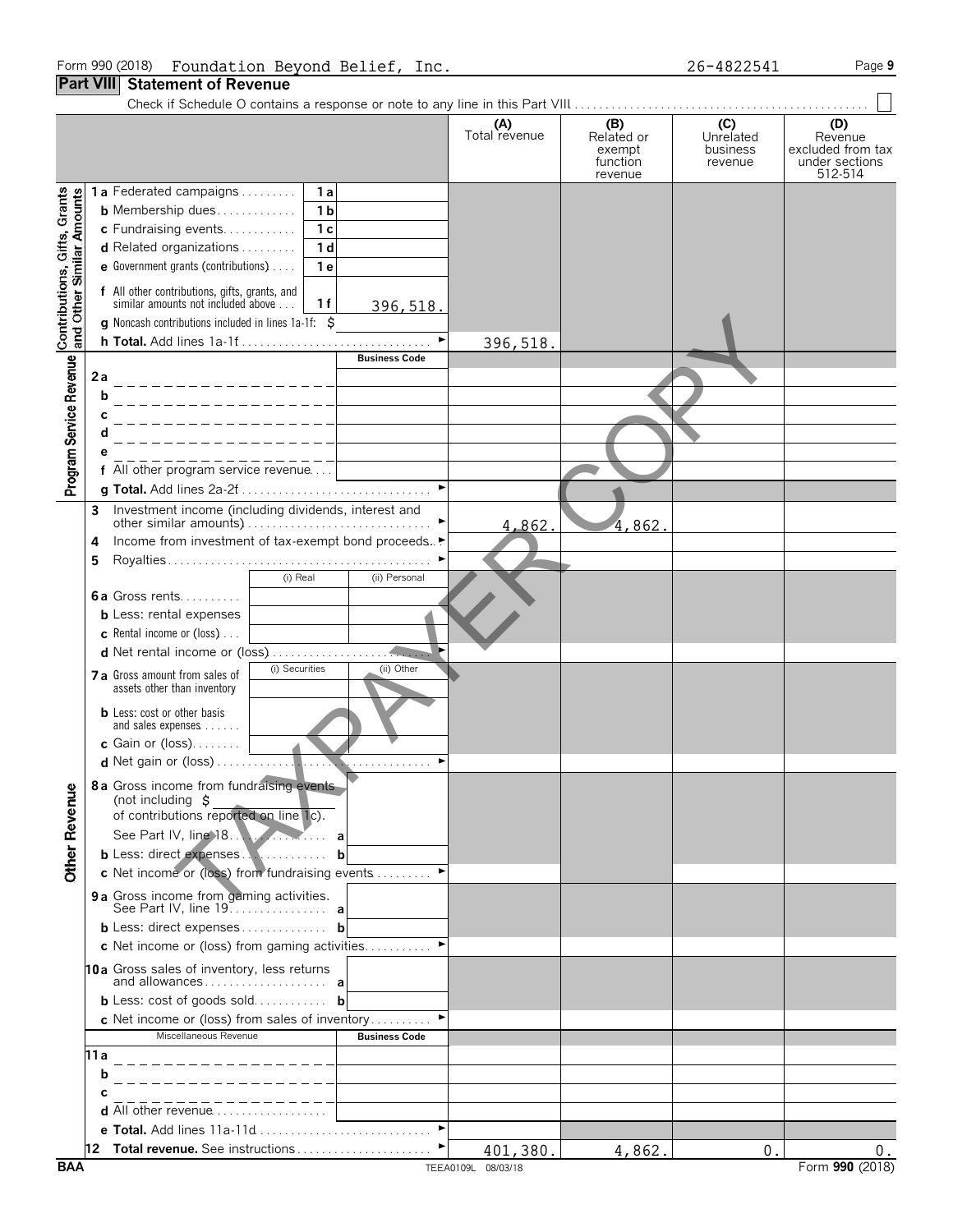| Section 501(c)(3) and 501(c)(4) organizations must complete all columns. All other organizations must complete column (A). |                                                                                                                                                                                                                                                         |                |                             |                                    |                         |  |  |  |  |
|----------------------------------------------------------------------------------------------------------------------------|---------------------------------------------------------------------------------------------------------------------------------------------------------------------------------------------------------------------------------------------------------|----------------|-----------------------------|------------------------------------|-------------------------|--|--|--|--|
|                                                                                                                            | Do not include amounts reported on lines                                                                                                                                                                                                                | (A)            | (B)                         | $\overline{C}$                     | (D)                     |  |  |  |  |
|                                                                                                                            | 6b. 7b. 8b. 9b. and 10b of Part VIII.                                                                                                                                                                                                                   | Total expenses | Program service<br>expenses | Management and<br>general expenses | Fundraising<br>expenses |  |  |  |  |
| 1                                                                                                                          | Grants and other assistance to domestic<br>organizations and domestic governments.                                                                                                                                                                      |                |                             |                                    |                         |  |  |  |  |
|                                                                                                                            |                                                                                                                                                                                                                                                         | 121,244.       | 121,244.                    |                                    |                         |  |  |  |  |
| 2                                                                                                                          | Grants and other assistance to domestic<br>individuals. See Part IV, line 22                                                                                                                                                                            |                |                             |                                    |                         |  |  |  |  |
|                                                                                                                            | 3 Grants and other assistance to foreign<br>organizations, foreign governments, and for-<br>eign individuals. See Part IV, lines 15 and 16                                                                                                              | 35,631.        | 35,631.                     |                                    |                         |  |  |  |  |
| 4                                                                                                                          | Benefits paid to or for members                                                                                                                                                                                                                         |                |                             |                                    |                         |  |  |  |  |
| 5                                                                                                                          | Compensation of current officers, directors,<br>trustees, and key employees                                                                                                                                                                             | 106,132.       | 50, 250.                    | 39,907.                            | 15,975.                 |  |  |  |  |
| 6                                                                                                                          | Compensation not included above, to<br>disqualified persons (as defined under<br>section $4958(f)(1)$ and persons described                                                                                                                             | 0.             | 0.                          | 0.                                 | 0.                      |  |  |  |  |
|                                                                                                                            | 7 Other salaries and wages                                                                                                                                                                                                                              |                |                             |                                    |                         |  |  |  |  |
| 8                                                                                                                          | Pension plan accruals and contributions<br>(include section $401(k)$ and $403(b)$<br>employer contributions)                                                                                                                                            |                |                             |                                    |                         |  |  |  |  |
| 9                                                                                                                          | Other employee benefits                                                                                                                                                                                                                                 | 2,861.         | 2,861                       |                                    |                         |  |  |  |  |
| 10                                                                                                                         | Payroll taxes                                                                                                                                                                                                                                           | 8,622.         | 3,267                       | 3, 265.                            | 2,090.                  |  |  |  |  |
|                                                                                                                            | 11 Fees for services (non-employees):                                                                                                                                                                                                                   |                |                             |                                    |                         |  |  |  |  |
|                                                                                                                            |                                                                                                                                                                                                                                                         | 2,013          | 2,013                       |                                    |                         |  |  |  |  |
|                                                                                                                            |                                                                                                                                                                                                                                                         | 8,889          |                             | 8,889.                             |                         |  |  |  |  |
|                                                                                                                            |                                                                                                                                                                                                                                                         |                |                             |                                    |                         |  |  |  |  |
|                                                                                                                            | e Professional fundraising services. See Part IV, line 17                                                                                                                                                                                               |                |                             |                                    |                         |  |  |  |  |
|                                                                                                                            | f Investment management fees                                                                                                                                                                                                                            |                |                             |                                    |                         |  |  |  |  |
|                                                                                                                            | g Other. (If line 11q amount exceeds 10% of line 25, column                                                                                                                                                                                             |                |                             |                                    |                         |  |  |  |  |
|                                                                                                                            | (A) amount, list line 11g expenses on Schedule $0.$ )                                                                                                                                                                                                   | 30,018.        | 166.                        | 29,852.                            |                         |  |  |  |  |
|                                                                                                                            | 12 Advertising and promotion                                                                                                                                                                                                                            | 2,828.         |                             | 2,795.                             | 33.                     |  |  |  |  |
| 13<br>14                                                                                                                   | Information technology                                                                                                                                                                                                                                  | 6,124.         | 5,312.<br>396.              | 709.                               | 103.                    |  |  |  |  |
| 15                                                                                                                         |                                                                                                                                                                                                                                                         | 724.           |                             | 328.                               |                         |  |  |  |  |
| 16                                                                                                                         |                                                                                                                                                                                                                                                         | 3,719.         | 3,719.                      |                                    |                         |  |  |  |  |
| 17                                                                                                                         |                                                                                                                                                                                                                                                         | 18,251.        | 15, 151.                    | 1,506.                             | 1,594.                  |  |  |  |  |
|                                                                                                                            | 18 Payments of travel or entertainment<br>expenses for any federal, state, or local<br>public officials.                                                                                                                                                |                |                             |                                    |                         |  |  |  |  |
| 19                                                                                                                         | Conferences, conventions, and meetings                                                                                                                                                                                                                  | 381.           |                             | 95.                                | 286.                    |  |  |  |  |
| 20                                                                                                                         |                                                                                                                                                                                                                                                         |                |                             |                                    |                         |  |  |  |  |
| 21                                                                                                                         | Payments to affiliates                                                                                                                                                                                                                                  |                |                             |                                    |                         |  |  |  |  |
| 22                                                                                                                         | Depreciation, depletion, and amortization                                                                                                                                                                                                               |                |                             |                                    |                         |  |  |  |  |
| 23                                                                                                                         | 24 Other expenses. Itemize expenses not                                                                                                                                                                                                                 | 4,723.         | 301.                        | 4,422.                             |                         |  |  |  |  |
|                                                                                                                            | covered above (List miscellaneous expenses<br>in line 24e. If line 24e amount exceeds 10%<br>of line 25, column (A) amount, list line 24e                                                                                                               |                |                             |                                    |                         |  |  |  |  |
|                                                                                                                            | <sup>a</sup> Dues & Subscriptions                                                                                                                                                                                                                       | 2,643.         |                             | 2.144.                             | 499.                    |  |  |  |  |
|                                                                                                                            | b Other program exp_________                                                                                                                                                                                                                            | 1,861          | 1,861                       |                                    |                         |  |  |  |  |
|                                                                                                                            | c Meals & Food<br>$- - - - - - - - -$                                                                                                                                                                                                                   | 597            | 533.                        |                                    | 64.                     |  |  |  |  |
|                                                                                                                            | d Postage and Shipping                                                                                                                                                                                                                                  | 218            | 40.                         | 104.                               | 74.                     |  |  |  |  |
|                                                                                                                            |                                                                                                                                                                                                                                                         | 219.           | 162.                        |                                    | 57.                     |  |  |  |  |
|                                                                                                                            | 25 Total functional expenses. Add lines 1 through 24e                                                                                                                                                                                                   | 357,698.       | 242,907.                    | 94,016.                            | 20,775.                 |  |  |  |  |
|                                                                                                                            | 26 Joint costs. Complete this line only if<br>the organization reported in column (B)<br>joint costs from a combined educational<br>campaign and fundraising solicitation.<br>Check here $\blacktriangleright$   if following<br>SOP 98-2 (ASC 958-720) |                |                             |                                    |                         |  |  |  |  |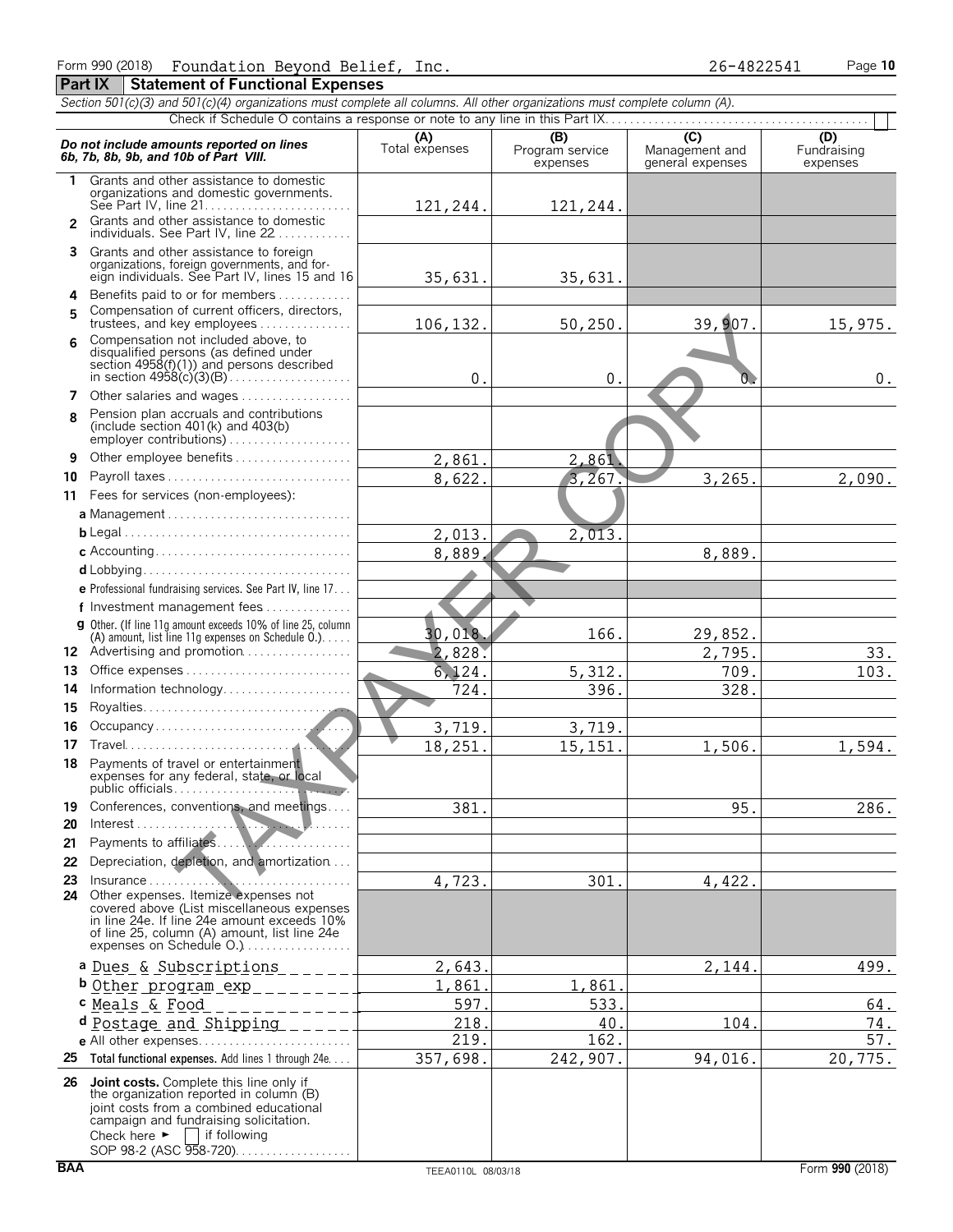# Form 990 (2018) Foundation Beyond Belief, Inc.<br>Part X Balance Sheet

|                             |    |                                                                                                                                                                                                                                                                                                                      | (A)<br>Beginning of year |                         | (B)<br>End of year |
|-----------------------------|----|----------------------------------------------------------------------------------------------------------------------------------------------------------------------------------------------------------------------------------------------------------------------------------------------------------------------|--------------------------|-------------------------|--------------------|
|                             | 1  |                                                                                                                                                                                                                                                                                                                      | 110,542.                 | $\mathbf{1}$            | 34,072.            |
|                             | 2  |                                                                                                                                                                                                                                                                                                                      | 61,286.                  | $\overline{\mathbf{c}}$ | 149,606.           |
|                             | 3  |                                                                                                                                                                                                                                                                                                                      |                          | 3                       |                    |
|                             | 4  |                                                                                                                                                                                                                                                                                                                      |                          | 4                       |                    |
|                             |    |                                                                                                                                                                                                                                                                                                                      |                          |                         |                    |
|                             | 5  | Loans and other receivables from current and former officers, directors, trustees, key employees, and highest compensated employees. Complete                                                                                                                                                                        |                          |                         |                    |
|                             |    |                                                                                                                                                                                                                                                                                                                      |                          | 5                       |                    |
|                             |    | Loans and other receivables from other disqualified persons (as defined under<br>section 4958(f)(1)), persons described in section 4958(c)(3)(B), and contributing<br>employers and sponsoring organizations of section 501(c)(9) voluntary employees'<br>beneficiary organizations (see instructions). Complete Par |                          | 6                       |                    |
|                             | 7  |                                                                                                                                                                                                                                                                                                                      |                          | $\overline{7}$          |                    |
| Assets                      | 8  |                                                                                                                                                                                                                                                                                                                      |                          | 8                       |                    |
|                             | 9  |                                                                                                                                                                                                                                                                                                                      |                          | $\overline{9}$          |                    |
|                             |    | 10a Land, buildings, and equipment: cost or other basis.                                                                                                                                                                                                                                                             |                          |                         |                    |
|                             |    | 10 <sub>b</sub>                                                                                                                                                                                                                                                                                                      |                          | 10c                     |                    |
|                             | 11 |                                                                                                                                                                                                                                                                                                                      |                          | 11                      |                    |
|                             | 12 |                                                                                                                                                                                                                                                                                                                      |                          | 12                      |                    |
|                             | 13 |                                                                                                                                                                                                                                                                                                                      |                          | 13                      |                    |
|                             | 14 |                                                                                                                                                                                                                                                                                                                      |                          | 14                      |                    |
|                             | 15 |                                                                                                                                                                                                                                                                                                                      |                          | 15                      |                    |
|                             | 16 |                                                                                                                                                                                                                                                                                                                      | 171,828.                 | 16                      | 183,678.           |
|                             | 17 |                                                                                                                                                                                                                                                                                                                      |                          | 17                      |                    |
|                             | 18 |                                                                                                                                                                                                                                                                                                                      | 93,060.                  | 18                      | 61,400.            |
|                             | 19 |                                                                                                                                                                                                                                                                                                                      |                          | $\overline{19}$         |                    |
|                             | 20 |                                                                                                                                                                                                                                                                                                                      |                          | 20                      |                    |
|                             | 21 | Escrow or custodial account liability. Complete Part IV of Schedule D.                                                                                                                                                                                                                                               |                          | 21                      |                    |
| Liabilities                 | 22 | Loans and other payables to current and former officers, directors, trustees,<br>key employees, highest compensated employees, and disqualified persons.                                                                                                                                                             |                          | 22                      |                    |
|                             | 23 | Secured mortgages and notes payable to unrelated third parties                                                                                                                                                                                                                                                       |                          | 23                      |                    |
|                             | 24 | Unsecured notes and loans payable to unrelated third parties                                                                                                                                                                                                                                                         |                          | 24                      |                    |
|                             | 25 | Other liabilities (including federal income tax, payables to related third parties, and other liabilities not included on lines 17-24). Complete Part X of Schedule D.                                                                                                                                               | 1,166.                   | 25                      | 994.               |
|                             | 26 |                                                                                                                                                                                                                                                                                                                      | 94,226.                  | 26                      | 62,394.            |
|                             |    | Organizations that follow SFAS 117 (ASC 958), check here $\blacktriangleright$ $\boxed{X}$ and complete                                                                                                                                                                                                              |                          |                         |                    |
|                             |    | lines 27 through 29, and lines 33 and 34.                                                                                                                                                                                                                                                                            |                          |                         |                    |
|                             | 27 |                                                                                                                                                                                                                                                                                                                      | 77,602.                  | 27                      | 76,134.            |
|                             | 28 |                                                                                                                                                                                                                                                                                                                      |                          | 28                      | 45,150.            |
|                             | 29 |                                                                                                                                                                                                                                                                                                                      |                          | 29                      |                    |
|                             |    | Organizations that do not follow SFAS 117 (ASC 958), check here ►                                                                                                                                                                                                                                                    |                          |                         |                    |
|                             |    | and complete lines 30 through 34.                                                                                                                                                                                                                                                                                    |                          |                         |                    |
| Net Assets or Fund Balances | 30 |                                                                                                                                                                                                                                                                                                                      |                          | 30                      |                    |
|                             | 31 | Paid-in or capital surplus, or land, building, or equipment fund                                                                                                                                                                                                                                                     |                          | 31                      |                    |
|                             | 32 | Retained earnings, endowment, accumulated income, or other funds                                                                                                                                                                                                                                                     |                          | 32                      |                    |
|                             | 33 |                                                                                                                                                                                                                                                                                                                      | 77,602                   | 33                      | 121,284.           |
|                             | 34 | Total liabilities and net assets/fund balances                                                                                                                                                                                                                                                                       | 171,828                  | 34                      | 183,678.           |
| <b>BAA</b>                  |    | TEEA0111L 08/03/18                                                                                                                                                                                                                                                                                                   |                          |                         | Form 990 (2018)    |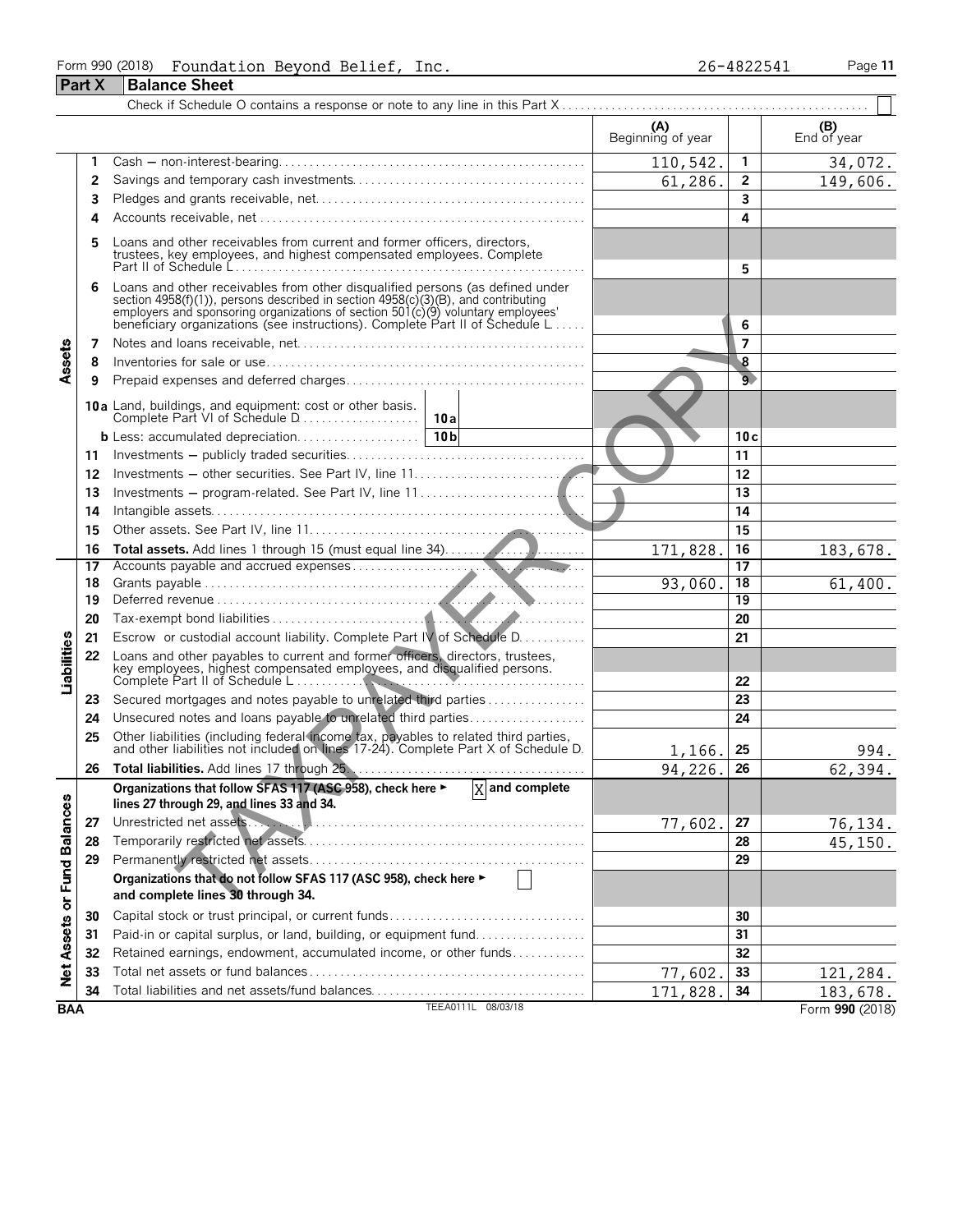|            |         |                | Form 990 (2018) Foundation Beyond Belief, Inc.                 |                    |             |      |                                                                                                                                                                                                                                  |       |  | 26-4822541     |                |                 | Page 12 |
|------------|---------|----------------|----------------------------------------------------------------|--------------------|-------------|------|----------------------------------------------------------------------------------------------------------------------------------------------------------------------------------------------------------------------------------|-------|--|----------------|----------------|-----------------|---------|
|            | Part XI |                | Reconciliation of Net Assets                                   |                    |             |      |                                                                                                                                                                                                                                  |       |  |                |                |                 |         |
|            |         |                |                                                                |                    |             |      |                                                                                                                                                                                                                                  |       |  |                |                |                 |         |
| 1.         |         |                |                                                                |                    |             |      |                                                                                                                                                                                                                                  |       |  | $\mathbf{1}$   |                | 401,380.        |         |
| 2          |         |                |                                                                |                    |             |      |                                                                                                                                                                                                                                  |       |  | $\overline{2}$ |                | 357,698.        |         |
| 3          |         |                |                                                                |                    |             |      |                                                                                                                                                                                                                                  |       |  | $\mathbf{3}$   |                | 43,682.         |         |
| 4          |         |                |                                                                |                    |             |      | Net assets or fund balances at beginning of year (must equal Part X, line 33, column (A)).                                                                                                                                       |       |  | 4              |                | 77,602.         |         |
| 5          |         |                |                                                                |                    |             |      |                                                                                                                                                                                                                                  |       |  | 5<br>6         |                |                 |         |
| 6<br>7     |         |                |                                                                |                    |             |      |                                                                                                                                                                                                                                  |       |  | $\overline{7}$ |                |                 |         |
| 8          |         |                |                                                                |                    |             |      |                                                                                                                                                                                                                                  |       |  | 8              |                |                 |         |
| 9          |         |                |                                                                |                    |             |      |                                                                                                                                                                                                                                  |       |  | 9              |                |                 | 0.      |
| 10         |         |                |                                                                |                    |             |      | Net assets or fund balances at end of year. Combine lines 3 through 9 (must equal Part X, line 33,                                                                                                                               |       |  |                |                |                 |         |
|            |         |                | <b>Part XII Financial Statements and Reporting</b>             |                    |             |      |                                                                                                                                                                                                                                  |       |  | 10             |                | 121,284.        |         |
|            |         |                |                                                                |                    |             |      |                                                                                                                                                                                                                                  |       |  |                |                |                 |         |
|            |         |                |                                                                |                    |             |      |                                                                                                                                                                                                                                  |       |  |                |                | <b>Yes</b>      | No      |
|            |         |                | 1 Accounting method used to prepare the Form 990:              |                    |             | Cash | X Accrual                                                                                                                                                                                                                        | Other |  |                |                |                 |         |
|            |         |                |                                                                |                    |             |      |                                                                                                                                                                                                                                  |       |  |                |                |                 |         |
|            |         | in Schedule O. |                                                                |                    |             |      | If the organization changed its method of accounting from a prior year or checked 'Other,' explain                                                                                                                               |       |  |                |                |                 |         |
|            |         |                |                                                                |                    |             |      | 2a Were the organization's financial statements compiled or reviewed by an independent accountant?                                                                                                                               |       |  |                | 2a             |                 | Χ       |
|            |         |                |                                                                |                    |             |      | If 'Yes,' check a box below to indicate whether the financial statements for the year were compiled or reviewed on a                                                                                                             |       |  |                |                |                 |         |
|            |         |                | separate basis, consolidated basis, or both:<br>Separate basis | Consolidated basis |             |      | Both consolidated and separate basis                                                                                                                                                                                             |       |  |                |                |                 |         |
|            |         |                |                                                                |                    |             |      | <b>b</b> Were the organization's financial statements audited by an independent accountant?                                                                                                                                      |       |  |                | 2 <sub>b</sub> |                 | Χ       |
|            |         |                |                                                                |                    |             |      | If 'Yes,' check a box below to indicate whether the financial statements for the year were audited on a separate                                                                                                                 |       |  |                |                |                 |         |
|            |         |                | basis, consolidated basis, or both:                            |                    |             |      |                                                                                                                                                                                                                                  |       |  |                |                |                 |         |
|            |         |                | Separate basis                                                 | Consolidated basis |             |      | Both consolidated and separate basis                                                                                                                                                                                             |       |  |                |                |                 |         |
|            |         |                |                                                                |                    |             |      | c If 'Yes' to line 2a or 2b, does the organization have a committee that assumes responsibility for oversight of the audit,                                                                                                      |       |  |                | 2c             |                 |         |
|            |         | in Schedule O. |                                                                |                    |             |      | If the organization changed either its oversight process or selection process during the tax year, explain                                                                                                                       |       |  |                |                |                 |         |
|            |         |                |                                                                |                    |             |      | 3a As a result of a federal award, was the organization required to undergo an audit or audits as set forth in the Single                                                                                                        |       |  |                |                |                 |         |
|            |         |                |                                                                |                    |             |      |                                                                                                                                                                                                                                  |       |  |                | Зa             |                 | X       |
|            |         |                |                                                                |                    |             |      | <b>b</b> If 'Yes,' did the organization undergo the required audit or audits? If the organization did not undergo the required audit<br>or audits, explain why in Schedule O and describe any steps taken to undergo such audits |       |  |                | 3b             |                 |         |
| <b>BAA</b> |         |                |                                                                |                    |             |      | TEEA0112L 08/03/18                                                                                                                                                                                                               |       |  |                |                | Form 990 (2018) |         |
|            |         |                |                                                                |                    | $R_{\rm F}$ |      |                                                                                                                                                                                                                                  |       |  |                |                |                 |         |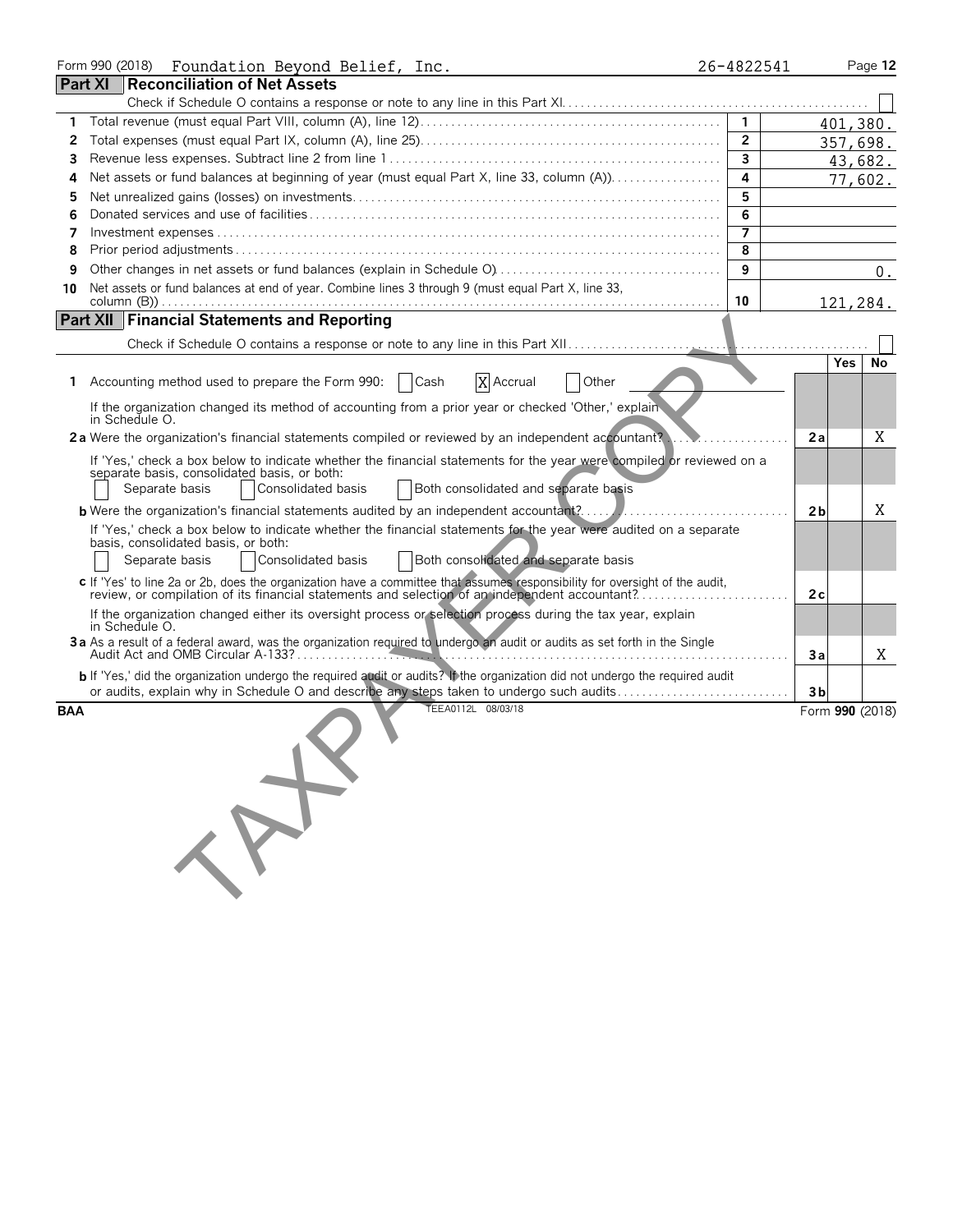| <b>SCHEDULE A</b>                |  |
|----------------------------------|--|
| $(F_{\rm O}r$ m 990 or 990. $FZ$ |  |

### **Public Charity Status and Public Support**

Complete if the organization is a section 501(c)(3) organization or a section<br>4947(a)(1) nonexempt charitable trust.

Attach to Form 990 or Form 990-EZ.

| 2018                  |
|-----------------------|
| <b>Open to Public</b> |

OMB No. 1545-0047

|                | Department of the Treasury<br>Internal Revenue Service |                                                                                                                                                                            | Open to Fublic<br>Inspection<br>► Go to www.irs.gov/Form990 for instructions and the latest information. |                                                                                                                                                                                                                                                                                                                                                                                                                    |                                                       |             |                                                      |                                                    |  |  |  |
|----------------|--------------------------------------------------------|----------------------------------------------------------------------------------------------------------------------------------------------------------------------------|----------------------------------------------------------------------------------------------------------|--------------------------------------------------------------------------------------------------------------------------------------------------------------------------------------------------------------------------------------------------------------------------------------------------------------------------------------------------------------------------------------------------------------------|-------------------------------------------------------|-------------|------------------------------------------------------|----------------------------------------------------|--|--|--|
|                | Name of the organization                               |                                                                                                                                                                            |                                                                                                          |                                                                                                                                                                                                                                                                                                                                                                                                                    |                                                       |             | <b>Employer identification number</b>                |                                                    |  |  |  |
|                | Foundation Beyond Belief, Inc.                         |                                                                                                                                                                            |                                                                                                          |                                                                                                                                                                                                                                                                                                                                                                                                                    |                                                       |             | 26-4822541                                           |                                                    |  |  |  |
| Part I         |                                                        |                                                                                                                                                                            |                                                                                                          | <b>Reason for Public Charity Status</b> (All organizations must complete this part.) See instructions.                                                                                                                                                                                                                                                                                                             |                                                       |             |                                                      |                                                    |  |  |  |
|                |                                                        |                                                                                                                                                                            |                                                                                                          | The organization is not a private foundation because it is: (For lines 1 through 12, check only one box.)                                                                                                                                                                                                                                                                                                          |                                                       |             |                                                      |                                                    |  |  |  |
| 1              |                                                        |                                                                                                                                                                            |                                                                                                          | A church, convention of churches, or association of churches described in section 170(b)(1)(A)(i).                                                                                                                                                                                                                                                                                                                 |                                                       |             |                                                      |                                                    |  |  |  |
| $\overline{2}$ |                                                        | A school described in section 170(b)(1)(A)(ii). (Attach Schedule E (Form 990 or 990-EZ).)                                                                                  |                                                                                                          |                                                                                                                                                                                                                                                                                                                                                                                                                    |                                                       |             |                                                      |                                                    |  |  |  |
| 3              |                                                        |                                                                                                                                                                            |                                                                                                          | A hospital or a cooperative hospital service organization described in section 170(b)(1)(A)(iii).                                                                                                                                                                                                                                                                                                                  |                                                       |             |                                                      |                                                    |  |  |  |
| 4              |                                                        |                                                                                                                                                                            |                                                                                                          | A medical research organization operated in conjunction with a hospital described in section 170(b)(1)(A)(iii). Enter the hospital's                                                                                                                                                                                                                                                                               |                                                       |             |                                                      |                                                    |  |  |  |
|                | name, city, and state:                                 |                                                                                                                                                                            |                                                                                                          |                                                                                                                                                                                                                                                                                                                                                                                                                    |                                                       |             |                                                      |                                                    |  |  |  |
| 5              |                                                        | An organization operated for the benefit of a college or university owned or operated by a governmental unit described in<br>section 170(b)(1)(A)(iv). (Complete Part II.) |                                                                                                          |                                                                                                                                                                                                                                                                                                                                                                                                                    |                                                       |             |                                                      |                                                    |  |  |  |
| 6              |                                                        |                                                                                                                                                                            |                                                                                                          | A federal, state, or local government or governmental unit described in section 170(b)(1)(A)(v).                                                                                                                                                                                                                                                                                                                   |                                                       |             |                                                      |                                                    |  |  |  |
| 7              | X                                                      |                                                                                                                                                                            | in section 170(b)(1)(A)(vi). (Complete Part II.)                                                         | An organization that normally receives a substantial part of its support from a governmental unit or from the general public described                                                                                                                                                                                                                                                                             |                                                       |             |                                                      |                                                    |  |  |  |
| 8              |                                                        |                                                                                                                                                                            |                                                                                                          | A community trust described in section 170(b)(1)(A)(vi). (Complete Part II.)                                                                                                                                                                                                                                                                                                                                       |                                                       |             |                                                      |                                                    |  |  |  |
| 9              |                                                        |                                                                                                                                                                            |                                                                                                          | An agricultural research organization described in section 170(b)(1)(A)(ix) operated in conjunction with a land-grant college                                                                                                                                                                                                                                                                                      |                                                       |             |                                                      |                                                    |  |  |  |
|                |                                                        |                                                                                                                                                                            |                                                                                                          | or university or a non-land-grant college of agriculture (see instructions). Enter the name, city, and state of the college or                                                                                                                                                                                                                                                                                     |                                                       |             |                                                      |                                                    |  |  |  |
|                | university:                                            |                                                                                                                                                                            |                                                                                                          |                                                                                                                                                                                                                                                                                                                                                                                                                    |                                                       |             |                                                      |                                                    |  |  |  |
| 10             |                                                        |                                                                                                                                                                            | June 30, 1975. See section 509(a)(2). (Complete Part III.)                                               | An organization that normally receives: (1) more than 33-1/3% of its support from contributions, membership fees, and gross receipts<br>from activities related to its exempt functions-subject to certain exceptions, and (2) no more than 33-1/3% of its support from gross<br>investment income and unrelated business taxable income (less section 511 tax) from businesses acquired by the organization after |                                                       |             |                                                      |                                                    |  |  |  |
| 11             |                                                        |                                                                                                                                                                            |                                                                                                          | An organization organized and operated exclusively to test for public safety. See section 509(a)(4).                                                                                                                                                                                                                                                                                                               |                                                       |             |                                                      |                                                    |  |  |  |
| 12             |                                                        |                                                                                                                                                                            |                                                                                                          |                                                                                                                                                                                                                                                                                                                                                                                                                    |                                                       |             |                                                      |                                                    |  |  |  |
|                |                                                        |                                                                                                                                                                            |                                                                                                          | An organization organized and operated exclusively for the benefit of, to perform the functions of, or to carry out the purposes of one or more publicly supported organizations described in section 509(a)(1) or section 509                                                                                                                                                                                     |                                                       |             |                                                      |                                                    |  |  |  |
|                |                                                        |                                                                                                                                                                            |                                                                                                          | lines 12a through 12d that describes the type of supporting organization and complete lines 12e, 12f, and 12g.                                                                                                                                                                                                                                                                                                     |                                                       |             |                                                      |                                                    |  |  |  |
| а              |                                                        |                                                                                                                                                                            |                                                                                                          | Type I. A supporting organization operated, supervised, or controlled by its supported organization(s), typically by giving the supported organization(s) the power to regularly appoint or elect a majority of the directors                                                                                                                                                                                      |                                                       |             |                                                      |                                                    |  |  |  |
|                |                                                        | complete Part IV, Sections A and B.                                                                                                                                        |                                                                                                          |                                                                                                                                                                                                                                                                                                                                                                                                                    |                                                       |             |                                                      |                                                    |  |  |  |
| b              |                                                        | must complete Part IV, Sections A and C.                                                                                                                                   |                                                                                                          | Type II. A supporting organization supervised or controlled in connection with its supported organization(s), by having control or<br>management of the supporting organization vested in the same persons that control or manage the supported organization(s). You                                                                                                                                               |                                                       |             |                                                      |                                                    |  |  |  |
| с              |                                                        |                                                                                                                                                                            |                                                                                                          | Type III functionally integrated. A supporting organization operated in connection with, and functionally integrated with, its supported organization(s) (see instructions). You must complete Part IV, Sections A, D, and E.                                                                                                                                                                                      |                                                       |             |                                                      |                                                    |  |  |  |
| d              |                                                        |                                                                                                                                                                            |                                                                                                          | Type III non-functionally integrated. A supporting organization operated in connection with its supported organization(s) that is not<br>functionally integrated. The organization generally must satisfy a distribution requirement and an attentiveness requirement (see                                                                                                                                         |                                                       |             |                                                      |                                                    |  |  |  |
|                |                                                        |                                                                                                                                                                            |                                                                                                          | instructions). You must complete Part IV, Sections A and D, and Part V.                                                                                                                                                                                                                                                                                                                                            |                                                       |             |                                                      |                                                    |  |  |  |
| е              |                                                        |                                                                                                                                                                            |                                                                                                          | Check this box if the organization received a written determination from the IRS that it is a Type I, Type II, Type III functionally<br>integrated, or Type III non-functionally integrated supporting organization.                                                                                                                                                                                               |                                                       |             |                                                      |                                                    |  |  |  |
|                |                                                        |                                                                                                                                                                            |                                                                                                          |                                                                                                                                                                                                                                                                                                                                                                                                                    |                                                       |             |                                                      |                                                    |  |  |  |
|                |                                                        |                                                                                                                                                                            | g Provide the following information about the supported organization(s).                                 |                                                                                                                                                                                                                                                                                                                                                                                                                    |                                                       |             |                                                      |                                                    |  |  |  |
|                | (i) Name of supported organization                     |                                                                                                                                                                            | $(ii)$ $EIN$                                                                                             | (iii) Type of organization<br>(described on lines 1-10<br>above (see instructions))                                                                                                                                                                                                                                                                                                                                | organization listed<br>in your governing<br>document? | (iv) Is the | (v) Amount of monetary<br>support (see instructions) | (vi) Amount of other<br>support (see instructions) |  |  |  |
|                |                                                        |                                                                                                                                                                            |                                                                                                          |                                                                                                                                                                                                                                                                                                                                                                                                                    | Yes                                                   | <b>No</b>   |                                                      |                                                    |  |  |  |
| (A)            |                                                        |                                                                                                                                                                            |                                                                                                          |                                                                                                                                                                                                                                                                                                                                                                                                                    |                                                       |             |                                                      |                                                    |  |  |  |
|                |                                                        |                                                                                                                                                                            |                                                                                                          |                                                                                                                                                                                                                                                                                                                                                                                                                    |                                                       |             |                                                      |                                                    |  |  |  |
| (B)            |                                                        |                                                                                                                                                                            |                                                                                                          |                                                                                                                                                                                                                                                                                                                                                                                                                    |                                                       |             |                                                      |                                                    |  |  |  |
| (C)            |                                                        |                                                                                                                                                                            |                                                                                                          |                                                                                                                                                                                                                                                                                                                                                                                                                    |                                                       |             |                                                      |                                                    |  |  |  |
| (D)            |                                                        |                                                                                                                                                                            |                                                                                                          |                                                                                                                                                                                                                                                                                                                                                                                                                    |                                                       |             |                                                      |                                                    |  |  |  |
| (E)            |                                                        |                                                                                                                                                                            |                                                                                                          |                                                                                                                                                                                                                                                                                                                                                                                                                    |                                                       |             |                                                      |                                                    |  |  |  |
| <b>Total</b>   |                                                        |                                                                                                                                                                            |                                                                                                          |                                                                                                                                                                                                                                                                                                                                                                                                                    |                                                       |             |                                                      |                                                    |  |  |  |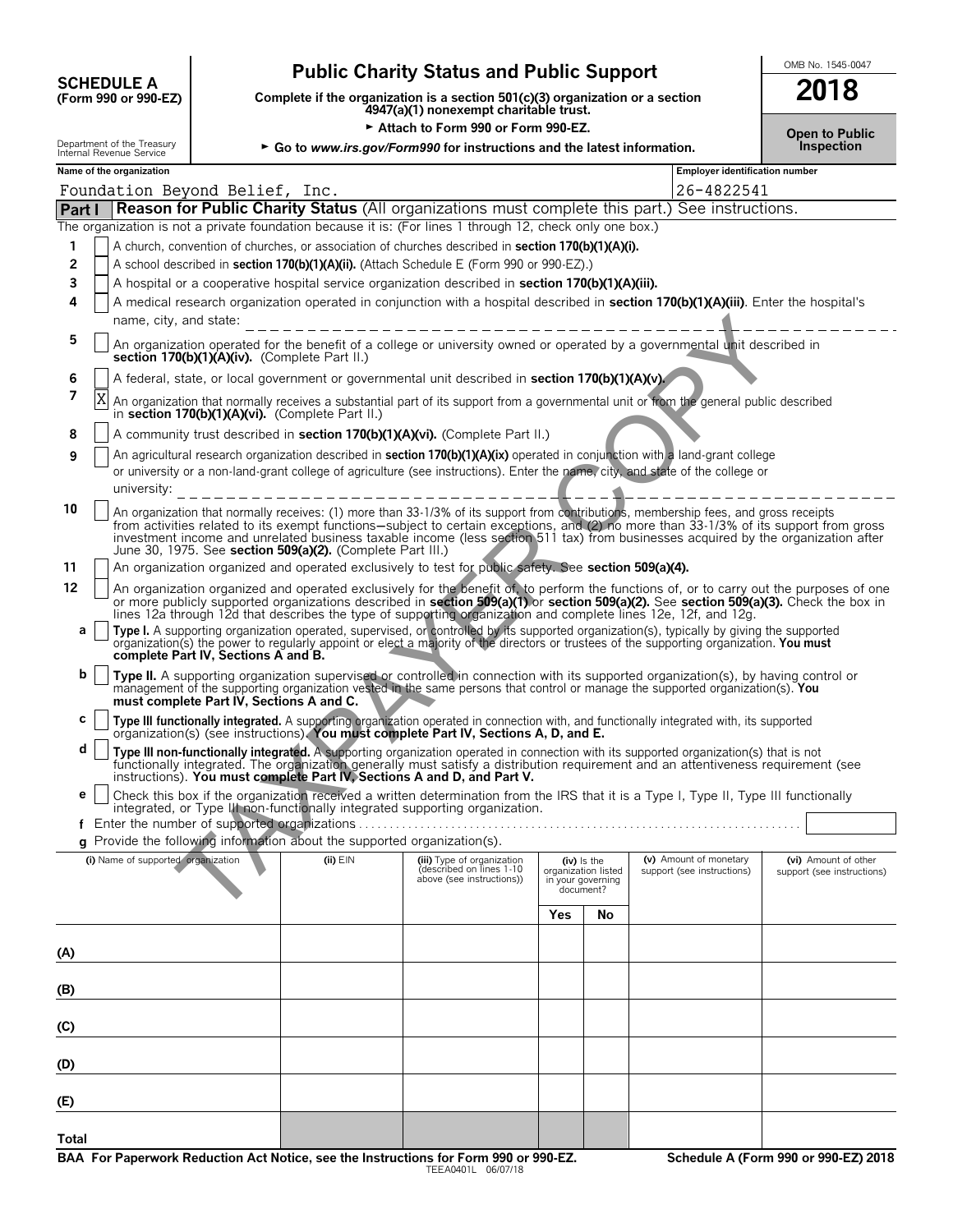| Schedule A (Form 990 or 990-EZ) 2018  Foundation Beyond Belief, Inc. |  |
|----------------------------------------------------------------------|--|
|----------------------------------------------------------------------|--|

**Part II** Support Schedule for Organizations Described in Sections 170(b)(1)(A)(iv) and 170(b)(1)(A)(vi) (Complete only if you checked the box on line 5, 7, or 8 of Part I or if the organization failed to qualify under Par

| Section A. Public Support                                                                                                                                                                                             |          |            |                                                            |            |            |                                                                                                                                                                                                                                                                                                                                                                                                                                                                                                                                                                                                                                                                                                                                                                                                                                                                                                                                                                                                                                                                                                                                                                                                                                                                                                                                                        |
|-----------------------------------------------------------------------------------------------------------------------------------------------------------------------------------------------------------------------|----------|------------|------------------------------------------------------------|------------|------------|--------------------------------------------------------------------------------------------------------------------------------------------------------------------------------------------------------------------------------------------------------------------------------------------------------------------------------------------------------------------------------------------------------------------------------------------------------------------------------------------------------------------------------------------------------------------------------------------------------------------------------------------------------------------------------------------------------------------------------------------------------------------------------------------------------------------------------------------------------------------------------------------------------------------------------------------------------------------------------------------------------------------------------------------------------------------------------------------------------------------------------------------------------------------------------------------------------------------------------------------------------------------------------------------------------------------------------------------------------|
| Calendar year (or fiscal year<br>beginning in) $\rightarrow$                                                                                                                                                          | (a) 2014 | $(b)$ 2015 | $(c)$ 2016                                                 | $(d)$ 2017 | $(e)$ 2018 | (f) Total                                                                                                                                                                                                                                                                                                                                                                                                                                                                                                                                                                                                                                                                                                                                                                                                                                                                                                                                                                                                                                                                                                                                                                                                                                                                                                                                              |
| Gifts, grants, contributions, and<br>membership fees received. (Do not<br>include any 'unusual grants.'). $\dots \dots$                                                                                               | 439,712. | 390,170.   | 516, 172.                                                  | 560,270.   | 222,935.   | 2, 129, 259.                                                                                                                                                                                                                                                                                                                                                                                                                                                                                                                                                                                                                                                                                                                                                                                                                                                                                                                                                                                                                                                                                                                                                                                                                                                                                                                                           |
| 2 Tax revenues levied for the<br>organization's benefit and<br>either paid to or expended<br>on its behalf                                                                                                            |          |            |                                                            |            |            | $0$ .                                                                                                                                                                                                                                                                                                                                                                                                                                                                                                                                                                                                                                                                                                                                                                                                                                                                                                                                                                                                                                                                                                                                                                                                                                                                                                                                                  |
| 3 The value of services or<br>facilities furnished by a<br>governmental unit to the<br>organization without charge                                                                                                    |          |            |                                                            |            |            | υ.                                                                                                                                                                                                                                                                                                                                                                                                                                                                                                                                                                                                                                                                                                                                                                                                                                                                                                                                                                                                                                                                                                                                                                                                                                                                                                                                                     |
| 4 Total. Add lines 1 through 3                                                                                                                                                                                        | 439,712. | 390,170.   | 516, 172.                                                  | 560,270.   | 222,935.   | 2, 129, 259.                                                                                                                                                                                                                                                                                                                                                                                                                                                                                                                                                                                                                                                                                                                                                                                                                                                                                                                                                                                                                                                                                                                                                                                                                                                                                                                                           |
| The portion of total<br>contributions by each person<br>(other than a governmental<br>unit or publicly supported<br>organization) included on line 1<br>that exceeds 2% of the amount<br>shown on line 11, column (f) |          |            |                                                            |            |            | $0$ .                                                                                                                                                                                                                                                                                                                                                                                                                                                                                                                                                                                                                                                                                                                                                                                                                                                                                                                                                                                                                                                                                                                                                                                                                                                                                                                                                  |
| Public support. Subtract line 5<br>from line $4$                                                                                                                                                                      |          |            |                                                            |            |            | 2, 129, 259.                                                                                                                                                                                                                                                                                                                                                                                                                                                                                                                                                                                                                                                                                                                                                                                                                                                                                                                                                                                                                                                                                                                                                                                                                                                                                                                                           |
| <b>Section B. Total Support</b>                                                                                                                                                                                       |          |            |                                                            |            |            |                                                                                                                                                                                                                                                                                                                                                                                                                                                                                                                                                                                                                                                                                                                                                                                                                                                                                                                                                                                                                                                                                                                                                                                                                                                                                                                                                        |
| Calendar year (or fiscal year<br>beginning in) $\rightarrow$                                                                                                                                                          | (a) 2014 | (b) 2015   | (c) 2016                                                   | $(d)$ 2017 | (e) 2018   | (f) Total                                                                                                                                                                                                                                                                                                                                                                                                                                                                                                                                                                                                                                                                                                                                                                                                                                                                                                                                                                                                                                                                                                                                                                                                                                                                                                                                              |
| 7 Amounts from line $4, \ldots, \ldots$                                                                                                                                                                               | 439,712. | 390,170.   | 516, 172.                                                  | 560,270.   | 222,935.   | 2,129,259.                                                                                                                                                                                                                                                                                                                                                                                                                                                                                                                                                                                                                                                                                                                                                                                                                                                                                                                                                                                                                                                                                                                                                                                                                                                                                                                                             |
| Gross income from interest,<br>dividends, payments received<br>on securities loans, rents,<br>royalties, and income from<br>similar sources                                                                           |          |            | 136.                                                       |            |            | 136.                                                                                                                                                                                                                                                                                                                                                                                                                                                                                                                                                                                                                                                                                                                                                                                                                                                                                                                                                                                                                                                                                                                                                                                                                                                                                                                                                   |
| Net income from unrelated<br>business activities, whether or<br>not the business is regularly<br>carried on                                                                                                           |          |            |                                                            |            |            | 0.                                                                                                                                                                                                                                                                                                                                                                                                                                                                                                                                                                                                                                                                                                                                                                                                                                                                                                                                                                                                                                                                                                                                                                                                                                                                                                                                                     |
| Other income. Do not include<br>gain or loss from the sale of<br>capital assets (Explain in<br>Part VI.)                                                                                                              |          |            |                                                            |            |            | $0$ .                                                                                                                                                                                                                                                                                                                                                                                                                                                                                                                                                                                                                                                                                                                                                                                                                                                                                                                                                                                                                                                                                                                                                                                                                                                                                                                                                  |
| 11 Total support. Add lines 7<br>through $10$                                                                                                                                                                         |          |            |                                                            |            |            | 2, 129, 395.                                                                                                                                                                                                                                                                                                                                                                                                                                                                                                                                                                                                                                                                                                                                                                                                                                                                                                                                                                                                                                                                                                                                                                                                                                                                                                                                           |
|                                                                                                                                                                                                                       |          |            |                                                            |            |            | 0.                                                                                                                                                                                                                                                                                                                                                                                                                                                                                                                                                                                                                                                                                                                                                                                                                                                                                                                                                                                                                                                                                                                                                                                                                                                                                                                                                     |
|                                                                                                                                                                                                                       |          |            |                                                            |            |            |                                                                                                                                                                                                                                                                                                                                                                                                                                                                                                                                                                                                                                                                                                                                                                                                                                                                                                                                                                                                                                                                                                                                                                                                                                                                                                                                                        |
|                                                                                                                                                                                                                       |          |            |                                                            |            |            |                                                                                                                                                                                                                                                                                                                                                                                                                                                                                                                                                                                                                                                                                                                                                                                                                                                                                                                                                                                                                                                                                                                                                                                                                                                                                                                                                        |
|                                                                                                                                                                                                                       |          |            |                                                            |            | 14         | 99.99%                                                                                                                                                                                                                                                                                                                                                                                                                                                                                                                                                                                                                                                                                                                                                                                                                                                                                                                                                                                                                                                                                                                                                                                                                                                                                                                                                 |
|                                                                                                                                                                                                                       |          |            |                                                            |            | 15         | 99.99%                                                                                                                                                                                                                                                                                                                                                                                                                                                                                                                                                                                                                                                                                                                                                                                                                                                                                                                                                                                                                                                                                                                                                                                                                                                                                                                                                 |
|                                                                                                                                                                                                                       |          |            |                                                            |            |            | X                                                                                                                                                                                                                                                                                                                                                                                                                                                                                                                                                                                                                                                                                                                                                                                                                                                                                                                                                                                                                                                                                                                                                                                                                                                                                                                                                      |
|                                                                                                                                                                                                                       |          |            |                                                            |            |            |                                                                                                                                                                                                                                                                                                                                                                                                                                                                                                                                                                                                                                                                                                                                                                                                                                                                                                                                                                                                                                                                                                                                                                                                                                                                                                                                                        |
|                                                                                                                                                                                                                       |          |            |                                                            |            |            |                                                                                                                                                                                                                                                                                                                                                                                                                                                                                                                                                                                                                                                                                                                                                                                                                                                                                                                                                                                                                                                                                                                                                                                                                                                                                                                                                        |
|                                                                                                                                                                                                                       |          |            |                                                            |            |            |                                                                                                                                                                                                                                                                                                                                                                                                                                                                                                                                                                                                                                                                                                                                                                                                                                                                                                                                                                                                                                                                                                                                                                                                                                                                                                                                                        |
|                                                                                                                                                                                                                       |          |            | <b>Section C. Computation of Public Support Percentage</b> |            |            | 12<br>13 First five years. If the Form 990 is for the organization's first, second, third, fourth, or fifth tax year as a section 501(c)(3)<br>16a 33-1/3% support test-2018. If the organization did not check the box on line 13, and line 14 is 33-1/3% or more, check this box<br><b>b 33-1/3% support test-2017.</b> If the organization did not check a box on line 13 or 16a, and line 15 is 33-1/3% or more, check this box<br>17a 10%-facts-and-circumstances test-2018. If the organization did not check a box on line 13, 16a, or 16b, and line 14 is 10%<br>or more, and if the organization meets the 'facts-and-circumstances' test, check this box and stop here. Explain in Part VI how<br>the organization meets the 'facts-and-circumstances' test. The organization qualifies as a publicly supported organization<br>b 10%-facts-and-circumstances test-2017. If the organization did not check a box on line 13, 16a, 16b, or 17a, and line 15 is 10%<br>or more, and if the organization meets the 'facts-and-circumstances' test, check this box and stop here. Explain in Part VI how the organization meets the 'facts-and-circumstances' test. The organization qualifies as a pub<br>18 Private foundation. If the organization did not check a box on line 13, 16a, 16b, 17a, or 17b, check this box and see instructions |

Schedule A (Form 990 or 990-EZ) 2018

**BAA** 

26-4822541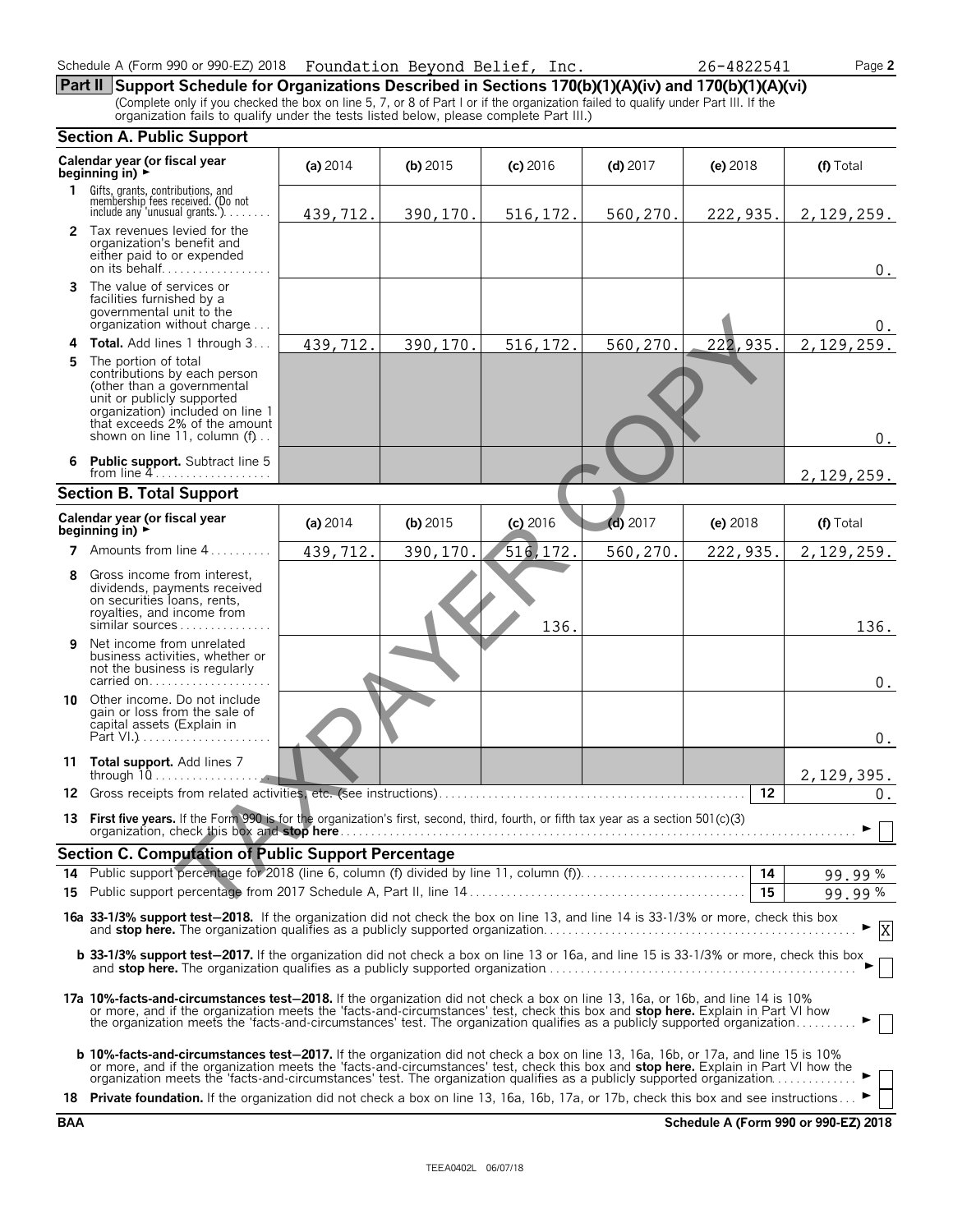Page 3

**Part III** Support Schedule for Organizations Described in Section 509(a)(2)<br>(Complete only if you checked the box on line 10 of Part I or if the organization failed to qualify under Part II. If the organization fails to qualify under the tests listed below, please complete Part II.)

|     | Section A. Public Support                                                                                                                  |          |            |            |            |          |           |
|-----|--------------------------------------------------------------------------------------------------------------------------------------------|----------|------------|------------|------------|----------|-----------|
|     | Calendar year (or fiscal year beginning in) ►                                                                                              | (a) 2014 | (b) 2015   | $(c)$ 2016 | $(d)$ 2017 | (e) 2018 | (f) Total |
|     | 1 Gifts, grants, contributions,                                                                                                            |          |            |            |            |          |           |
|     | and membership fees<br>received. (Do not include                                                                                           |          |            |            |            |          |           |
|     | any 'unusual grants.')<br>2 Gross receipts from admissions,                                                                                |          |            |            |            |          |           |
|     | merchandise sold or services                                                                                                               |          |            |            |            |          |           |
|     | performed, or facilities                                                                                                                   |          |            |            |            |          |           |
|     | furnished in any activity that is<br>related to the organization's                                                                         |          |            |            |            |          |           |
|     | tax-exempt purpose                                                                                                                         |          |            |            |            |          |           |
| 3.  | Gross receipts from activities<br>that are not an unrelated trade                                                                          |          |            |            |            |          |           |
|     | or business under section 513.                                                                                                             |          |            |            |            |          |           |
| 4   | Tax revenues levied for the                                                                                                                |          |            |            |            |          |           |
|     | organization's benefit and<br>either paid to or expended on                                                                                |          |            |            |            |          |           |
|     |                                                                                                                                            |          |            |            |            |          |           |
| 5.  | The value of services or                                                                                                                   |          |            |            |            |          |           |
|     | facilities furnished by a<br>governmental unit to the                                                                                      |          |            |            |            |          |           |
|     | organization without charge                                                                                                                |          |            |            |            |          |           |
|     | <b>6 Total.</b> Add lines 1 through 5                                                                                                      |          |            |            |            |          |           |
|     | <b>7a</b> Amounts included on lines 1,<br>2, and 3 received from                                                                           |          |            |            |            |          |           |
|     | disqualified persons                                                                                                                       |          |            |            |            |          |           |
|     | <b>b</b> Amounts included on lines 2                                                                                                       |          |            |            |            |          |           |
|     | and 3 received from other than<br>disqualified persons that                                                                                |          |            |            |            |          |           |
|     | exceed the greater of \$5,000 or                                                                                                           |          |            |            |            |          |           |
|     | 1% of the amount on line 13                                                                                                                |          |            |            |            |          |           |
|     | c Add lines $7a$ and $7b$                                                                                                                  |          |            |            |            |          |           |
| 8   | <b>Public support.</b> (Subtract line                                                                                                      |          |            |            |            |          |           |
|     | 7c from line 6.).                                                                                                                          |          |            |            |            |          |           |
|     | <b>Section B. Total Support</b>                                                                                                            |          |            |            |            |          |           |
|     | Calendar year (or fiscal year beginning in) $\blacktriangleright$                                                                          | (a) 2014 | $(b)$ 2015 | $(c)$ 2016 | $(d)$ 2017 | (e) 2018 | (f) Total |
|     | <b>9</b> Amounts from line $6$                                                                                                             |          |            |            |            |          |           |
|     | <b>10a</b> Gross income from interest, dividends,                                                                                          |          |            |            |            |          |           |
|     | payments received on securities loans,<br>rents, royalties, and income from                                                                |          |            |            |            |          |           |
|     | similar sources                                                                                                                            |          |            |            |            |          |           |
|     | <b>b</b> Unrelated business taxable<br>income (less section 511                                                                            |          |            |            |            |          |           |
|     | taxes) from businesses                                                                                                                     |          |            |            |            |          |           |
|     | acquired after June 30, 1975.                                                                                                              |          |            |            |            |          |           |
|     | c Add lines 10a and $10b$<br>Net income from unrelated business                                                                            |          |            |            |            |          |           |
| 11. | activities not included in line 10b.                                                                                                       |          |            |            |            |          |           |
|     | whether or not the business is                                                                                                             |          |            |            |            |          |           |
|     | regularly carried on $\ldots$<br>12 Other income. Do not include                                                                           |          |            |            |            |          |           |
|     | gain or loss from the sale of                                                                                                              |          |            |            |            |          |           |
|     | capital assets (Explain in<br>Part VI.)                                                                                                    |          |            |            |            |          |           |
|     | 13 Total support. (Add lines 9,                                                                                                            |          |            |            |            |          |           |
|     | 10c, 11, and $12.$ )                                                                                                                       |          |            |            |            |          |           |
|     | 14 First five years. If the Form 990 is for the organization's first, second, third, fourth, or fifth tax year as a section 501(c)(3)      |          |            |            |            |          |           |
|     | Section C. Computation of Public Support Percentage                                                                                        |          |            |            |            |          |           |
|     | 15 Public support percentage for 2018 (line 8, column (f), divided by line 13, column (f)                                                  |          |            |            |            | 15       | %         |
| 16. |                                                                                                                                            |          |            |            |            | 16       | နွ        |
|     | Section D. Computation of Investment Income Percentage                                                                                     |          |            |            |            |          |           |
| 17  | Investment income percentage for 2018 (line 10c, column (f), divided by line 13, column (f)                                                |          |            |            |            | 17       | န့        |
| 18  |                                                                                                                                            |          |            |            |            | 18       | ४         |
|     | 19a 33-1/3% support tests-2018. If the organization did not check the box on line 14, and line 15 is more than 33-1/3%, and line 17        |          |            |            |            |          |           |
|     | is not more than 33-1/3%, check this box and stop here. The organization qualifies as a publicly supported organization                    |          |            |            |            |          |           |
|     | <b>b</b> 33-1/3% support tests-2017. If the organization did not check a box on line 14 or line 19a, and line 16 is more than 33-1/3%, and |          |            |            |            |          |           |
|     | line 18 is not more than 33-1/3%, check this box and stop here. The organization qualifies as a publicly supported organization            |          |            |            |            |          |           |
|     | 20 Private foundation. If the organization did not check a box on line 14, 19a, or 19b, check this box and see instructions                |          |            |            |            |          |           |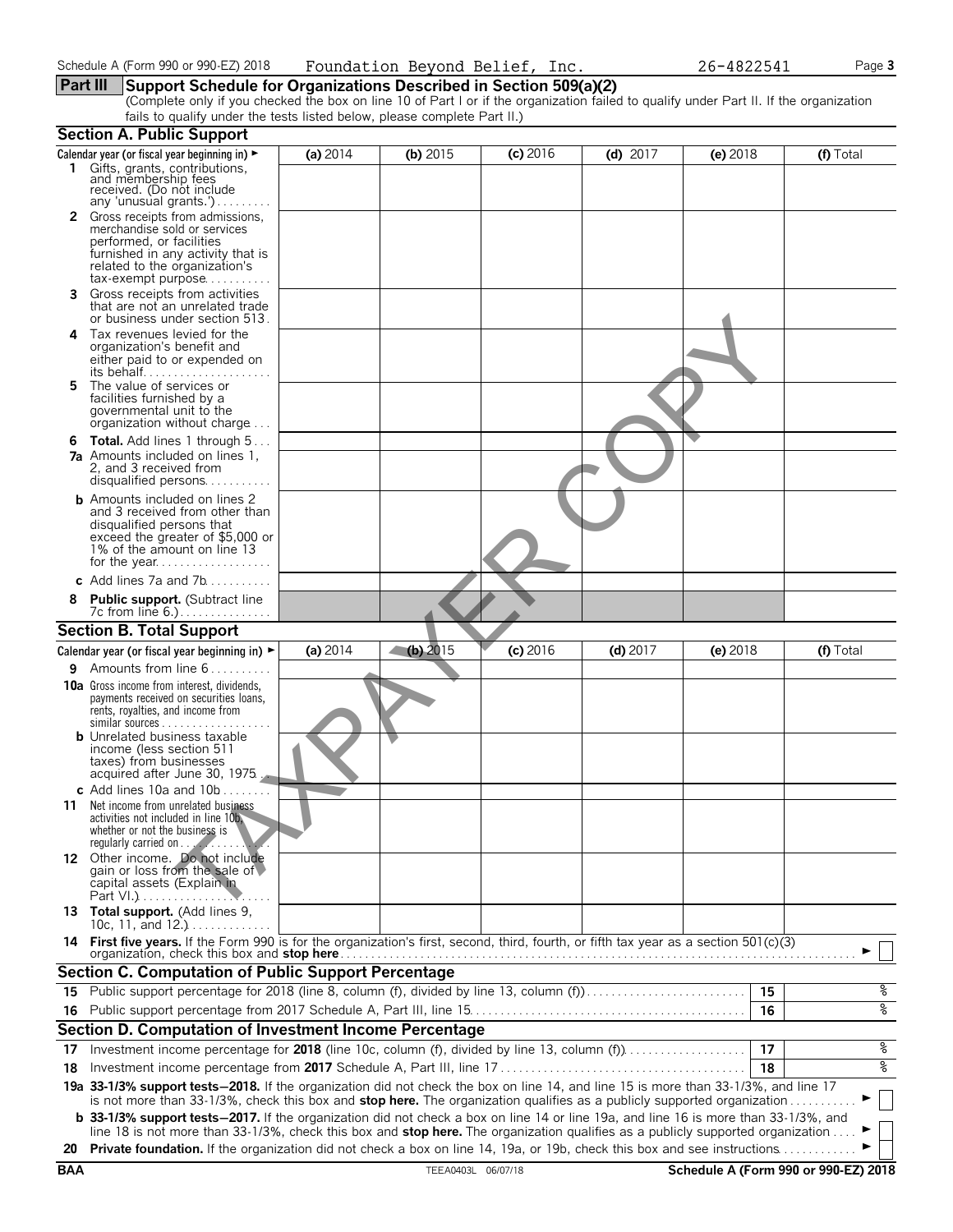Page 4

#### **Part IV Supporting Organizations**

Complete only if you checked a box in line 12 on Part I. If you checked 12a of Part I, complete Sections A and B. If you checked 12b of Part I, complete Sections A and C. If you checked 12c of Part I, complete Sections A,

#### **Section A. All Supporting Organizations**

|                                                                                                                                                                                                                                                                                                                                                                                                                                                                                                                                          |                   | Yes | <b>No</b> |
|------------------------------------------------------------------------------------------------------------------------------------------------------------------------------------------------------------------------------------------------------------------------------------------------------------------------------------------------------------------------------------------------------------------------------------------------------------------------------------------------------------------------------------------|-------------------|-----|-----------|
| 1 Are all of the organization's supported organizations listed by name in the organization's governing documents?<br>If 'No,' describe in Part VI how the supported organizations are designated. If designated by class or purpose, describe<br>the designation. If historic and continuing relationship, explain.                                                                                                                                                                                                                      | 1                 |     |           |
| 2 Did the organization have any supported organization that does not have an IRS determination of status under section<br>509(a)(1) or (2)? If 'Yes,' explain in Part VI how the organization determined that the supported organization was<br>described in section $509(a)(1)$ or (2).                                                                                                                                                                                                                                                 | $\overline{2}$    |     |           |
| <b>3a</b> Did the organization have a supported organization described in section $501(c)(4)$ , $(5)$ , or $(6)$ ? If 'Yes,' answer (b)<br>and (c) below.                                                                                                                                                                                                                                                                                                                                                                                | 3a                |     |           |
| <b>b</b> Did the organization confirm that each supported organization qualified under section 501(c)(4), (5), or (6) and<br>satisfied the public support tests under section 509( $a(2)$ ? If 'Yes,' describe in <b>Part VI</b> when and how the organization<br>made the determination.                                                                                                                                                                                                                                                | 3b                |     |           |
| c Did the organization ensure that all support to such organizations was used exclusively for section $170(c)(2)(B)$<br>purposes? If 'Yes,' explain in <b>Part VI</b> what controls the organization put in place to ensure such use.                                                                                                                                                                                                                                                                                                    | 3c                |     |           |
| 4a Was any supported organization not organized in the United States ('foreign supported organization')? If 'Yes' and<br>if you checked 12a or 12b in Part I, answer (b) and (c) below.                                                                                                                                                                                                                                                                                                                                                  | 4a                |     |           |
| <b>b</b> Did the organization have ultimate control and discretion in deciding whether to make grants to the foreign supported<br>organization? If 'Yes,' describe in <b>Part VI</b> how the organization had such control and discretion despite being controlled<br>or supervised by or in connection with its supported organizations.                                                                                                                                                                                                | 4b                |     |           |
| c Did the organization support any foreign supported organization that does not have an IRS determination under<br>sections 501(c)(3) and 509(a)(1) or (2)? If 'Yes,' explain in Part VI what controls the organization used to ensure that<br>all support to the foreign supported organization was used exclusively for section $170(c)(2)(B)$ purposes.                                                                                                                                                                               | 4c                |     |           |
| 5a Did the organization add, substitute, or remove any supported organizations during the tax year? If 'Yes,' answer (b)<br>and (c) below (if applicable). Also, provide detail in Part VI, including (i) the names and EIN numbers of the supported<br>organizations added, substituted, or removed; (ii) the reasons for each such action; (iii) the authority under the<br>organization's organizing document authorizing such action; and (iv) how the action was accomplished (such as by<br>amendment to the organizing document). | 5a                |     |           |
| <b>b Type I or Type II only.</b> Was any added or substituted supported organization part of a class already designated in the<br>organization's organizing document?                                                                                                                                                                                                                                                                                                                                                                    | 5b                |     |           |
| c Substitutions only. Was the substitution the result of an event beyond the organization's control?                                                                                                                                                                                                                                                                                                                                                                                                                                     | 5c                |     |           |
| 6 Did the organization provide support (whether in the form of grants or the provision of services or facilities) to<br>anyone other than (i) its supported organizations, (ii) individuals that are part of the charitable class benefited by one<br>or more of its supported organizations, or (iii) other supporting organizations that also support or benefit one or more of<br>the filing organization's supported organizations? If 'Yes,' provide detail in Part VI.                                                             | 6                 |     |           |
| 7 Did the organization provide a grant, loan, compensation, or other similar payment to a substantial contributor<br>(as defined in section $4958(c)(3)(c)$ ), a family member of a substantial contributor, or a 35% controlled entity with<br>regard to a substantial contributor? (f) Yes,' complete Part I of Schedule L (Form 990 or 990-EZ).                                                                                                                                                                                       | 7                 |     |           |
| Did the organization make a loan to a disqualified person (as defined in section 4958) not described in line 7? If 'Yes,'<br>complete Part J of Schedule L (Form 990 or 990-EZ).                                                                                                                                                                                                                                                                                                                                                         | $\mathbf{Q}$<br>o |     |           |
| 9a Was the organization controlled directly or indirectly at any time during the tax year by one or more disqualified persons<br>as defined in section 4946 (other than foundation managers and organizations described in section 509(a)(1) or (2))?<br>If 'Yes,' provide detail in <b>Part VI</b> .                                                                                                                                                                                                                                    | 9а                |     |           |
| <b>b</b> Did one or more disqualified persons (as defined in line 9a) hold a controlling interest in any entity in which the<br>supporting organization had an interest? If 'Yes,' provide detail in Part VI.                                                                                                                                                                                                                                                                                                                            | 9b                |     |           |
| c Did a disqualified person (as defined in line 9a) have an ownership interest in, or derive any personal benefit from,<br>assets in which the supporting organization also had an interest? If 'Yes,' provide detail in Part VI.                                                                                                                                                                                                                                                                                                        | 9c                |     |           |
| 10a Was the organization subject to the excess business holdings rules of section 4943 because of section 4943(f) (regarding<br>certain Type II supporting organizations, and all Type III non-functionally integrated supporting organizations)? If 'Yes,'<br>answer 10b below.                                                                                                                                                                                                                                                         | 10a               |     |           |
| <b>b</b> Did the organization have any excess business holdings in the tax year? (Use Schedule C, Form 4720, to determine<br>whether the organization had excess business holdings.)                                                                                                                                                                                                                                                                                                                                                     | 10 <sub>b</sub>   |     |           |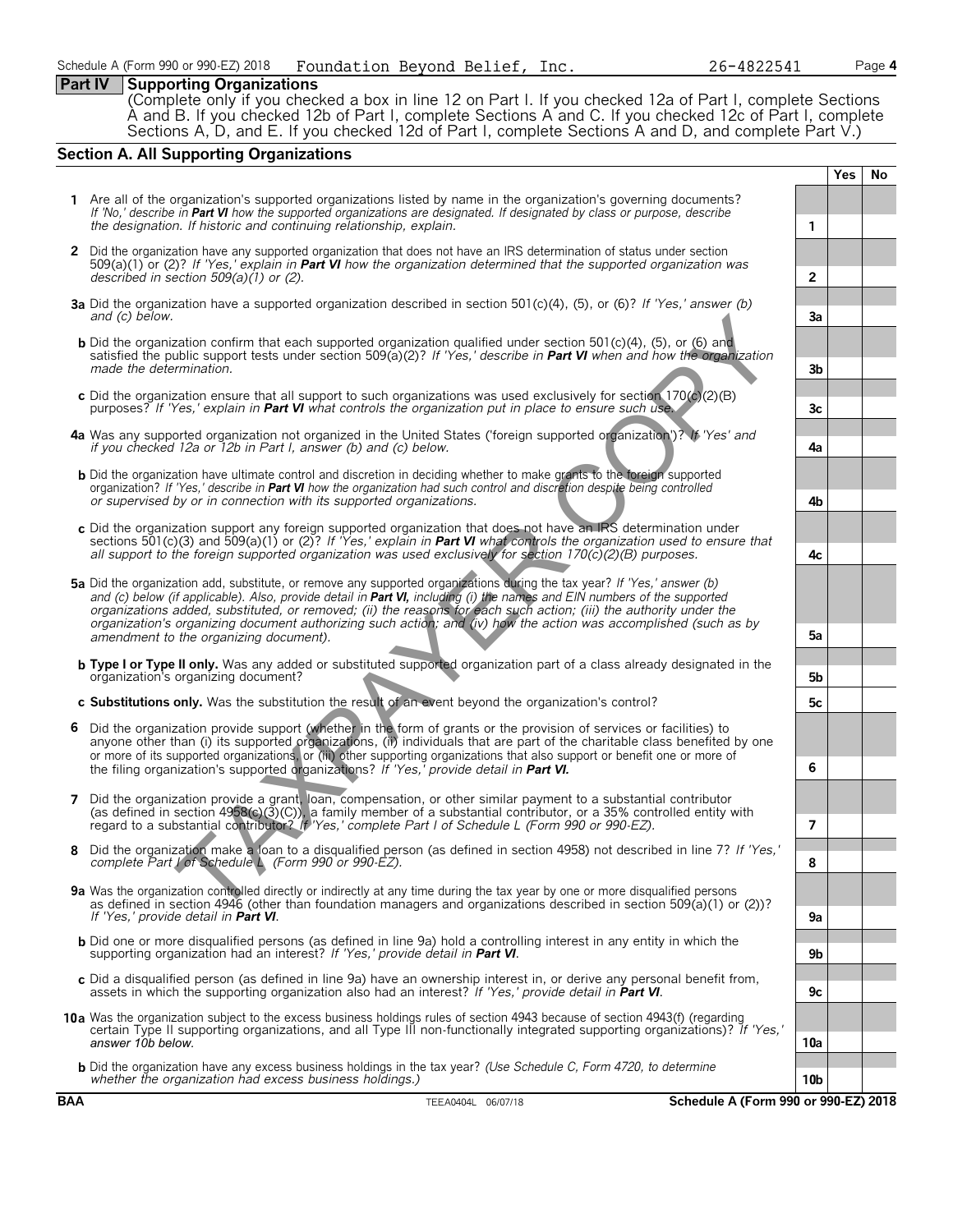| Supporting Organizations (continued)<br>ırt IV                                                                                   |     |       |    |
|----------------------------------------------------------------------------------------------------------------------------------|-----|-------|----|
|                                                                                                                                  |     | Yes l | Nο |
| Has the organization accepted a gift or contribution from any of the following persons?                                          |     |       |    |
| <b>a</b> A person who directly or indirectly controls, either alone or together with persons described in (b) and (c) below, the |     |       |    |
| governing body of a supported organization?                                                                                      | 11a |       |    |

|  |  |  |  |  | <b>b</b> A family member of a person described in (a) above? |  |  |
|--|--|--|--|--|--------------------------------------------------------------|--|--|
|--|--|--|--|--|--------------------------------------------------------------|--|--|

c A 35% controlled entity of a person described in (a) or (b) above? If 'Yes' to a, b, or c, provide detail in Part VI.

#### **Section B. Type I Supporting Organizations**

**Part IV** 

11 Has th

- 1 Did the directors, trustees, or membership of one or more supported organizations have the power to regularly appoint or elect at least a majority of the organization's directors or trustees at all times during the tax year? If No,' describe in Part VI how the supported organization(s) effectively operated, supervised, or controlled the organization's activities. If the organization had more than one supported organization, describe how the powers to appoint and/or remove directors or trustees were allocated among the supported organizations and what conditions or restrictions, if any, applied to such powers during the tax year.
- 2 Did the organization operate for the benefit of any supported organization other than the supported organization(s) that operated, supervised, or controlled the supporting organization? If 'Yes,' explain in Part VI how providing such benefit carried out the purposes of the supported organization(s) that operated, supervised, or controlled the supporting organization.

#### **Section C. Type II Supporting Organizations**

|                                                                                                                                                                                                                                                               | . |  |
|---------------------------------------------------------------------------------------------------------------------------------------------------------------------------------------------------------------------------------------------------------------|---|--|
| Were a majority of the organization's directors or trustees during the tax year also a majority of the directors or trustees<br>of each of the organization's supported organization(s)? If 'No,' describe in <b>Part VI</b> how control or management of the |   |  |
| supporting organization was vested in the same persons that controlled or managed the supported organization(s).                                                                                                                                              |   |  |

#### **Section D. All Type III Supporting Organizations**

Yes **No** 1 Did the organization provide to each of its supported organizations, by the last day of the fifth month of the organization's tax year, (i) a written notice describing the type and amount of support provided during the p year, (ii) a copy of the Form 990 that was most recently filed as of the date of notification, and (iii) copies of the  $\mathbf{1}$ organization's governing documents in effect on the date of notification, to the extent not previously provided? 2 Were any of the organization's officers, directors, or trustees either (i) appointed or elected by the supported organization(s) or (ii) serving on the governing body of a supported organization? If 'No,' explain in Part  $\mathfrak{p}$ 3 By reason of the relationship described in (2), did the organization's supported organizations have a significant voice in the organization's investment policies and in directing the use of the organization's income or a

#### Section E. Type III Functionally Integrated Supporting Organizations

- 1 Check the box next to the method that the organization used to satisfy the Integral Part Test during the year (see instructions).
	- The organization satisfied the Activities Test. Complete line 2 below. a
	- The organization is the parent of each of its supported organizations. Complete line 3 below.  $\mathbf{h}$
	- The organization supported a governmental entity. Describe in Part VI how you supported a government entity (see instructions).  $\mathbf{c}$

#### 2 Activities Test. Answer (a) and (b) below.

in this regard

- a Did substantially all of the organization's activities during the tax year directly further the exempt purposes of the supported organization(s) to which the organization was responsive? If 'Yes,' then in Part VI identif organizations and explain how these activities directly furthered their exempt purposes, how the organization was responsive to those supported organizations, and how the organization determined that these activities constituted substantially all of its activities.
- **b** Did the activities described in (a) constitute activities that, but for the organization's involvement, one or more of the organization's supported organization(s) would have been engaged in? If 'Yes,' explain in Part VI the reasons for the organization's position that its supported organization(s) would have engaged in these activities but for the organization's involvement.
- 3 Parent of Supported Organizations. Answer (a) and (b) below.
- a Did the organization have the power to regularly appoint or elect a majority of the officers, directors, or trustees of each of the supported organizations? Provide details in Part VI.
- **b** Did the organization exercise a substantial degree of direction over the policies, programs, and activities of each of its supported organizations? If 'Yes,' describe in **Part VI** the role played by the organization in this regard.

|                | Yes | No |
|----------------|-----|----|
|                |     |    |
|                |     |    |
|                |     |    |
| 2a             |     |    |
|                |     |    |
|                |     |    |
|                |     |    |
|                |     |    |
| 2 <sub>b</sub> |     |    |
|                |     |    |
|                |     |    |
|                |     |    |
| 3a             |     |    |
|                |     |    |
|                |     |    |
| 3b             |     |    |

 $11<sub>b</sub>$ 

 $11c$ 

 $\mathbf{1}$ 

 $\overline{2}$ 

3

Yes

 $V_{oc}$   $N_{c}$ 

**No**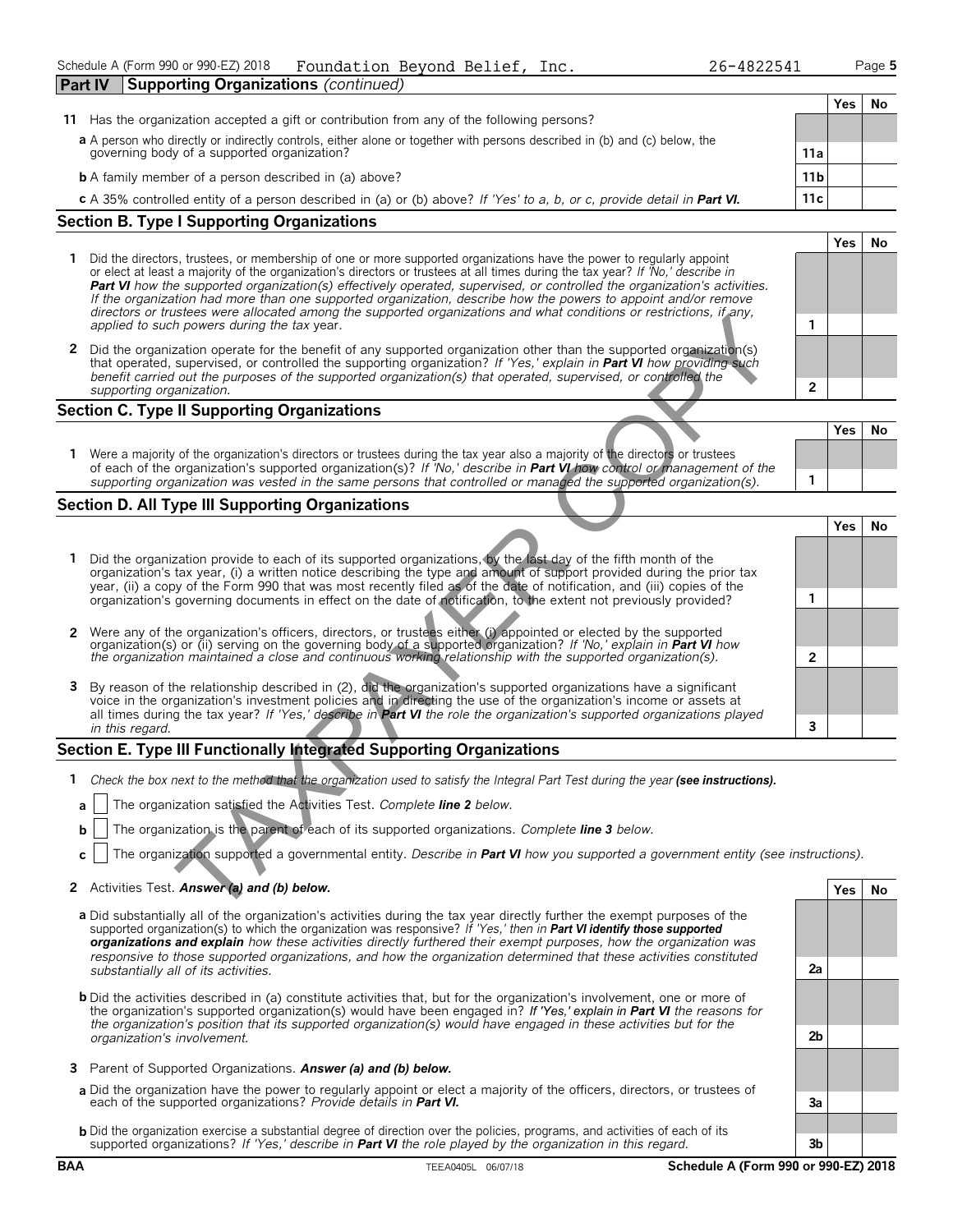| Schedule A (Form 990 or 990-EZ) 2018                                                  | Foundation Beyond Belief, Inc. |  |  |
|---------------------------------------------------------------------------------------|--------------------------------|--|--|
| <b>Part V</b> Type III Non-Functionally Integrated 509(a)(3) Supporting Organizations |                                |  |  |

Page 6

| 1.                    | Check here if the organization satisfied the Integral Part Test as a qualifying trust on Nov. 20, 1970 (explain in Part VI). See<br><b>instructions.</b> All other Type III non-functionally integrated supporting organizations must complete Sections A through E. |                |                |                                |
|-----------------------|----------------------------------------------------------------------------------------------------------------------------------------------------------------------------------------------------------------------------------------------------------------------|----------------|----------------|--------------------------------|
|                       | Section A - Adjusted Net Income                                                                                                                                                                                                                                      |                | (A) Prior Year | (B) Current Year<br>(optional) |
|                       | Net short-term capital gain                                                                                                                                                                                                                                          | 1              |                |                                |
| $\mathbf{2}$          | Recoveries of prior-year distributions                                                                                                                                                                                                                               | $\overline{2}$ |                |                                |
| 3                     | Other gross income (see instructions)                                                                                                                                                                                                                                | 3              |                |                                |
| 4                     | Add lines 1 through 3.                                                                                                                                                                                                                                               | 4              |                |                                |
| 5.                    | Depreciation and depletion                                                                                                                                                                                                                                           | 5              |                |                                |
| 6                     | Portion of operating expenses paid or incurred for production or collection of gross<br>income or for management, conservation, or maintenance of property held for<br>production of income (see instructions)                                                       | 6              |                |                                |
|                       | 7 Other expenses (see instructions)                                                                                                                                                                                                                                  | $\overline{7}$ |                |                                |
| 8                     | <b>Adjusted Net Income</b> (subtract lines 5, 6, and 7 from line 4)                                                                                                                                                                                                  | 8              |                |                                |
|                       | <b>Section B - Minimum Asset Amount</b>                                                                                                                                                                                                                              |                | (A) Prior Year | (B) Current Year<br>(optional) |
| 1.                    | Aggregate fair market value of all non-exempt-use assets (see instructions for short<br>tax year or assets held for part of year):                                                                                                                                   |                |                |                                |
|                       | a Average monthly value of securities                                                                                                                                                                                                                                | 1a             |                |                                |
|                       | <b>b</b> Average monthly cash balances                                                                                                                                                                                                                               | 7b             |                |                                |
|                       | c Fair market value of other non-exempt-use assets                                                                                                                                                                                                                   | 1c             |                |                                |
|                       | <b>d Total</b> (add lines 1a, 1b, and 1c)                                                                                                                                                                                                                            | 1 <sub>d</sub> |                |                                |
|                       | <b>e Discount</b> claimed for blockage or other<br>factors (explain in detail in Part VI):                                                                                                                                                                           |                |                |                                |
|                       | <b>2</b> Acquisition indebtedness applicable to non-exempt-use assets                                                                                                                                                                                                | 2              |                |                                |
| 3                     | Subtract line 2 from line 1d.                                                                                                                                                                                                                                        | 3              |                |                                |
| 4                     | Cash deemed held for exempt use. Enter 1-1/2% of line 3 (for greater amount,<br>see instructions).                                                                                                                                                                   | 4              |                |                                |
| 5.                    | Net value of non-exempt-use assets (subtract line 4 from line 3)                                                                                                                                                                                                     | 5              |                |                                |
| 6.                    | Multiply line 5 by .035.                                                                                                                                                                                                                                             | 6              |                |                                |
| 7                     | Recoveries of prior-year distributions                                                                                                                                                                                                                               | $\overline{7}$ |                |                                |
| 8                     | Minimum Asset Amount (add line 7 to line 6)                                                                                                                                                                                                                          | 8              |                |                                |
|                       | Section C - Distributable Amount                                                                                                                                                                                                                                     |                |                | <b>Current Year</b>            |
| 1                     | Adjusted net income for prior year (from Section A, line 8, Column A)                                                                                                                                                                                                | $\mathbf{1}$   |                |                                |
| $\mathbf{2}^{\prime}$ | Enter 85% of line 1.                                                                                                                                                                                                                                                 | $\overline{2}$ |                |                                |
| 3                     | Minimum asset amount for prior year (from Section B, line 8, Column A)                                                                                                                                                                                               | 3              |                |                                |
| 4                     | Enter greater of line 2 or line 3.                                                                                                                                                                                                                                   | 4              |                |                                |
| 5                     | Income tax imposed in prior year                                                                                                                                                                                                                                     | 5              |                |                                |
| 6                     | Distributable Amount. Subtract line 5 from line 4, unless subject to emergency<br>temporary reduction (see instructions).                                                                                                                                            | 6              |                |                                |
|                       | $\Box$ Charle have if the summarization the experimetion of first seen and functionally integrated Tune III currentian experimetic                                                                                                                                   |                |                |                                |

Check here if the current year is the organization's first as a non-functionally integrated Type III supporting organization (see instructions).  $\prime$ 

Schedule A (Form 990 or 990-EZ) 2018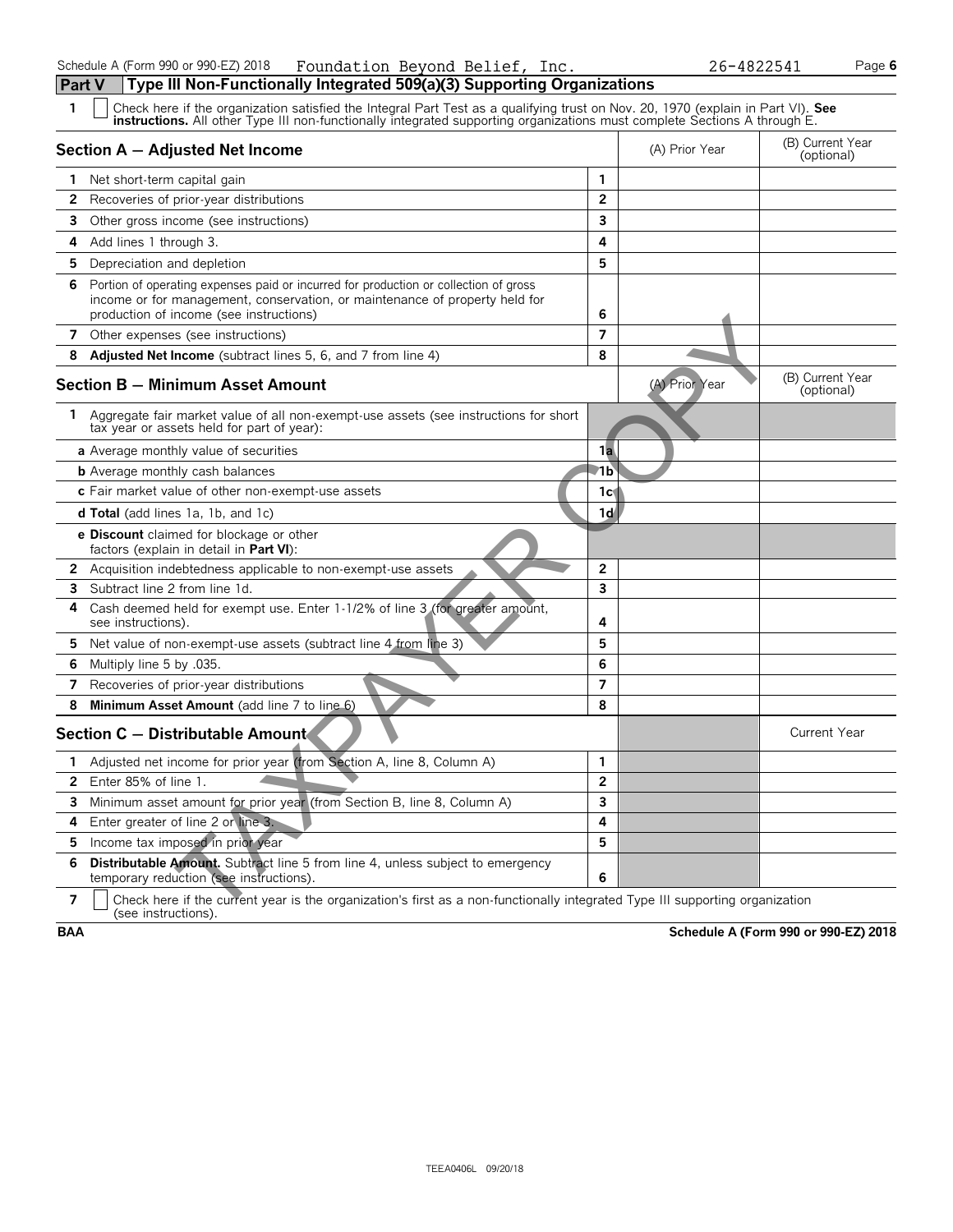| <b>Part V</b> | Type III Non-Functionally Integrated 509(a)(3) Supporting Organizations <i>(continued)</i>                                                                                    |                                              |                                               |                                                  |
|---------------|-------------------------------------------------------------------------------------------------------------------------------------------------------------------------------|----------------------------------------------|-----------------------------------------------|--------------------------------------------------|
|               | <b>Section D - Distributions</b>                                                                                                                                              |                                              |                                               | <b>Current Year</b>                              |
| 1             | Amounts paid to supported organizations to accomplish exempt purposes                                                                                                         |                                              |                                               |                                                  |
| $\mathbf{2}$  | Amounts paid to perform activity that directly furthers exempt purposes of supported organizations,<br>in excess of income from activity                                      |                                              |                                               |                                                  |
| 3             | Administrative expenses paid to accomplish exempt purposes of supported organizations                                                                                         |                                              |                                               |                                                  |
| 4             | Amounts paid to acquire exempt-use assets                                                                                                                                     |                                              |                                               |                                                  |
| 5.            | Qualified set-aside amounts (prior IRS approval required)                                                                                                                     |                                              |                                               |                                                  |
| 6             | Other distributions (describe in Part VI). See instructions.                                                                                                                  |                                              |                                               |                                                  |
| 7             | Total annual distributions. Add lines 1 through 6.                                                                                                                            |                                              |                                               |                                                  |
| 8             | Distributions to attentive supported organizations to which the organization is responsive (provide details<br>in Part VI). See instructions.                                 |                                              |                                               |                                                  |
| 9             | Distributable amount for 2018 from Section C, line 6                                                                                                                          |                                              |                                               |                                                  |
| 10            | Line 8 amount divided by line 9 amount                                                                                                                                        |                                              |                                               |                                                  |
|               | Section $E -$ Distribution Allocations (see instructions)                                                                                                                     | (i)<br><b>Excess</b><br><b>Distributions</b> | (ii)<br><b>Underdistributions</b><br>Pre-2018 | (iii)<br><b>Distributable</b><br>Amount for 2018 |
| 1             | Distributable amount for 2018 from Section C, line 6                                                                                                                          |                                              |                                               |                                                  |
|               | 2 Underdistributions, if any, for years prior to 2018 (reasonable<br>cause required - explain in Part VI). See instructions.                                                  |                                              |                                               |                                                  |
| 3             | Excess distributions carryover, if any, to 2018                                                                                                                               |                                              |                                               |                                                  |
|               | a From 2013                                                                                                                                                                   |                                              |                                               |                                                  |
|               | <b>b</b> From 2014                                                                                                                                                            |                                              |                                               |                                                  |
|               | c From 2015                                                                                                                                                                   |                                              |                                               |                                                  |
|               | $d$ From 2016                                                                                                                                                                 |                                              |                                               |                                                  |
|               | e From 2017                                                                                                                                                                   |                                              |                                               |                                                  |
|               | f Total of lines 3a through e                                                                                                                                                 |                                              |                                               |                                                  |
|               | <b>g</b> Applied to underdistributions of prior years                                                                                                                         |                                              |                                               |                                                  |
|               | h Applied to 2018 distributable amount                                                                                                                                        |                                              |                                               |                                                  |
|               | <i>i</i> Carryover from 2013 not applied (see instructions)                                                                                                                   |                                              |                                               |                                                  |
|               | j Remainder. Subtract lines 3g, 3h, and 3i from 3f.                                                                                                                           |                                              |                                               |                                                  |
| 4             | Distributions for 2018 from Section D.<br>\$<br>line $7:$                                                                                                                     |                                              |                                               |                                                  |
|               | a Applied to underdistributions of prior years                                                                                                                                |                                              |                                               |                                                  |
|               | <b>b</b> Applied to 2018 distributable amount                                                                                                                                 |                                              |                                               |                                                  |
|               | c Remainder. Subtract lines 4a and 4b from 4.                                                                                                                                 |                                              |                                               |                                                  |
| 5             | Remaining underdistributions for years prior to 2018, if any.<br>Subtract lines 3g and 4a from line 2. For result greater than<br>zero, explain in Part VI. See instructions. |                                              |                                               |                                                  |
|               | 6 Remaining underdistributions for 2018. Subtract lines 3h and 4b<br>from line 1. For result greater than zero, explain in Part VI. See<br>instructions.                      |                                              |                                               |                                                  |
|               | 7 Excess distributions carryover to 2019. Add lines 3j and 4c.                                                                                                                |                                              |                                               |                                                  |
| 8             | Breakdown of line 7:                                                                                                                                                          |                                              |                                               |                                                  |
|               | <b>a</b> Excess from 2014                                                                                                                                                     |                                              |                                               |                                                  |
|               | $b$ Excess from 2015                                                                                                                                                          |                                              |                                               |                                                  |
|               | <b>c</b> Excess from 2016                                                                                                                                                     |                                              |                                               |                                                  |
|               | <b>d</b> Excess from 2017                                                                                                                                                     |                                              |                                               |                                                  |
|               | <b>e</b> Excess from 2018                                                                                                                                                     |                                              |                                               |                                                  |

**BAA** 

Schedule A (Form 990 or 990-EZ) 2018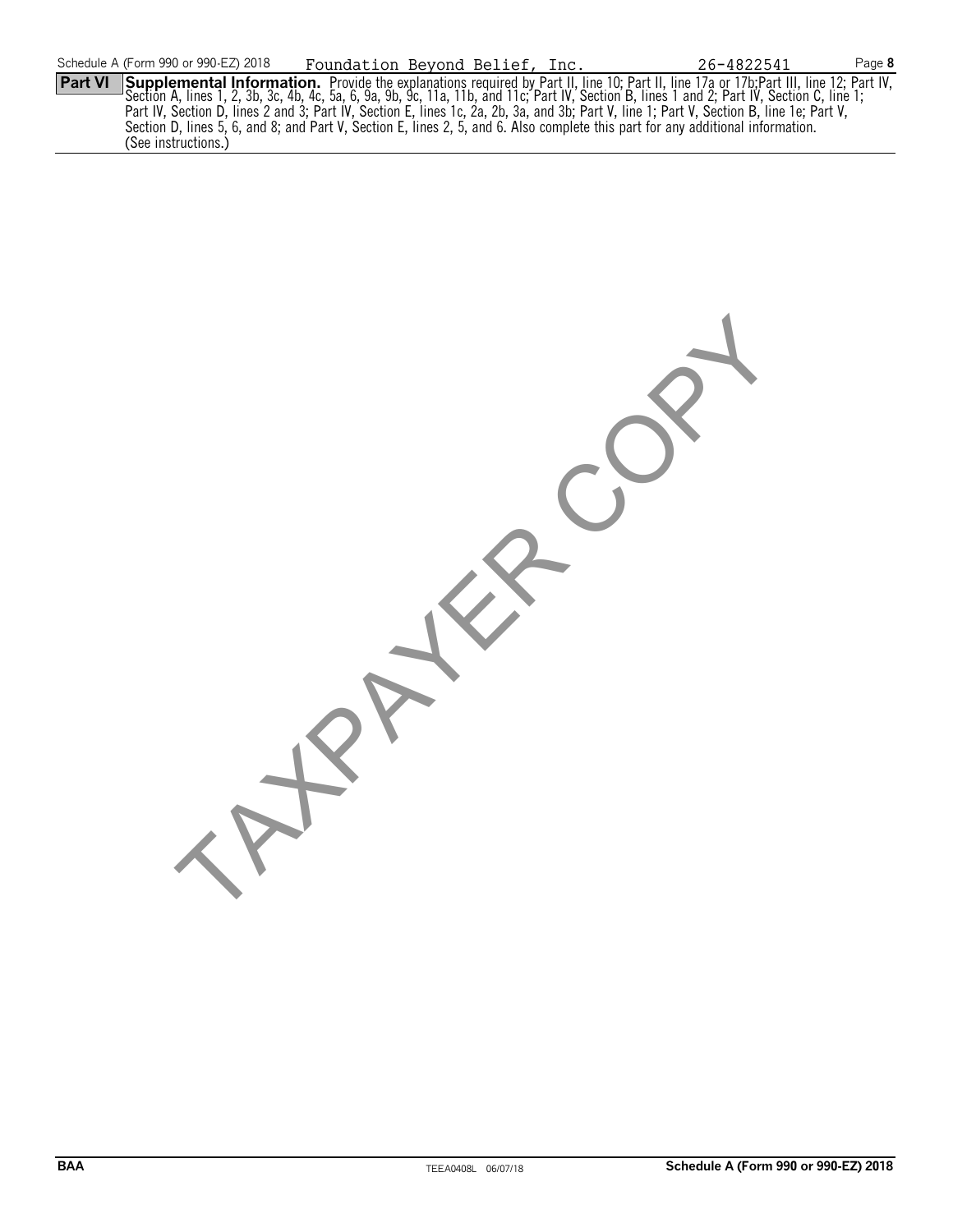| <b>SCHEDULE D</b>                                      |                                                                                                                                                                                                                                                                                                                                                                                                | <b>Supplemental Financial Statements</b>                                                                                               |                                                    | OMB No. 1545-0047                          |
|--------------------------------------------------------|------------------------------------------------------------------------------------------------------------------------------------------------------------------------------------------------------------------------------------------------------------------------------------------------------------------------------------------------------------------------------------------------|----------------------------------------------------------------------------------------------------------------------------------------|----------------------------------------------------|--------------------------------------------|
| (Form 990)                                             |                                                                                                                                                                                                                                                                                                                                                                                                | ► Complete if the organization answered 'Yes' on Form 990,<br>Part IV, line 6, 7, 8, 9, 10, 11a, 11b, 11c, 11d, 11e, 11f, 12a, or 12b. |                                                    | 2018                                       |
| Department of the Treasury<br>Internal Revenue Service |                                                                                                                                                                                                                                                                                                                                                                                                | Attach to Form 990.<br>► Go to www.irs.gov/Form990 for instructions and the latest information.                                        |                                                    | <b>Open to Public</b><br><b>Inspection</b> |
| Name of the organization                               |                                                                                                                                                                                                                                                                                                                                                                                                |                                                                                                                                        |                                                    | Employer identification number             |
|                                                        |                                                                                                                                                                                                                                                                                                                                                                                                |                                                                                                                                        |                                                    |                                            |
|                                                        | Foundation Beyond Belief, Inc.                                                                                                                                                                                                                                                                                                                                                                 |                                                                                                                                        | 26-4822541                                         |                                            |
| Part I                                                 | Organizations Maintaining Donor Advised Funds or Other Similar Funds or Accounts.<br>Complete if the organization answered 'Yes' on Form 990, Part IV, line 6.                                                                                                                                                                                                                                 |                                                                                                                                        |                                                    |                                            |
|                                                        |                                                                                                                                                                                                                                                                                                                                                                                                | (a) Donor advised funds                                                                                                                | (b) Funds and other accounts                       |                                            |
|                                                        | Total number at end of year                                                                                                                                                                                                                                                                                                                                                                    |                                                                                                                                        |                                                    |                                            |
| 2                                                      | Aggregate value of contributions to (during year)                                                                                                                                                                                                                                                                                                                                              |                                                                                                                                        |                                                    |                                            |
| 3                                                      | Aggregate value of grants from (during year)                                                                                                                                                                                                                                                                                                                                                   |                                                                                                                                        |                                                    |                                            |
|                                                        | Aggregate value at end of year                                                                                                                                                                                                                                                                                                                                                                 |                                                                                                                                        |                                                    |                                            |
| 5                                                      | Did the organization inform all donors and donor advisors in writing that the assets held in donor advised funds<br>are the organization's property, subject to the organization's exclusive legal control?                                                                                                                                                                                    |                                                                                                                                        |                                                    | Yes<br>No                                  |
| 6                                                      | Did the organization inform all grantees, donors, and donor advisors in writing that grant funds can be used only<br>for charitable purposes and not for the benefit of the donor or donor advisor, or for any other purpose conferring                                                                                                                                                        |                                                                                                                                        |                                                    | No<br>Yes                                  |
| Part II                                                | <b>Conservation Easements.</b>                                                                                                                                                                                                                                                                                                                                                                 |                                                                                                                                        |                                                    |                                            |
|                                                        | Complete if the organization answered 'Yes' on Form 990, Part IV, line 7.                                                                                                                                                                                                                                                                                                                      |                                                                                                                                        |                                                    |                                            |
| 1.                                                     | Purpose(s) of conservation easements held by the organization (check all that apply).                                                                                                                                                                                                                                                                                                          |                                                                                                                                        |                                                    |                                            |
|                                                        | Preservation of land for public use (e.g., recreation or education)                                                                                                                                                                                                                                                                                                                            |                                                                                                                                        | Preservation of a historically important land area |                                            |
|                                                        | Protection of natural habitat                                                                                                                                                                                                                                                                                                                                                                  |                                                                                                                                        | Preservation of a certified historic structure     |                                            |
|                                                        | Preservation of open space                                                                                                                                                                                                                                                                                                                                                                     |                                                                                                                                        |                                                    |                                            |
| 2                                                      | Complete lines 2a through 2d if the organization held a qualified conservation contribution in the form of a conservation easement on the<br>last day of the tax year.                                                                                                                                                                                                                         |                                                                                                                                        |                                                    | Held at the End of the Tax Year            |
|                                                        |                                                                                                                                                                                                                                                                                                                                                                                                |                                                                                                                                        | 2a                                                 |                                            |
|                                                        |                                                                                                                                                                                                                                                                                                                                                                                                |                                                                                                                                        | 2 <sub>b</sub>                                     |                                            |
|                                                        | c Number of conservation easements on a certified historic structure included in (a)                                                                                                                                                                                                                                                                                                           |                                                                                                                                        | 2c                                                 |                                            |
|                                                        | d Number of conservation easements included in (c) acquired after 7/25/06, and not on a historic                                                                                                                                                                                                                                                                                               |                                                                                                                                        | 2d                                                 |                                            |
| 3<br>tax year $\blacktriangleright$                    | Number of conservation easements modified, transferred, released, extinguished, or terminated by the organization during the                                                                                                                                                                                                                                                                   |                                                                                                                                        |                                                    |                                            |
|                                                        | Number of states where property subject to conservation easement is located ►                                                                                                                                                                                                                                                                                                                  |                                                                                                                                        |                                                    |                                            |
|                                                        | Does the organization have a written policy regarding the periodic monitoring, inspection, handling of violations,                                                                                                                                                                                                                                                                             |                                                                                                                                        |                                                    | TYes<br>$\mathsf{T}$ No                    |
| 6                                                      | Staff and volunteer hours devoted to monitoring, inspecting, handling of violations, and enforcing conservation easements during the year                                                                                                                                                                                                                                                      |                                                                                                                                        |                                                    |                                            |
| 7<br>►\$                                               | Amount of expenses incurred in monitoring, inspecting, handling of violations, and enforcing conservation easements during the year                                                                                                                                                                                                                                                            |                                                                                                                                        |                                                    |                                            |
| 8                                                      | Does each conservation easement reported on line 2(d) above satisfy the requirements of section 170(h)(4)(B)(i)<br>and section $170(h)(4)(B)(ii)$ ?                                                                                                                                                                                                                                            |                                                                                                                                        |                                                    | Yes<br>No                                  |
| 9                                                      | In Part XIII, describe how the organization reports conservation easements in its revenue and expense statement, and balance sheet, and<br>include, if applicable, the text of the footnote to the organization's financial statements that describes the organization's accounting for<br>conservation easements.                                                                             |                                                                                                                                        |                                                    |                                            |
| Part III                                               | Organizations Maintaining Collections of Art, Historical Treasures, or Other Similar Assets.                                                                                                                                                                                                                                                                                                   |                                                                                                                                        |                                                    |                                            |
|                                                        | Complete if the organization answered 'Yes' on Form 990, Part IV, line 8.                                                                                                                                                                                                                                                                                                                      |                                                                                                                                        |                                                    |                                            |
|                                                        | 1a If the organization elected, as permitted under SFAS 116 (ASC 958), not to report in its revenue statement and balance sheet works of<br>art, historical treasures, or other similar assets held for public exhibition, education, or research in furtherance of public service, provide,<br>in Part XIII, the text of the footnote to its financial statements that describes these items. |                                                                                                                                        |                                                    |                                            |
|                                                        | <b>b</b> If the organization elected, as permitted under SFAS 116 (ASC 958), to report in its revenue statement and balance sheet works of art,<br>historical treasures, or other similar assets held for public exhibition, education, or research in furtherance of public service, provide the<br>following amounts relating to these items:                                                |                                                                                                                                        |                                                    |                                            |
|                                                        |                                                                                                                                                                                                                                                                                                                                                                                                |                                                                                                                                        | ►\$<br>$\triangleright$ \$                         |                                            |
| $\mathbf{z}$                                           |                                                                                                                                                                                                                                                                                                                                                                                                |                                                                                                                                        |                                                    |                                            |
|                                                        | If the organization received or held works of art, historical treasures, or other similar assets for financial gain, provide the following<br>amounts required to be reported under SFAS 116 (ASC 958) relating to these items:                                                                                                                                                                |                                                                                                                                        |                                                    |                                            |

| BAA For Paperwork Reduction Act Notice, see the Instructions for Form 990. |  |  |  | TEEA3301L 10/10/18 | <b>Sched</b> |  |
|----------------------------------------------------------------------------|--|--|--|--------------------|--------------|--|

Schedule D (Form 990) 2018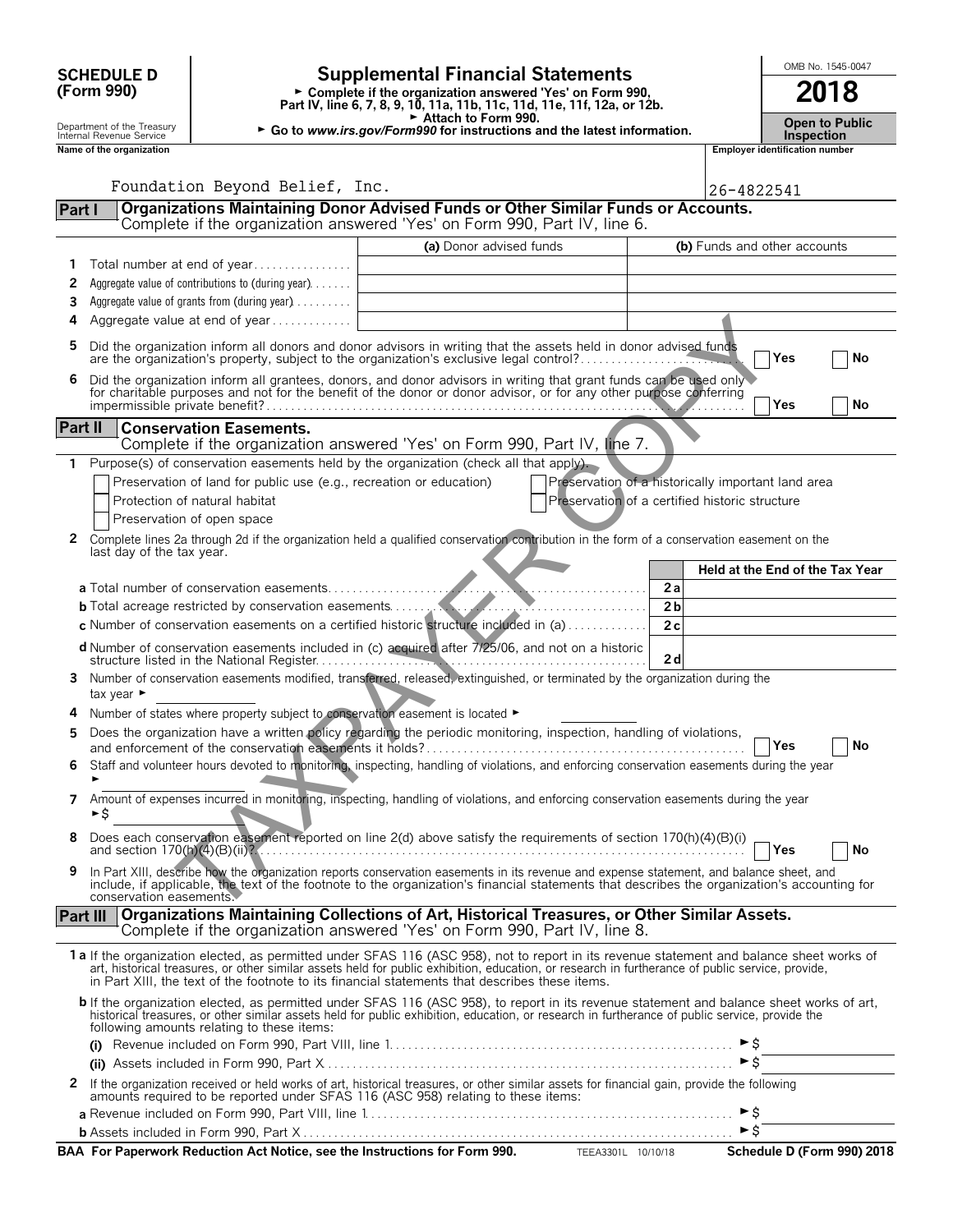| Schedule D (Form 990) 2018 Foundation Beyond Belief, Inc.                                                                                                                                                                      |                  |                                         |                                    | 26-4822541           |                            | Page 2 |
|--------------------------------------------------------------------------------------------------------------------------------------------------------------------------------------------------------------------------------|------------------|-----------------------------------------|------------------------------------|----------------------|----------------------------|--------|
| Organizations Maintaining Collections of Art, Historical Treasures, or Other Similar Assets (continued)<br>Part III                                                                                                            |                  |                                         |                                    |                      |                            |        |
| Using the organization's acquisition, accession, and other records, check any of the following that are a significant use of its collection<br>3<br>items (check all that apply):                                              |                  |                                         |                                    |                      |                            |        |
| Public exhibition<br>a                                                                                                                                                                                                         |                  | d                                       | Loan or exchange programs          |                      |                            |        |
| Scholarly research<br>b                                                                                                                                                                                                        |                  | Other<br>е                              |                                    |                      |                            |        |
| Preservation for future generations<br>C                                                                                                                                                                                       |                  |                                         |                                    |                      |                            |        |
| Provide a description of the organization's collections and explain how they further the organization's exempt purpose in<br>4<br>Part XIII.                                                                                   |                  |                                         |                                    |                      |                            |        |
| During the year, did the organization solicit or receive donations of art, historical treasures, or other similar assets to be sold to raise funds rather than to be maintained as part of the organization's collection?<br>5 |                  |                                         |                                    |                      | Yes                        | No     |
| <b>Escrow and Custodial Arrangements.</b> Complete if the organization answered 'Yes' on Form 990, Part IV,<br><b>Part IV</b><br>line 9, or reported an amount on Form 990, Part X, line 21.                                   |                  |                                         |                                    |                      |                            |        |
| 1a Is the organization an agent, trustee, custodian or other intermediary for contributions or other assets not included                                                                                                       |                  |                                         |                                    |                      | Yes                        | No     |
| <b>b</b> If 'Yes,' explain the arrangement in Part XIII and complete the following table:                                                                                                                                      |                  |                                         |                                    |                      |                            |        |
|                                                                                                                                                                                                                                |                  |                                         |                                    |                      | Amount                     |        |
|                                                                                                                                                                                                                                |                  |                                         |                                    | 1 <sub>c</sub>       |                            |        |
|                                                                                                                                                                                                                                |                  |                                         |                                    |                      |                            |        |
|                                                                                                                                                                                                                                |                  |                                         |                                    | <b>The</b>           |                            |        |
|                                                                                                                                                                                                                                |                  |                                         |                                    | 1 <sub>h</sub>       |                            |        |
| 2a Did the organization include an amount on Form 990, Part X, line 21, for escrow or custodial account liability?                                                                                                             |                  |                                         |                                    |                      | Yes                        | No     |
|                                                                                                                                                                                                                                |                  |                                         |                                    |                      |                            |        |
| <b>Part V</b><br><b>Endowment Funds.</b> Complete if the organization answered 'Yes' on Form 990, Part IV, line 10.                                                                                                            |                  |                                         |                                    |                      |                            |        |
|                                                                                                                                                                                                                                | (a) Current year | (b) Prior year                          | (c) Two years back                 | (d) Three years back | (e) Four years back        |        |
| <b>1 a</b> Beginning of year balance                                                                                                                                                                                           |                  |                                         |                                    |                      |                            |        |
| <b>b</b> Contributions                                                                                                                                                                                                         |                  |                                         |                                    |                      |                            |        |
| c Net investment earnings, gains,                                                                                                                                                                                              |                  |                                         |                                    |                      |                            |        |
| d Grants or scholarships                                                                                                                                                                                                       |                  |                                         |                                    |                      |                            |        |
| <b>e</b> Other expenditures for facilities<br>and programs                                                                                                                                                                     |                  |                                         |                                    |                      |                            |        |
| f Administrative expenses                                                                                                                                                                                                      |                  |                                         |                                    |                      |                            |        |
| <b>g</b> End of year balance $\ldots \ldots \ldots$                                                                                                                                                                            |                  |                                         |                                    |                      |                            |        |
| 2 Provide the estimated percentage of the current year end balance (line 1g, column (a)) held as:                                                                                                                              |                  |                                         |                                    |                      |                            |        |
| a Board designated or quasi-endowment $\blacktriangleright$                                                                                                                                                                    |                  |                                         |                                    |                      |                            |        |
| <b>b</b> Permanent endowment ►                                                                                                                                                                                                 |                  |                                         |                                    |                      |                            |        |
| c Temporarily restricted endowment                                                                                                                                                                                             |                  |                                         |                                    |                      |                            |        |
| The percentages on lines 2a, 2b, and 2c should equal 100%.                                                                                                                                                                     |                  |                                         |                                    |                      |                            |        |
| 3a Are there endowment funds not in the possession of the organization that are held and administered for the                                                                                                                  |                  |                                         |                                    |                      |                            |        |
| organization by:                                                                                                                                                                                                               |                  |                                         |                                    |                      | <b>Yes</b>                 | No     |
| (i) unrelated organizations.<br>(ii) related organizations.                                                                                                                                                                    |                  |                                         |                                    |                      | 3a(i)                      |        |
|                                                                                                                                                                                                                                |                  |                                         |                                    |                      | 3a(ii)<br>3 <sub>b</sub>   |        |
| Describe in Part XIII the intended uses of the organization's endowment funds.<br>4                                                                                                                                            |                  |                                         |                                    |                      |                            |        |
| Part VI Land, Buildings, and Equipment.                                                                                                                                                                                        |                  |                                         |                                    |                      |                            |        |
| Complete if the organization answered 'Yes' on Form 990, Part IV, line 11a. See Form 990, Part X, line 10.                                                                                                                     |                  |                                         |                                    |                      |                            |        |
| Description of property                                                                                                                                                                                                        |                  |                                         |                                    | (c) Accumulated      | (d) Book value             |        |
|                                                                                                                                                                                                                                |                  | (a) Cost or other basis<br>(investment) | (b) Cost or other<br>basis (other) | depreciation         |                            |        |
|                                                                                                                                                                                                                                |                  |                                         |                                    |                      |                            |        |
|                                                                                                                                                                                                                                |                  |                                         |                                    |                      |                            |        |
| c Leasehold improvements                                                                                                                                                                                                       |                  |                                         |                                    |                      |                            |        |
|                                                                                                                                                                                                                                |                  |                                         |                                    |                      |                            |        |
|                                                                                                                                                                                                                                |                  |                                         |                                    |                      |                            |        |
|                                                                                                                                                                                                                                |                  |                                         |                                    |                      |                            | 0.     |
| <b>BAA</b>                                                                                                                                                                                                                     |                  |                                         |                                    |                      | Schedule D (Form 990) 2018 |        |

TEEA3302L 10/10/18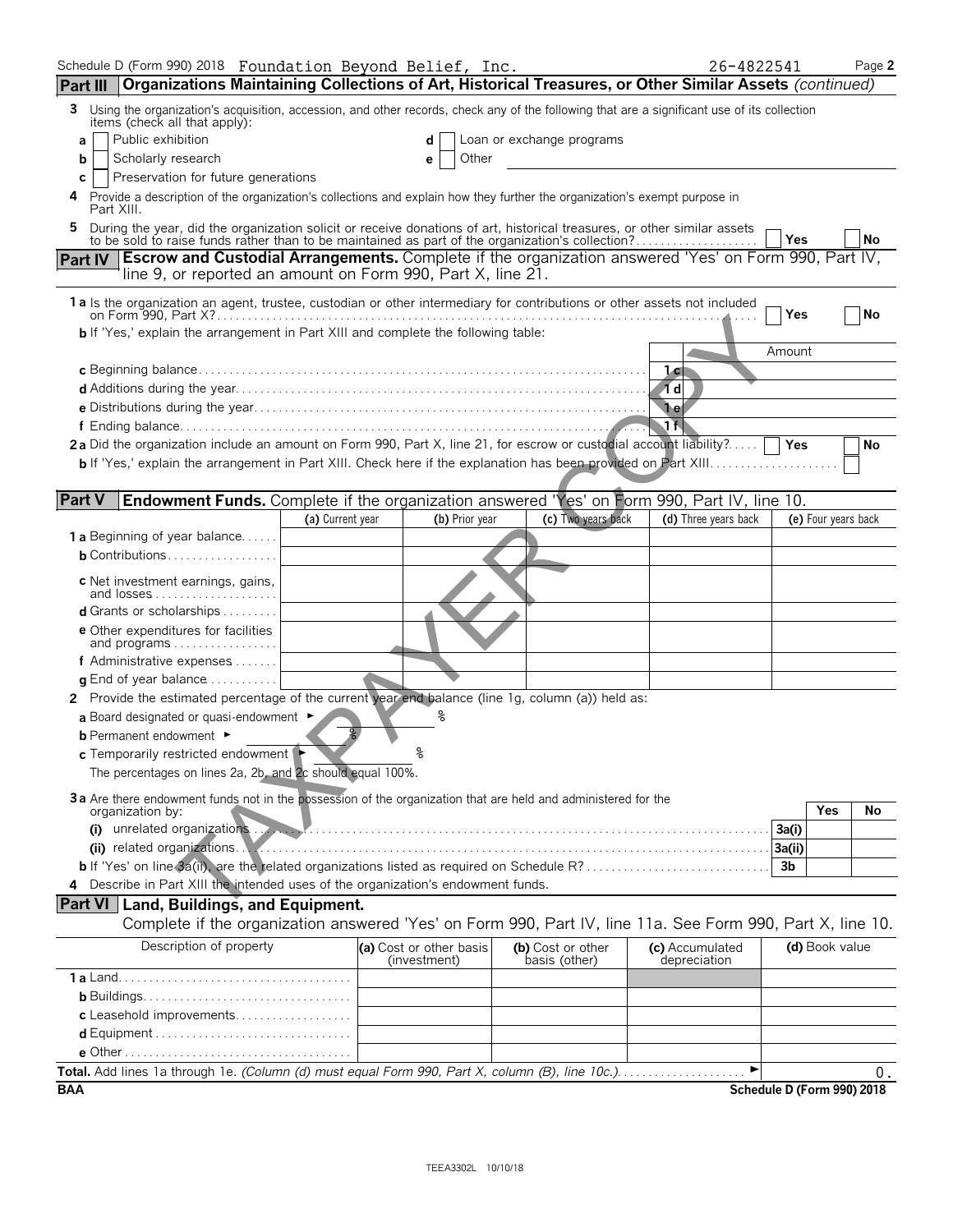|                           |                               | Schedule D (Form 990) 2018 Fo <u>undation Beyond Belief, Inc.</u>                                                                                                                  |                 |                |     | 26-4822541                                                |                | Page 3 |
|---------------------------|-------------------------------|------------------------------------------------------------------------------------------------------------------------------------------------------------------------------------|-----------------|----------------|-----|-----------------------------------------------------------|----------------|--------|
|                           |                               | Part VII   Investments - Other Securities.                                                                                                                                         |                 |                | N/A |                                                           |                |        |
|                           |                               | Complete if the organization answered 'Yes' on Form 990, Part IV, line 11b. See Form 990, Part X, line 12.<br>(a) Description of security or category (including name of security) | (b) Book value  |                |     | (c) Method of valuation: Cost or end-of-year market value |                |        |
|                           |                               | (1) Financial derivatives                                                                                                                                                          |                 |                |     |                                                           |                |        |
|                           |                               |                                                                                                                                                                                    |                 |                |     |                                                           |                |        |
| (3) Other                 |                               |                                                                                                                                                                                    |                 |                |     |                                                           |                |        |
| (A)                       |                               | ___________________                                                                                                                                                                |                 |                |     |                                                           |                |        |
| (B)                       |                               | __________________                                                                                                                                                                 |                 |                |     |                                                           |                |        |
| $\overline{C}$            |                               |                                                                                                                                                                                    |                 |                |     |                                                           |                |        |
| (D)                       |                               |                                                                                                                                                                                    |                 |                |     |                                                           |                |        |
| $\overline{\mathsf{(E)}}$ |                               |                                                                                                                                                                                    |                 |                |     |                                                           |                |        |
| (F)                       |                               |                                                                                                                                                                                    |                 |                |     |                                                           |                |        |
| (G)                       |                               |                                                                                                                                                                                    |                 |                |     |                                                           |                |        |
| (H)                       |                               |                                                                                                                                                                                    |                 |                |     |                                                           |                |        |
| $($ l $)$                 |                               |                                                                                                                                                                                    |                 |                |     |                                                           |                |        |
|                           |                               | Total. (Column (b) must equal Form 990, Part X, column (B) line 12.)                                                                                                               |                 |                |     |                                                           |                |        |
|                           |                               | Part VIII Investments - Program Related.                                                                                                                                           |                 |                | N/A |                                                           |                |        |
|                           | (a) Description of investment | Complete if the organization answered 'Yes' on Form 990, Part IV, line 11c. See Form 990, Part X, line 13.                                                                         | (b) Book value  |                |     | (c) Method of valuation: Cost or end-of-year market value |                |        |
|                           |                               |                                                                                                                                                                                    |                 |                |     |                                                           |                |        |
| (1)                       |                               |                                                                                                                                                                                    |                 |                |     |                                                           |                |        |
| (2)<br>(3)                |                               |                                                                                                                                                                                    |                 |                |     |                                                           |                |        |
| (4)                       |                               |                                                                                                                                                                                    |                 |                |     |                                                           |                |        |
| (5)                       |                               |                                                                                                                                                                                    |                 |                |     |                                                           |                |        |
| (6)                       |                               |                                                                                                                                                                                    |                 |                |     |                                                           |                |        |
| (7)                       |                               |                                                                                                                                                                                    |                 |                |     |                                                           |                |        |
| (8)                       |                               |                                                                                                                                                                                    |                 |                |     |                                                           |                |        |
| (9)                       |                               |                                                                                                                                                                                    |                 |                |     |                                                           |                |        |
| (10)                      |                               |                                                                                                                                                                                    |                 |                |     |                                                           |                |        |
|                           |                               | Total. (Column (b) must equal Form 990, Part X, column (B) line 13.).                                                                                                              |                 |                |     |                                                           |                |        |
| Part IX                   | <b>Other Assets.</b>          | Complete if the organization answered 'Yes' on Form 990, Part IV, line 11d. See Form 990, Part X, line 15.                                                                         |                 | N/A            |     |                                                           |                |        |
|                           |                               |                                                                                                                                                                                    | (a) Description |                |     |                                                           | (b) Book value |        |
| (1)                       |                               |                                                                                                                                                                                    |                 |                |     |                                                           |                |        |
| (2)                       |                               |                                                                                                                                                                                    |                 |                |     |                                                           |                |        |
| (3)                       |                               |                                                                                                                                                                                    |                 |                |     |                                                           |                |        |
| (4)                       |                               |                                                                                                                                                                                    |                 |                |     |                                                           |                |        |
| (5)                       |                               |                                                                                                                                                                                    |                 |                |     |                                                           |                |        |
| (6)<br>(7)                |                               |                                                                                                                                                                                    |                 |                |     |                                                           |                |        |
| (8)                       |                               |                                                                                                                                                                                    |                 |                |     |                                                           |                |        |
| (9)                       |                               |                                                                                                                                                                                    |                 |                |     |                                                           |                |        |
| (10)                      |                               |                                                                                                                                                                                    |                 |                |     |                                                           |                |        |
|                           |                               |                                                                                                                                                                                    |                 |                |     |                                                           |                |        |
| Part X                    | <b>Other Liabilities.</b>     |                                                                                                                                                                                    |                 |                |     |                                                           |                |        |
|                           |                               | Complete if the organization answered 'Yes' on Form 990, Part IV, line 11e or 11f. See Form 990, Part X, line 25.                                                                  |                 |                |     |                                                           |                |        |
|                           | (1) Federal income taxes      | (a) Description of liability                                                                                                                                                       |                 | (b) Book value |     |                                                           |                |        |
|                           | (2) Credit card               |                                                                                                                                                                                    |                 | 35.            |     |                                                           |                |        |
|                           | (3) Payroll Tax Liabilities   |                                                                                                                                                                                    |                 | 958            |     |                                                           |                |        |
| (4) Rounding              |                               |                                                                                                                                                                                    |                 |                | 1.  |                                                           |                |        |
| (5)                       |                               |                                                                                                                                                                                    |                 |                |     |                                                           |                |        |
| $\overline{(6)}$          |                               |                                                                                                                                                                                    |                 |                |     |                                                           |                |        |
| (7)                       |                               |                                                                                                                                                                                    |                 |                |     |                                                           |                |        |
| (8)<br>(9)                |                               |                                                                                                                                                                                    |                 |                |     |                                                           |                |        |
|                           |                               |                                                                                                                                                                                    |                 |                |     |                                                           |                |        |

Total. (Column (b) must equal Form 990, Part X, column (B) line 25.)...... <br>2. Liability for uncertain tax positions. In Part XIII, provide the text of the footnote to the organization's financial statements that reports t  $994.$ 

 $(10)$  $\overline{(11)}$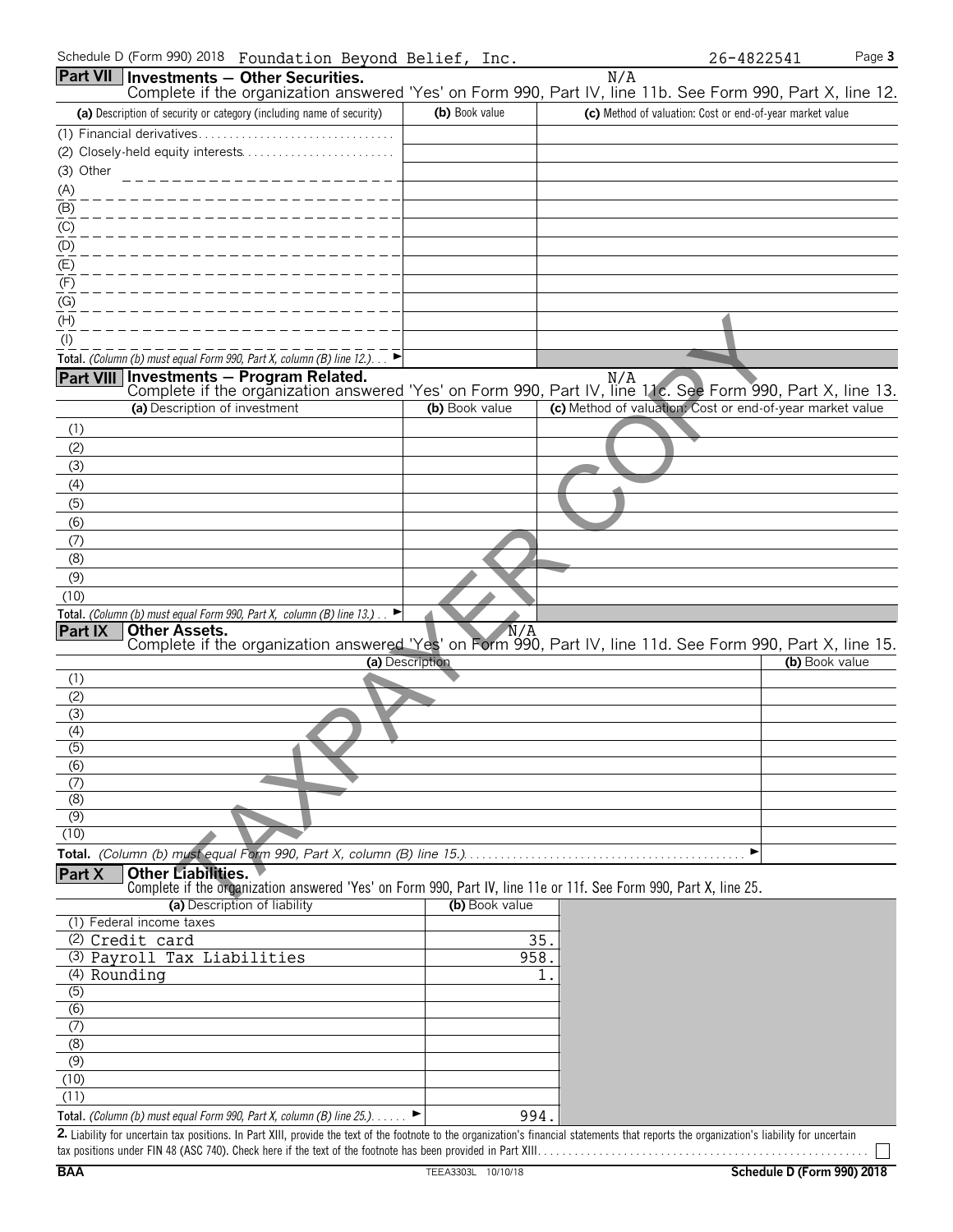| Schedule D (Form 990) 2018 Foundation Beyond Belief, Inc.                                              | 26-4822541 | Page 4 |
|--------------------------------------------------------------------------------------------------------|------------|--------|
| <b>Part XI</b> Reconciliation of Revenue per Audited Financial Statements With Revenue per Return. N/A |            |        |
| Complete if the organization answered 'Yes' on Form 990, Part IV, line 12a.                            |            |        |
|                                                                                                        |            |        |
| 2 Amounts included on line 1 but not on Form 990, Part VIII, line 12:                                  |            |        |
|                                                                                                        |            |        |
| 2 <sub>b</sub>                                                                                         |            |        |
|                                                                                                        |            |        |
|                                                                                                        |            |        |
|                                                                                                        | 2 e        |        |
|                                                                                                        | 3          |        |
| Amounts included on Form 990, Part VIII, line 12, but not on line 1:<br>4                              |            |        |
| <b>a</b> Investment expenses not included on Form 990, Part VIII, line 7b. 4a                          |            |        |
|                                                                                                        |            |        |
|                                                                                                        | 4c         |        |
| 5 Total revenue. Add lines 3 and 4c. (This must equal Form 990, Part I, line 12.)                      | 5          |        |
| Part XII Reconciliation of Expenses per Audited Financial Statements With Expenses per Return. N/A     |            |        |
| Complete if the organization answered 'Yes' on Form 990, Part IV, line 12a.                            |            |        |
|                                                                                                        |            |        |
| Amounts included on line 1 but not on Form 990, Part IX, line 25:<br>2                                 |            |        |
|                                                                                                        |            |        |
|                                                                                                        |            |        |
|                                                                                                        |            |        |
| 2d                                                                                                     |            |        |
|                                                                                                        | 2e         |        |
| 3.                                                                                                     | 3          |        |
| Amounts included on Form 990, Part IX, line 25, but not on line 1: ♦<br>4                              |            |        |
| a Investment expenses not included on Form 990, Part VIII, line 7b.<br>4al                             |            |        |
| 4 <sub>h</sub>                                                                                         |            |        |
|                                                                                                        | 4 c        |        |
| 5 Total expenses. Add lines 3 and 4c. (This must equal Form 990, Part I, line 18.)                     | 5          |        |
| Part XIII Supplemental Information.                                                                    |            |        |

Provide the descriptions required for Part II, lines 3, 5, and 9; Part II, lines 1a and 4; Part IV, lines 1b and 2b; Part V, line 4; Part X, line 2; Part XI, lines 2d and 4b; and Part XII, lines 2d and 4b. Also complete th

 $x + y + x$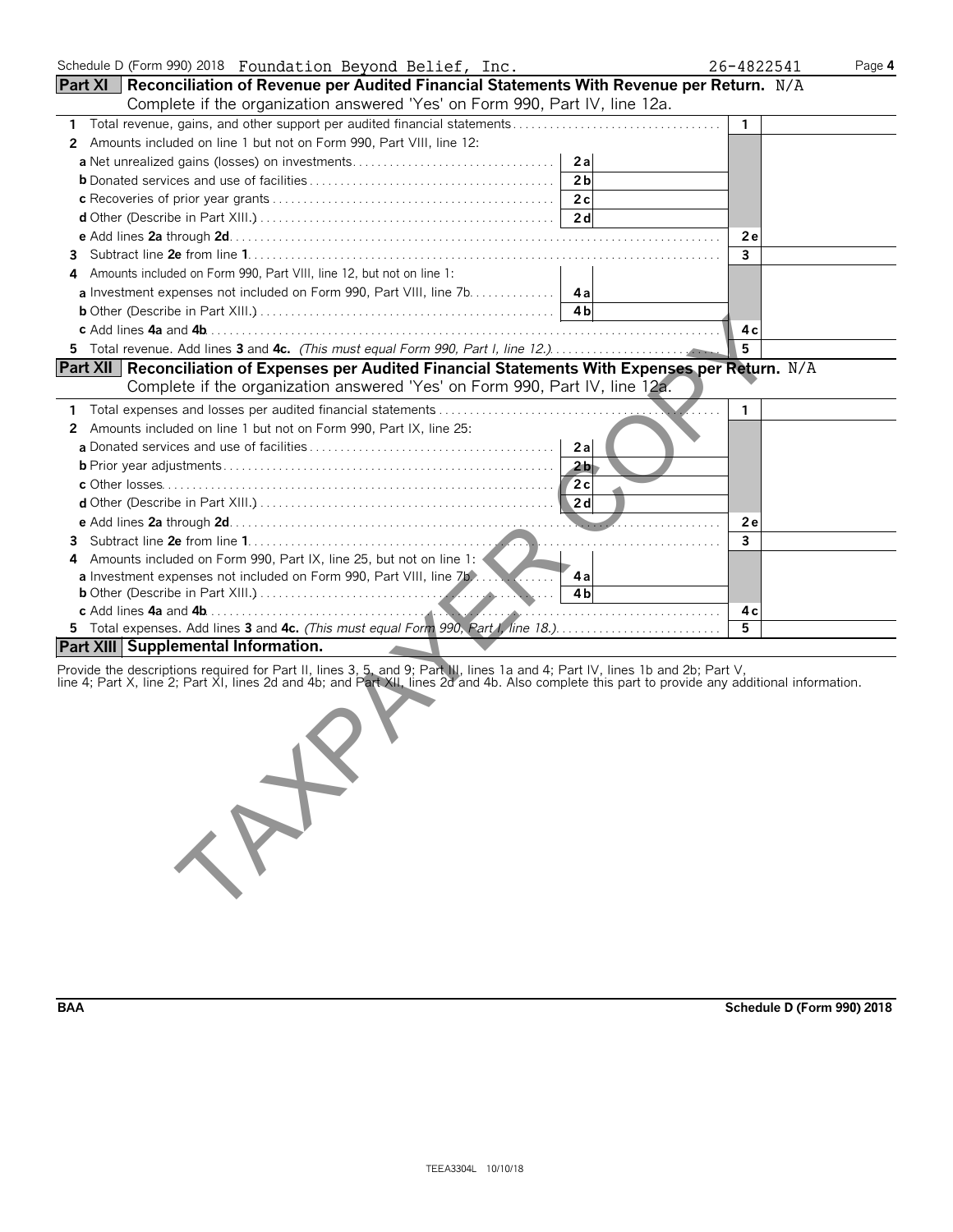| <b>SCHEDULE F</b>                                                               |                                           |                                                                                           | <b>Statement of Activities Outside the United States</b>                                                                                                                                                                                                                |                                                                                                                       | OMB No. 1545-0047                                                 |
|---------------------------------------------------------------------------------|-------------------------------------------|-------------------------------------------------------------------------------------------|-------------------------------------------------------------------------------------------------------------------------------------------------------------------------------------------------------------------------------------------------------------------------|-----------------------------------------------------------------------------------------------------------------------|-------------------------------------------------------------------|
| (Form 990)                                                                      |                                           |                                                                                           | > Complete if the organization answered 'Yes' on Form 990, Part IV, line 14b, 15, or 16.<br>Attach to Form 990.                                                                                                                                                         |                                                                                                                       | 2018                                                              |
| Department of the Treasury<br>Internal Revenue Service                          |                                           |                                                                                           | ► Go to www.irs.gov/Form990 for instructions and the latest information.                                                                                                                                                                                                |                                                                                                                       | <b>Open to Public</b><br><b>Inspection</b>                        |
| Name of the organization                                                        | Foundation Beyond Belief, Inc.            |                                                                                           |                                                                                                                                                                                                                                                                         |                                                                                                                       | <b>Employer identification number</b>                             |
| Part I                                                                          |                                           |                                                                                           | General Information on Activities Outside the United States. Complete if the organization answered 'Yes'                                                                                                                                                                | 26-4822541                                                                                                            |                                                                   |
|                                                                                 | on Form 990, Part IV, line 14b.           |                                                                                           |                                                                                                                                                                                                                                                                         |                                                                                                                       |                                                                   |
|                                                                                 |                                           |                                                                                           | 1 For grantmakers. Does the organization maintain records to substantiate the amount of its grants and other assistance,<br>the grantees' eligibility for the grants or assistance, and the selection criteria used to award the grants or assistance? $\ldots  X $ Yes |                                                                                                                       | <b>No</b>                                                         |
| United States.<br>Part V                                                        |                                           |                                                                                           | 2 For grantmakers. Describe in Part V the organization's procedures for monitoring the use of its grants and other assistance outside the                                                                                                                               |                                                                                                                       |                                                                   |
|                                                                                 |                                           |                                                                                           | 3 Activities per Region. (The following Part I, line 3 table can be duplicated if additional space is needed.)                                                                                                                                                          |                                                                                                                       |                                                                   |
| (a) Region                                                                      | (b) Number of<br>offices in the<br>region | (c) Number of<br>employees,<br>agents, and<br>independent<br>contractors<br>in the region | (d) Activities conducted in<br>the region (by type) (such<br>as, fundraising, program<br>services, investments,<br>grants to recipients<br>located in the region)                                                                                                       | (e) If activity listed in<br>(d) is a program<br>service, describe<br>specific type of<br>service(s) in<br>the region | (f) Total<br>expenditures for<br>and investments<br>in the region |
| Ghana, Northern<br>$(1)$ Region                                                 |                                           |                                                                                           | 4 Program Services                                                                                                                                                                                                                                                      | Relief of the<br>poor, distressed                                                                                     | 32,933.                                                           |
| $(2)$ Ecuador                                                                   |                                           |                                                                                           | Program Services                                                                                                                                                                                                                                                        | Training                                                                                                              | 416.                                                              |
| (3) Puerto Rico                                                                 |                                           |                                                                                           | Program Services                                                                                                                                                                                                                                                        | Hurricane Relief                                                                                                      | 2,881.                                                            |
| (4)                                                                             |                                           |                                                                                           |                                                                                                                                                                                                                                                                         |                                                                                                                       |                                                                   |
| (5)                                                                             |                                           |                                                                                           |                                                                                                                                                                                                                                                                         |                                                                                                                       |                                                                   |
| (6)                                                                             |                                           |                                                                                           |                                                                                                                                                                                                                                                                         |                                                                                                                       |                                                                   |
| (7)                                                                             |                                           |                                                                                           |                                                                                                                                                                                                                                                                         |                                                                                                                       |                                                                   |
| (8)                                                                             |                                           |                                                                                           |                                                                                                                                                                                                                                                                         |                                                                                                                       |                                                                   |
| (9)                                                                             |                                           |                                                                                           |                                                                                                                                                                                                                                                                         |                                                                                                                       |                                                                   |
| (10)                                                                            |                                           |                                                                                           |                                                                                                                                                                                                                                                                         |                                                                                                                       |                                                                   |
| (11)                                                                            |                                           |                                                                                           |                                                                                                                                                                                                                                                                         |                                                                                                                       |                                                                   |
| (12)                                                                            |                                           |                                                                                           |                                                                                                                                                                                                                                                                         |                                                                                                                       |                                                                   |
| (13)                                                                            |                                           |                                                                                           |                                                                                                                                                                                                                                                                         |                                                                                                                       |                                                                   |
| (14)                                                                            |                                           |                                                                                           |                                                                                                                                                                                                                                                                         |                                                                                                                       |                                                                   |
| (15)                                                                            |                                           |                                                                                           |                                                                                                                                                                                                                                                                         |                                                                                                                       |                                                                   |
| (16)                                                                            |                                           |                                                                                           |                                                                                                                                                                                                                                                                         |                                                                                                                       |                                                                   |
| (17)                                                                            |                                           |                                                                                           |                                                                                                                                                                                                                                                                         |                                                                                                                       |                                                                   |
| 3 a Subtotal.<br><b>b</b> Total from continuation<br>sheets to Part $1, \ldots$ |                                           | 4                                                                                         |                                                                                                                                                                                                                                                                         |                                                                                                                       | 36,230.                                                           |
| c Totals (add lines 3a and 3b)                                                  | $\boldsymbol{0}$                          | 4                                                                                         |                                                                                                                                                                                                                                                                         |                                                                                                                       | 36, 230.                                                          |

BAA For Paperwork Reduction Act Notice, see the Instructions for Form 990.

Schedule F (Form 990) 2018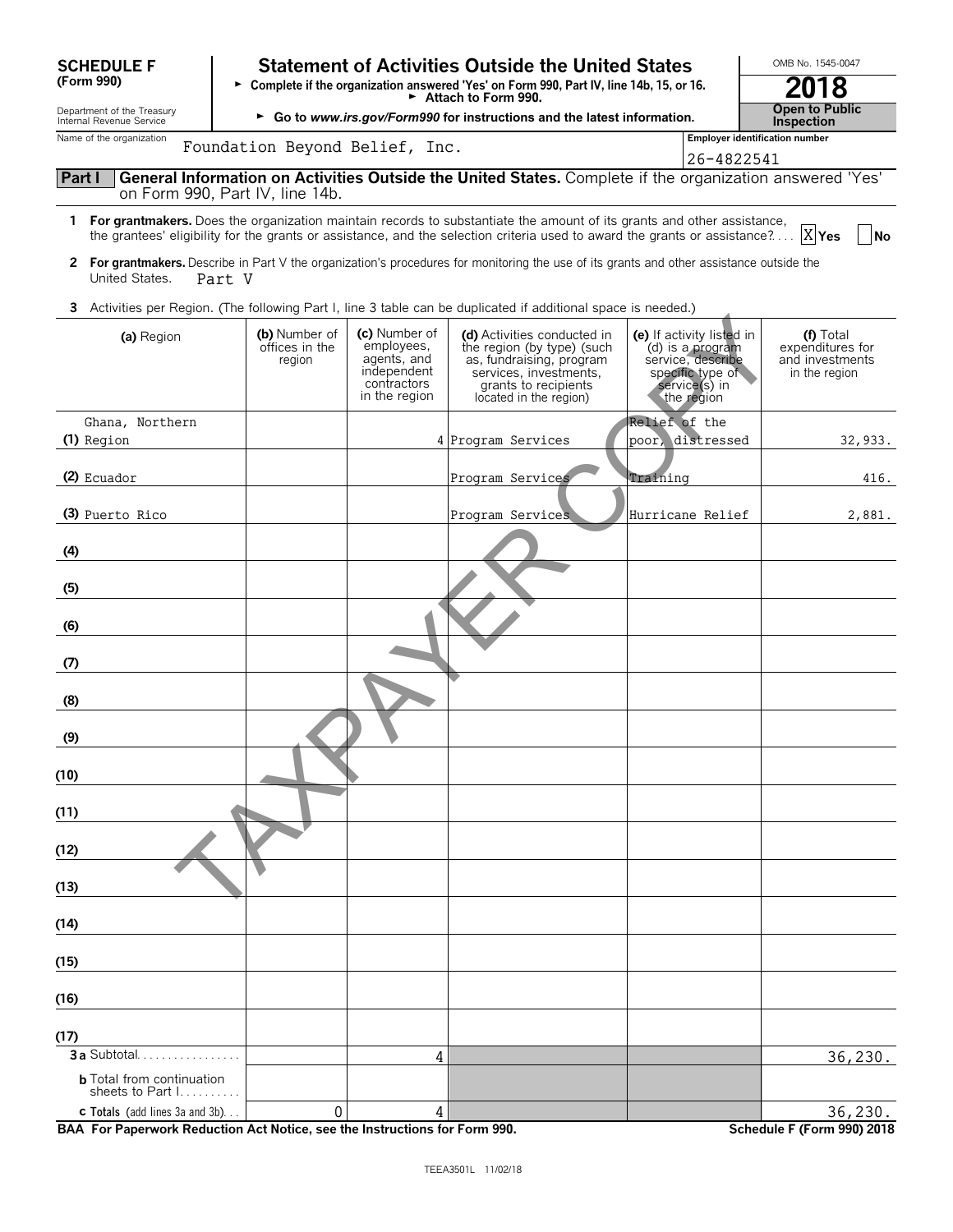Page 2

**Part II** Grants and Other Assistance to Organizations or Entities Outside the United States. Complete if the organization answered 'Yes' on Form 990, Part IV, line 15, for any recipient who received more than \$5,000. Part

| -1         | (a) Name of organization                                                                                                                                                                                                          | (b) IRS code<br>section and EIN<br>(if applicable) | (c) Region | (d) Purpose<br>of grant | (e) Amount of<br>cash grant | (f) Manner of<br>cash<br>disbursement | (g) Amount of<br>noncash<br>assistance | (h) Description of<br>noncash<br>assistance | (i) Method of<br>valuation (book,<br>FMV, appraisal,<br>other) |
|------------|-----------------------------------------------------------------------------------------------------------------------------------------------------------------------------------------------------------------------------------|----------------------------------------------------|------------|-------------------------|-----------------------------|---------------------------------------|----------------------------------------|---------------------------------------------|----------------------------------------------------------------|
|            |                                                                                                                                                                                                                                   |                                                    | Ghana, N   | Assist                  |                             |                                       |                                        |                                             |                                                                |
|            |                                                                                                                                                                                                                                   |                                                    | Region     | poor                    |                             | 32,933. Cash payment                  |                                        |                                             |                                                                |
|            |                                                                                                                                                                                                                                   |                                                    |            |                         |                             |                                       |                                        |                                             |                                                                |
|            |                                                                                                                                                                                                                                   |                                                    |            |                         |                             |                                       |                                        |                                             |                                                                |
|            |                                                                                                                                                                                                                                   |                                                    |            |                         |                             |                                       |                                        |                                             |                                                                |
|            |                                                                                                                                                                                                                                   |                                                    |            |                         |                             |                                       |                                        |                                             |                                                                |
|            |                                                                                                                                                                                                                                   |                                                    |            |                         |                             |                                       |                                        |                                             |                                                                |
|            |                                                                                                                                                                                                                                   |                                                    |            |                         |                             |                                       |                                        |                                             |                                                                |
|            |                                                                                                                                                                                                                                   |                                                    |            |                         |                             |                                       |                                        |                                             |                                                                |
|            |                                                                                                                                                                                                                                   |                                                    |            |                         |                             |                                       |                                        |                                             |                                                                |
|            |                                                                                                                                                                                                                                   |                                                    |            |                         |                             |                                       |                                        |                                             |                                                                |
|            |                                                                                                                                                                                                                                   |                                                    |            |                         |                             |                                       |                                        |                                             |                                                                |
|            |                                                                                                                                                                                                                                   |                                                    |            |                         |                             |                                       |                                        |                                             |                                                                |
|            |                                                                                                                                                                                                                                   |                                                    |            |                         |                             |                                       |                                        |                                             |                                                                |
|            |                                                                                                                                                                                                                                   |                                                    |            |                         |                             |                                       |                                        |                                             |                                                                |
|            |                                                                                                                                                                                                                                   |                                                    |            |                         |                             |                                       |                                        |                                             |                                                                |
|            |                                                                                                                                                                                                                                   |                                                    |            |                         |                             |                                       |                                        |                                             |                                                                |
|            | 2 Enter total number of recipient organizations listed above that are recognized as charities by the foreign country, recognized as tax-exempt by the IRS, or for which<br>the grantee or counsel has provided a section 501(c)(3 |                                                    |            |                         |                             |                                       |                                        |                                             | 0                                                              |
|            |                                                                                                                                                                                                                                   |                                                    |            |                         |                             |                                       |                                        |                                             | $\mathbf{1}$                                                   |
| <b>BAA</b> |                                                                                                                                                                                                                                   |                                                    |            |                         |                             |                                       |                                        |                                             | Schedule F (Form 990) 2018                                     |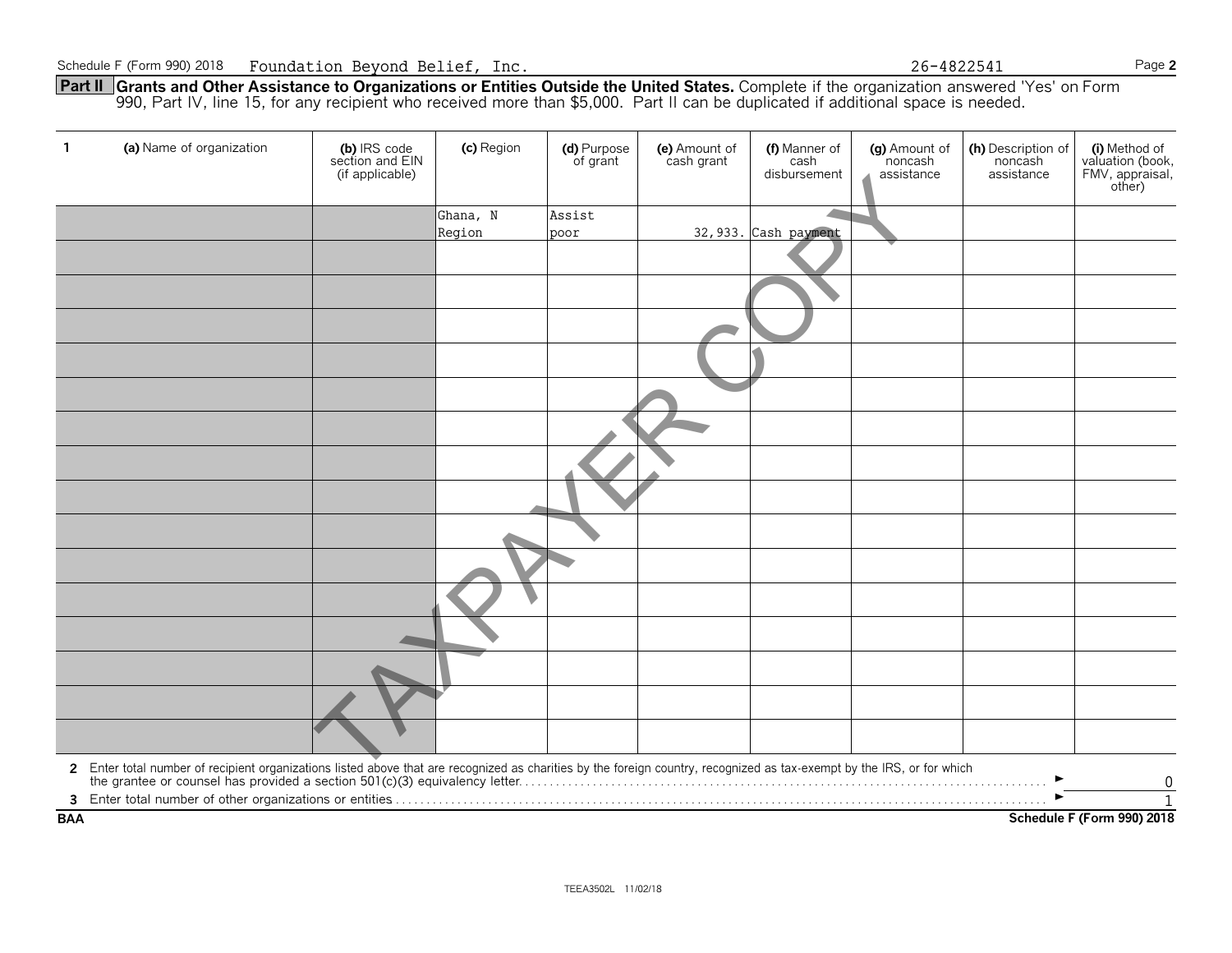**Part III** Grants and Other Assistance to Individuals Outside the United States. Complete if the organization answered 'Yes' on Form 990, Part IV, line 16. Part III can be duplicated if additional space is needed.

| (a) Type of grant or assistance | (b) Region | (c) Number<br>of recipients | (d) Amount of<br>cash grant | (e) Manner of<br>cash<br>disbursement | (f) Amount of<br>noncash assistance | (g) Description of<br>noncash assistance | (h) Method of<br>valuation (book,<br>FMV, appraisal,<br>other) |
|---------------------------------|------------|-----------------------------|-----------------------------|---------------------------------------|-------------------------------------|------------------------------------------|----------------------------------------------------------------|
| (1)                             |            |                             |                             |                                       |                                     |                                          |                                                                |
| (2)                             |            |                             |                             |                                       |                                     |                                          |                                                                |
| (3)                             |            |                             |                             |                                       |                                     |                                          |                                                                |
| (4)                             |            |                             |                             |                                       |                                     |                                          |                                                                |
| (5)                             |            |                             |                             |                                       |                                     |                                          |                                                                |
| (6)                             |            |                             |                             |                                       |                                     |                                          |                                                                |
| (7)                             |            |                             |                             |                                       |                                     |                                          |                                                                |
| (8)                             |            |                             |                             |                                       |                                     |                                          |                                                                |
| (9)                             |            |                             |                             |                                       |                                     |                                          |                                                                |
| (10)                            |            |                             |                             |                                       |                                     |                                          |                                                                |
| (11)                            |            |                             |                             |                                       |                                     |                                          |                                                                |
| (12)                            |            |                             |                             |                                       |                                     |                                          |                                                                |
| (13)                            |            |                             |                             |                                       |                                     |                                          |                                                                |
| (14)                            |            |                             |                             |                                       |                                     |                                          |                                                                |
| (15)                            |            |                             |                             |                                       |                                     |                                          |                                                                |
| (16)                            |            |                             |                             |                                       |                                     |                                          |                                                                |
| (17)                            |            |                             |                             |                                       |                                     |                                          |                                                                |
| $\frac{(18)}{BAA}$              |            |                             |                             |                                       |                                     |                                          | Schedule F (Form 990) 2018                                     |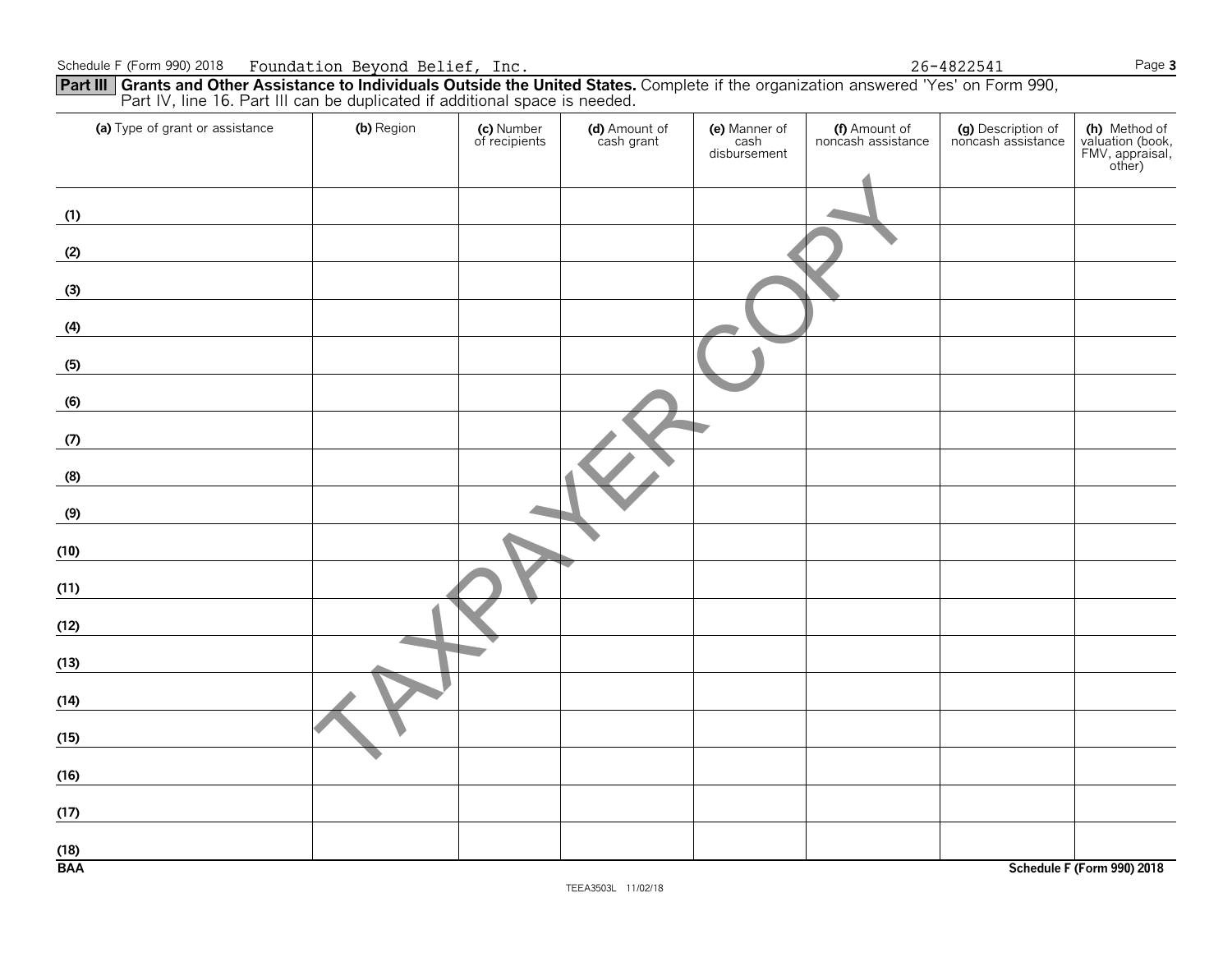| Schedule F (Form 990) 2018 Foundation Beyond Belief, Inc. |  |  |  |
|-----------------------------------------------------------|--|--|--|
| <b>Part IV   Foreign Forms</b>                            |  |  |  |

| on during the tax year? If 'Yes,' the<br>ansferor of Property to a Foreign | Yes | X No |
|----------------------------------------------------------------------------|-----|------|

| Was the organization a U.S. transferor of property to a foreign corporation during the tax year? If 'Yes,' the<br>organization may be required to file Form 926, Return by a U.S. Transferor of Property to a Foreign                                                                                                           | Yes | X No                                                                                                                                                                                                                                                                                               |
|---------------------------------------------------------------------------------------------------------------------------------------------------------------------------------------------------------------------------------------------------------------------------------------------------------------------------------|-----|----------------------------------------------------------------------------------------------------------------------------------------------------------------------------------------------------------------------------------------------------------------------------------------------------|
| 2 Did the organization have an interest in a foreign trust during the tax year? If 'Yes,' the organization may be<br>required to separately file Form 3520, Annual Return To Report Transactions With Foreign Trusts and Receipt                                                                                                | Yes | X No                                                                                                                                                                                                                                                                                               |
| Did the organization have an ownership interest in a foreign corporation during the tax year? If 'Yes,' the                                                                                                                                                                                                                     | Yes | X No                                                                                                                                                                                                                                                                                               |
| Was the organization a direct or indirect shareholder of a passive foreign investment company or a qualified<br>electing fund during the tax year? If 'Yes,' the organization may be required to file Form 8621, Information<br>Return by a Shareholder of a Passive Foreign Investment Company or Qualified Electing Fund (see | Yes | X No                                                                                                                                                                                                                                                                                               |
| Did the organization have an ownership interest in a foreign partnership during the tax year? If 'Yes,' the<br>organization may be required to file Form 8865, Return of U.S. Persons With Respect to Certain Foreign                                                                                                           | Yes | X No                                                                                                                                                                                                                                                                                               |
| Did the organization have any operations in or related to any boycotting countries during the tax year?<br>If 'Yes,' the organization may be required to separately file Form 5713, International Boycott Report (see                                                                                                           | Yes | X No                                                                                                                                                                                                                                                                                               |
| <b>BAA</b><br>TEEA3505L 11/02/18                                                                                                                                                                                                                                                                                                |     | Schedule F (Form 990) 2018                                                                                                                                                                                                                                                                         |
|                                                                                                                                                                                                                                                                                                                                 |     |                                                                                                                                                                                                                                                                                                    |
|                                                                                                                                                                                                                                                                                                                                 |     | of Certain Foreign Gifts, and/or Form 3520-A, Annual Information Return of Foreign Trust With a U.S.<br>Owner (see Instructions for Forms 3520 and 3520-A; don't file with Form 990)<br>organization may be required to file Form 5471, Information Return of U.S. Persons With Respect To Certain |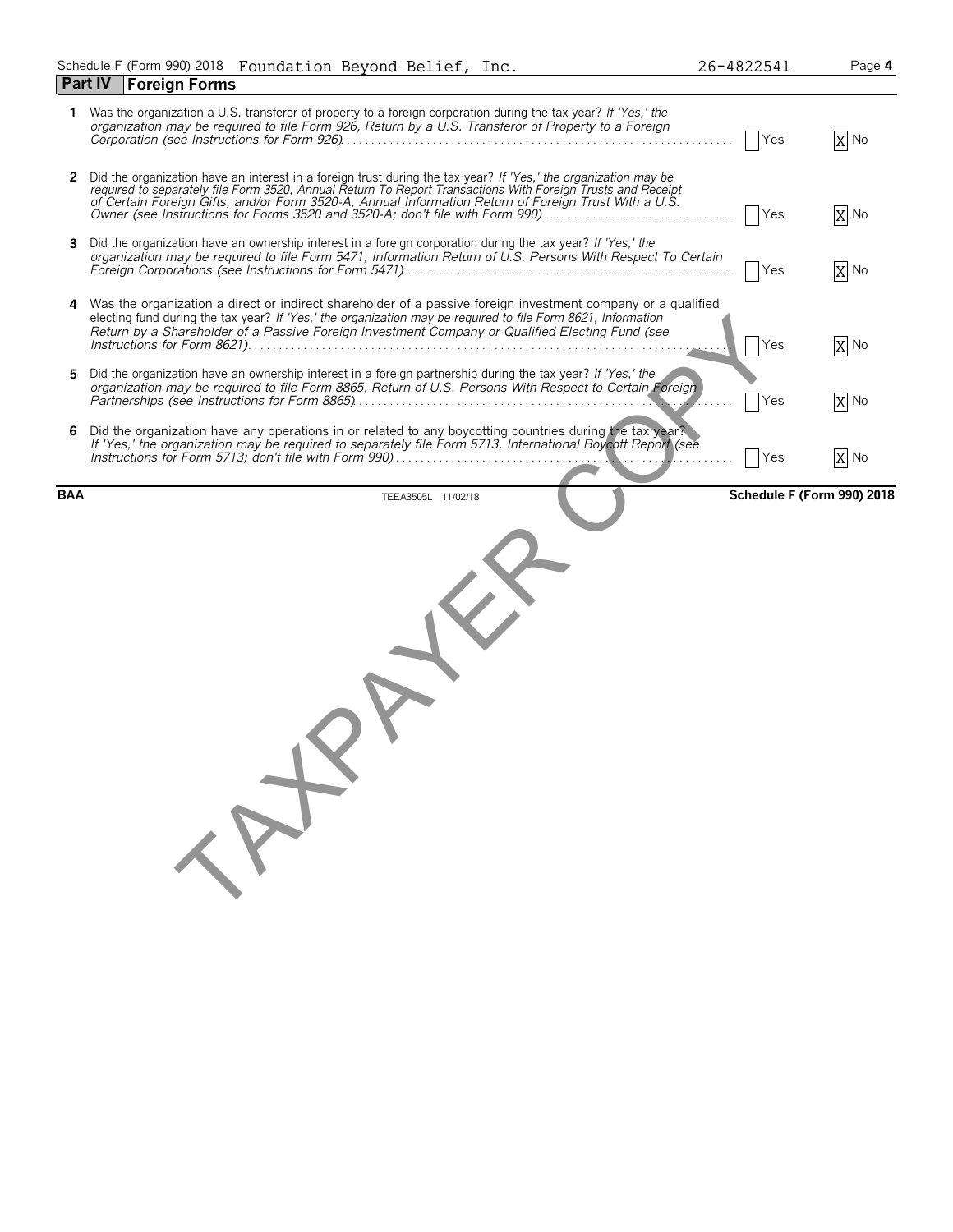#### **Part V** Supplemental Information

Provide the information required by Part I, line 2 (monitoring of funds); Part I, line 3, column (f) (accounting method; amounts of investments vs. expenditures per region); Part II, line 1 (accounting method); Part III (a applicable. Also complete this part to provide any additional information. See instructions.

#### Part I, Line 2 - Grantmakers Explanation For Monitoring Use of Funds Outside US

We request reports from our quarterly grantees explaining how the unrestricted grant

funds were used. For the larger Compassionate Impact Grant (a restricted grant), we

require two progress reports detailing how the funds were used and the program

results achieved.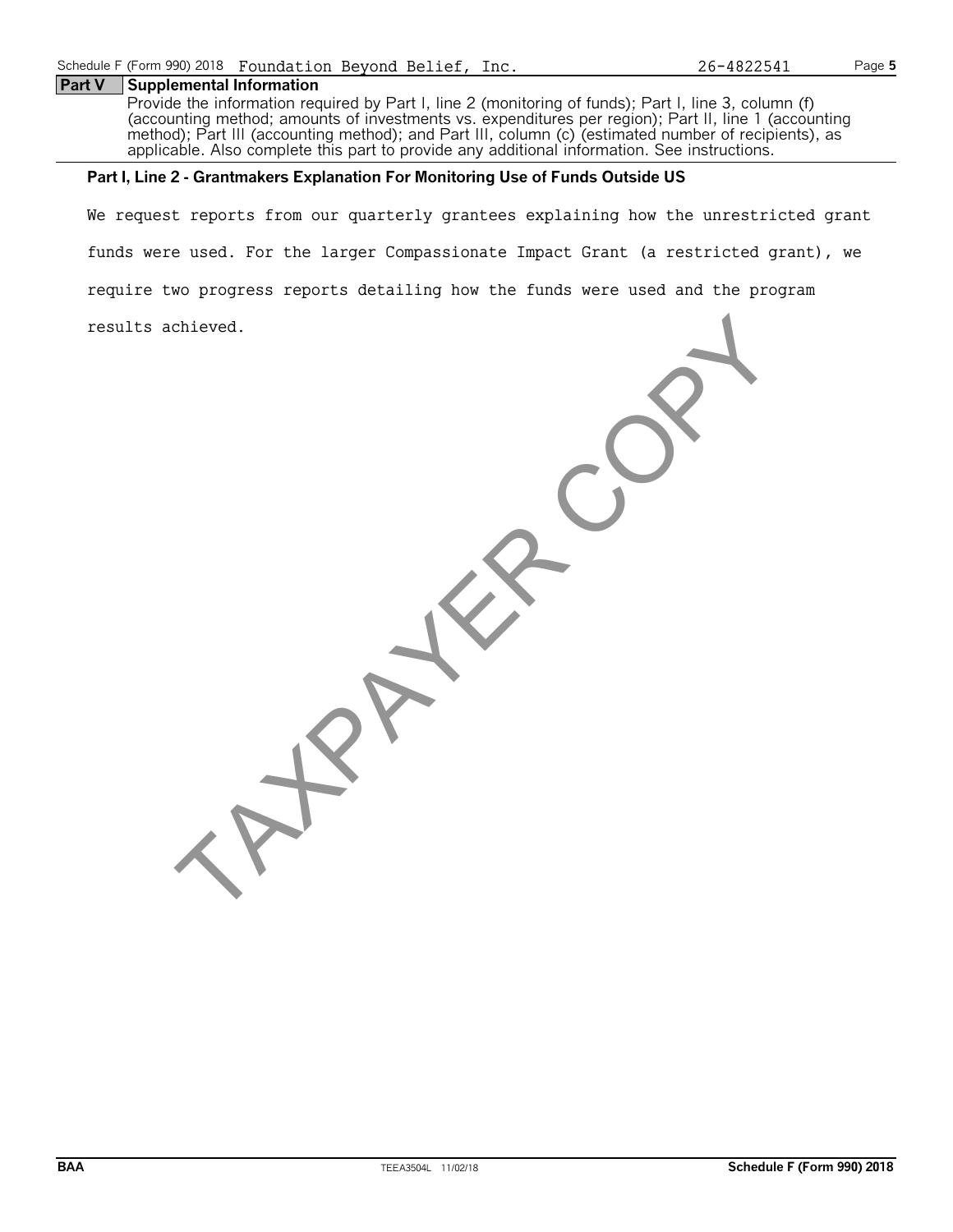| <b>SCHEDULE I</b>                                                                                                                                                                                                                                                                 |                                                                                  |                                    | <b>Grants and Other Assistance to Organizations,</b> |                                      |                                                             |                                          | OMB No. 1545-0047                     |  |  |
|-----------------------------------------------------------------------------------------------------------------------------------------------------------------------------------------------------------------------------------------------------------------------------------|----------------------------------------------------------------------------------|------------------------------------|------------------------------------------------------|--------------------------------------|-------------------------------------------------------------|------------------------------------------|---------------------------------------|--|--|
| (Form 990)                                                                                                                                                                                                                                                                        | Governments, and Individuals in the United States                                |                                    |                                                      |                                      |                                                             |                                          |                                       |  |  |
|                                                                                                                                                                                                                                                                                   | Complete if the organization answered 'Yes' on Form 990, Part IV, line 21 or 22. |                                    |                                                      |                                      |                                                             |                                          |                                       |  |  |
| Department of the Treasury<br>Internal Revenue Service                                                                                                                                                                                                                            | Attach to Form 990.<br>► Go to www.irs.gov/Form990 for the latest information    |                                    |                                                      |                                      |                                                             |                                          |                                       |  |  |
| Name of the organization                                                                                                                                                                                                                                                          | Foundation Beyond Belief, Inc.                                                   |                                    |                                                      |                                      |                                                             | <b>Employer identification number</b>    |                                       |  |  |
|                                                                                                                                                                                                                                                                                   |                                                                                  |                                    |                                                      |                                      |                                                             | 26-4822541                               |                                       |  |  |
| <b>General Information on Grants and Assistance</b><br>Part I                                                                                                                                                                                                                     |                                                                                  |                                    |                                                      |                                      |                                                             |                                          |                                       |  |  |
| Does the organization maintain records to substantiate the amount of the grants or assistance, the grantees' eligibility for the grants or assistance, and<br>$\mathbf{1}$                                                                                                        |                                                                                  |                                    |                                                      |                                      |                                                             |                                          | $\overline{X}$ No<br>∣Yes             |  |  |
| 2 Describe in Part IV the organization's procedures for monitoring the use of grant funds in the United States.                                                                                                                                                                   |                                                                                  |                                    |                                                      |                                      |                                                             |                                          |                                       |  |  |
| Part II Grants and Other Assistance to Domestic Organizations and Domestic Governments. Complete if the organization answered 'Yes' on<br>Form 990, Part IV, line 21, for any recipient that received more than \$5,000. Part II can be duplicated if additional space is needed. |                                                                                  |                                    |                                                      |                                      |                                                             |                                          |                                       |  |  |
| 1 (a) Name and address of organization<br>or government                                                                                                                                                                                                                           | $(b)$ $E$ IN                                                                     | (c) IRC section<br>(if applicable) | (d) Amount of cash grant                             | (e) Amount of non-cash<br>assistance | (f) Method of valuation<br>(book, FMV, appraisal,<br>other) | (g) Description of<br>noncash assistance | (h) Purpose of grant<br>or assistance |  |  |
| $(1)$ EcoViva                                                                                                                                                                                                                                                                     |                                                                                  |                                    |                                                      |                                      |                                                             |                                          |                                       |  |  |
| 520 3rd St, Ste 108                                                                                                                                                                                                                                                               |                                                                                  |                                    |                                                      |                                      |                                                             |                                          |                                       |  |  |
| Oakland, CA 94607                                                                                                                                                                                                                                                                 | 74-2935751                                                                       |                                    | 6,750                                                | $\Omega$                             |                                                             |                                          | General Support                       |  |  |
| (2) Tandana                                                                                                                                                                                                                                                                       |                                                                                  |                                    |                                                      |                                      |                                                             |                                          |                                       |  |  |
| 2933 Lower Bellbrook Rd                                                                                                                                                                                                                                                           |                                                                                  |                                    |                                                      |                                      |                                                             |                                          |                                       |  |  |
| Spring Valley, OH 45370                                                                                                                                                                                                                                                           | 20-4748423                                                                       |                                    | 6,750                                                |                                      | 0                                                           |                                          | General Support                       |  |  |
| (3) The Florence Project                                                                                                                                                                                                                                                          |                                                                                  |                                    |                                                      |                                      |                                                             |                                          |                                       |  |  |
| P.O. Box 654                                                                                                                                                                                                                                                                      |                                                                                  |                                    |                                                      |                                      |                                                             |                                          |                                       |  |  |
| Florence, AZ 85232                                                                                                                                                                                                                                                                | 86-0658103                                                                       |                                    | .3.750                                               | $\mathbf 0$                          |                                                             |                                          | General Support                       |  |  |
| (4) All Hands and Hearts                                                                                                                                                                                                                                                          |                                                                                  |                                    |                                                      |                                      |                                                             |                                          |                                       |  |  |
| 6 County Road, Ste 6                                                                                                                                                                                                                                                              |                                                                                  |                                    |                                                      |                                      | $\mathbf{0}$ .                                              |                                          |                                       |  |  |
| Mattapoisett, MA 20739<br>(5) Pueblo A Pueblo                                                                                                                                                                                                                                     | 20-3414952                                                                       |                                    | 31,500                                               |                                      |                                                             |                                          | General Support                       |  |  |
| PO 303                                                                                                                                                                                                                                                                            |                                                                                  |                                    |                                                      |                                      |                                                             |                                          |                                       |  |  |
| Nenah. WI 54957                                                                                                                                                                                                                                                                   | 52-2299340                                                                       |                                    | 30,000                                               | $\mathbf{0}$                         |                                                             |                                          | General Support                       |  |  |
| (6) GlobeMed                                                                                                                                                                                                                                                                      |                                                                                  |                                    |                                                      |                                      |                                                             |                                          |                                       |  |  |
| 1800 Sherman Avenue, Ste 1-200                                                                                                                                                                                                                                                    |                                                                                  |                                    |                                                      |                                      |                                                             |                                          |                                       |  |  |
| Evanston, IL 60201                                                                                                                                                                                                                                                                | 76-0708721                                                                       |                                    | 6,300                                                | $\mathbf 0$                          |                                                             |                                          | General Support                       |  |  |
| (7) Inkululeko                                                                                                                                                                                                                                                                    |                                                                                  |                                    |                                                      |                                      |                                                             |                                          |                                       |  |  |
| 4400 Upper Mountain Rd.                                                                                                                                                                                                                                                           |                                                                                  |                                    |                                                      |                                      |                                                             |                                          |                                       |  |  |
| Lockport, NY 14094                                                                                                                                                                                                                                                                | 45-4410336                                                                       |                                    | 6,300                                                |                                      | $\Omega$                                                    |                                          | General Support                       |  |  |
| <b>(8)</b> APOPO                                                                                                                                                                                                                                                                  |                                                                                  |                                    |                                                      |                                      |                                                             |                                          |                                       |  |  |
| 712 H St. NE                                                                                                                                                                                                                                                                      |                                                                                  |                                    |                                                      |                                      |                                                             |                                          |                                       |  |  |
| Washington, DC 20002                                                                                                                                                                                                                                                              | 47-1389723                                                                       |                                    | 6,300                                                |                                      | $\mathbf{0}$ .                                              |                                          | General Support                       |  |  |
|                                                                                                                                                                                                                                                                                   |                                                                                  |                                    |                                                      |                                      |                                                             |                                          |                                       |  |  |
| 3 Enter total number of other organizations listed in the line 1 table<br>BAA For Paperwork Reduction Act Notice, see the Instructions for Form 990.                                                                                                                              |                                                                                  |                                    |                                                      |                                      |                                                             |                                          | 14                                    |  |  |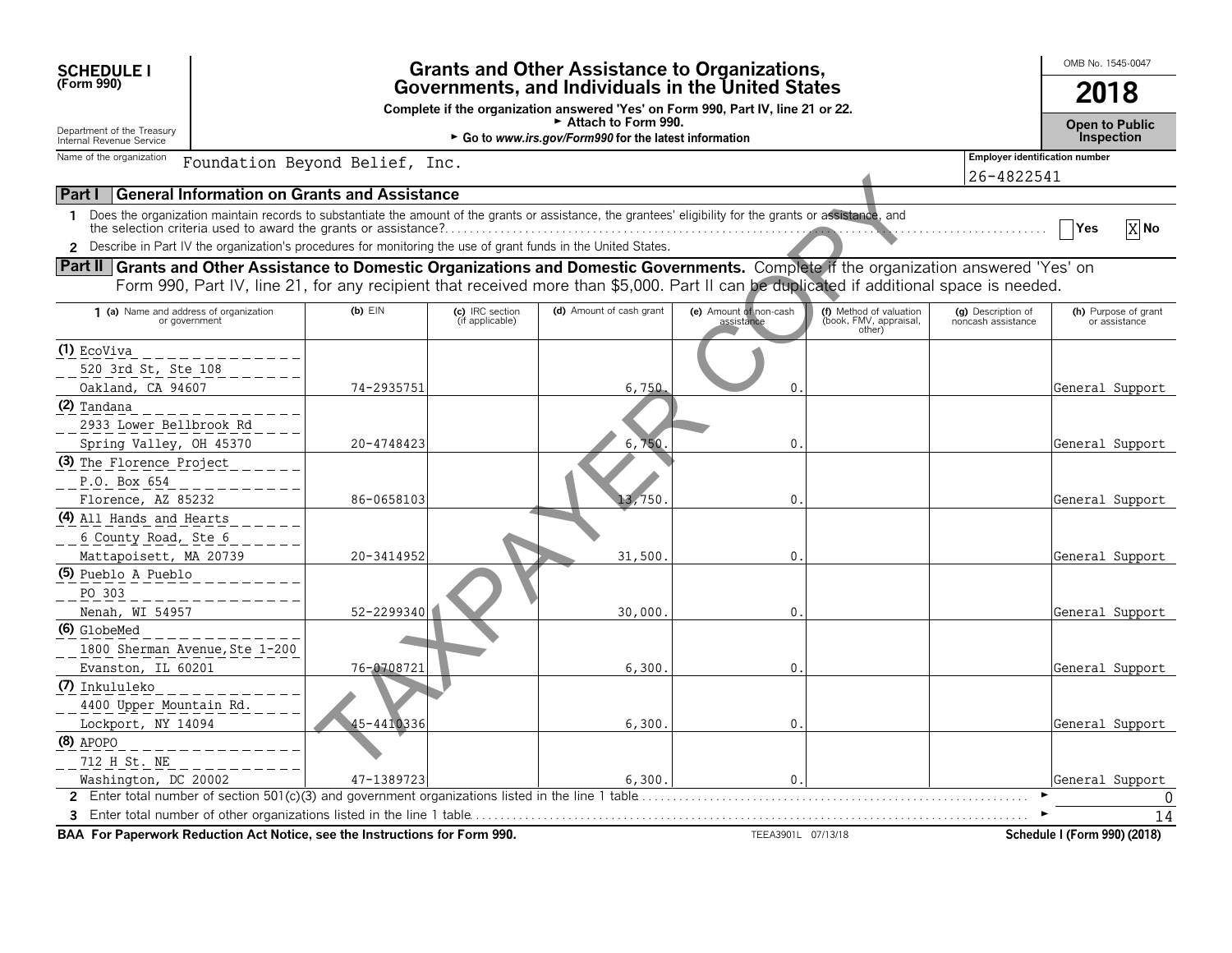Page 2

| Part III   Grants and Other Assistance to Domestic Individuals. Complete if the organization answered 'Yes' on Form 990, Part IV, line 22. Part II |  |
|----------------------------------------------------------------------------------------------------------------------------------------------------|--|
| can be duplicated if additional space is needed.                                                                                                   |  |

| (a) Type of grant or assistance                                                                                                                                                                                                                                                                                                                 | (b) Number of<br>recipients | (c) Amount of<br>cash grant | (d) Amount of<br>noncash assistance | (e) Method of valuation (book,<br>FMV, appraisal, other) | (f) Description of noncash assistance |
|-------------------------------------------------------------------------------------------------------------------------------------------------------------------------------------------------------------------------------------------------------------------------------------------------------------------------------------------------|-----------------------------|-----------------------------|-------------------------------------|----------------------------------------------------------|---------------------------------------|
|                                                                                                                                                                                                                                                                                                                                                 |                             |                             |                                     |                                                          |                                       |
|                                                                                                                                                                                                                                                                                                                                                 |                             |                             |                                     |                                                          |                                       |
|                                                                                                                                                                                                                                                                                                                                                 |                             |                             |                                     |                                                          |                                       |
|                                                                                                                                                                                                                                                                                                                                                 |                             |                             |                                     |                                                          |                                       |
|                                                                                                                                                                                                                                                                                                                                                 |                             |                             |                                     |                                                          |                                       |
|                                                                                                                                                                                                                                                                                                                                                 |                             |                             |                                     |                                                          |                                       |
| $R_{\text{c}} + M_{\text{c}}$ $R_{\text{c}}$ $R_{\text{c}}$ $R_{\text{c}}$ $R_{\text{c}}$ $R_{\text{c}}$ $R_{\text{c}}$ $R_{\text{c}}$ $R_{\text{c}}$ $R_{\text{c}}$ $R_{\text{c}}$ $R_{\text{c}}$ $R_{\text{c}}$ $R_{\text{c}}$ $R_{\text{c}}$ $R_{\text{c}}$ $R_{\text{c}}$ $R_{\text{c}}$ $R_{\text{c}}$ $R_{\text{c}}$ $R_{\text{c}}$ $R_{$ |                             |                             |                                     |                                                          |                                       |

**Part IV** Supplemental Information. Provide the information required in Part I, line 2; Part III, column (b); and any other additional information.

EPRY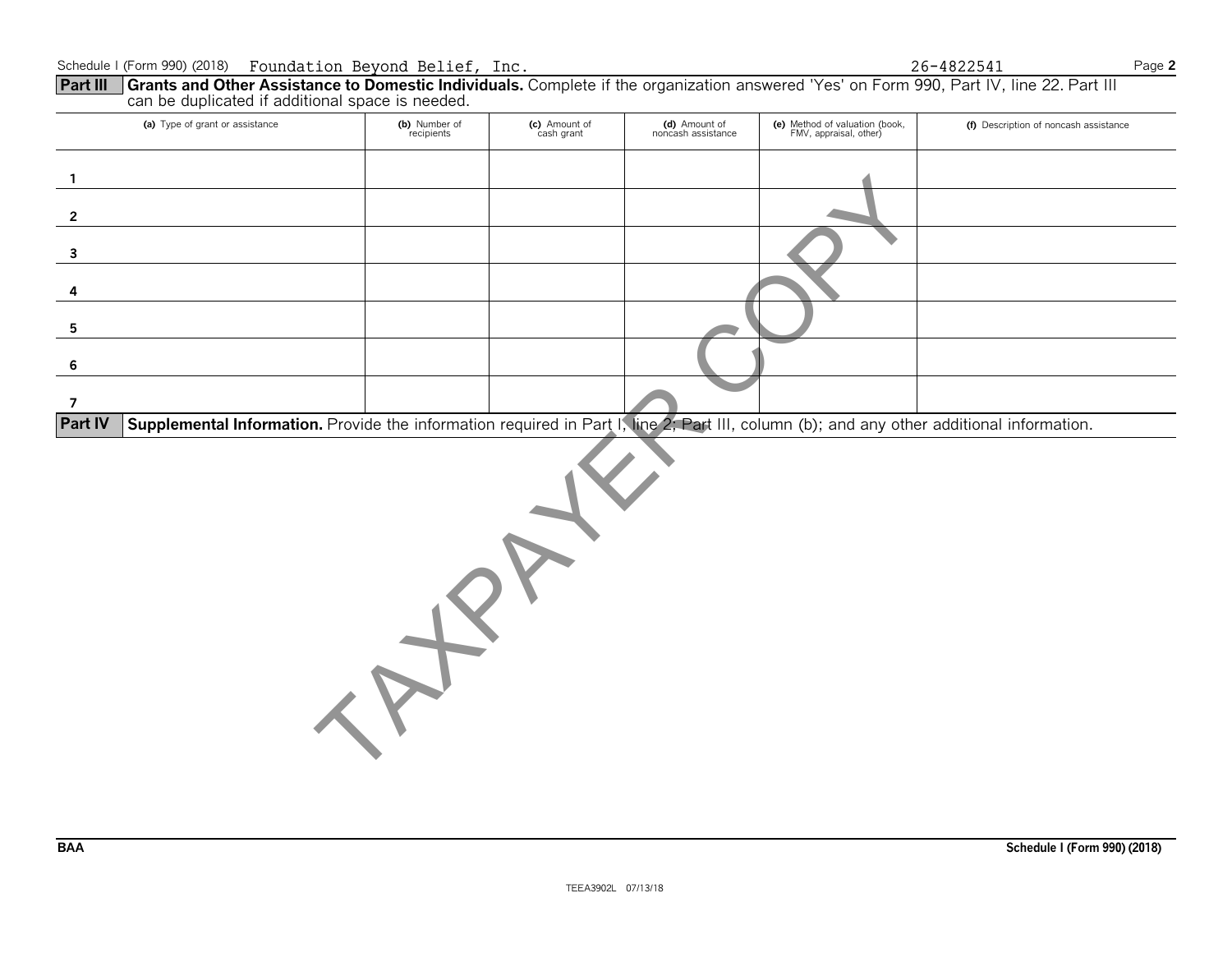### **Continuation Sheet for Schedule I (Form 990)**

► Attach to Form 990 to list additional information for<br>Schedule I (Form 990), Part II and Part III.

Continuation Page 1 of 1

2018

| Name of the organization                                                                                                                    |            |                                    |                             |                                       |                                                                | <b>Employer identification number</b>       |                                          |  |
|---------------------------------------------------------------------------------------------------------------------------------------------|------------|------------------------------------|-----------------------------|---------------------------------------|----------------------------------------------------------------|---------------------------------------------|------------------------------------------|--|
| 26-4822541<br>Foundation Beyond Belief, Inc.                                                                                                |            |                                    |                             |                                       |                                                                |                                             |                                          |  |
| Part II   Continuation of Grants and Other Assistance to Domestic Organizations and Domestic Governments. (Schedule I (Form 990), Part II.) |            |                                    |                             |                                       |                                                                |                                             |                                          |  |
| (a) Name and address of organization<br>or government                                                                                       | $(b)$ EIN  | (c) IRC section<br>(if applicable) | (d) Amount of cash<br>grant | (e) Amount of non-<br>cash assistance | (f) Method of<br>valuation (book,<br>FMV, appraisal,<br>other) | (g) Description of<br>noncash<br>assistance | (h) Purpose of<br>grant or<br>assistance |  |
| Everybody Solar<br>31995 Dane Ct.<br>Temecula, CA 92591                                                                                     | 45-1591893 |                                    | 7,000                       |                                       |                                                                |                                             |                                          |  |
| SMASH<br>2148 Broadway<br>Oakland, CA 94612                                                                                                 | 91-2088635 |                                    | 6,750.                      |                                       |                                                                |                                             |                                          |  |
| Wholesome Wave<br>855 Main Street Suite 910<br>Bridgeport, CT 06604                                                                         | 26-0352899 |                                    | 7,250.                      |                                       |                                                                |                                             |                                          |  |
| Diyalo Foundation<br>955 Massachusetts Avenue #192<br>Cambridge, MA 02139                                                                   | 46-5250989 |                                    | 7,250                       |                                       |                                                                |                                             |                                          |  |
| The Trace<br>P.O. Box 24532<br>Brooklyn, NY 11202                                                                                           | 47-4175513 |                                    | 7,250                       |                                       |                                                                |                                             |                                          |  |
| <u>Global Green</u><br>520 Broadway Suite 200<br>Sana Monica, CA 90401                                                                      | 77-0387124 |                                    | 7,250                       |                                       |                                                                |                                             |                                          |  |
|                                                                                                                                             |            |                                    |                             |                                       |                                                                |                                             |                                          |  |
|                                                                                                                                             |            |                                    |                             |                                       |                                                                |                                             |                                          |  |
|                                                                                                                                             |            |                                    |                             |                                       |                                                                |                                             |                                          |  |
|                                                                                                                                             |            |                                    |                             |                                       |                                                                |                                             |                                          |  |
|                                                                                                                                             |            |                                    |                             |                                       |                                                                |                                             |                                          |  |

Schedule I Cont (Form 990) 2018